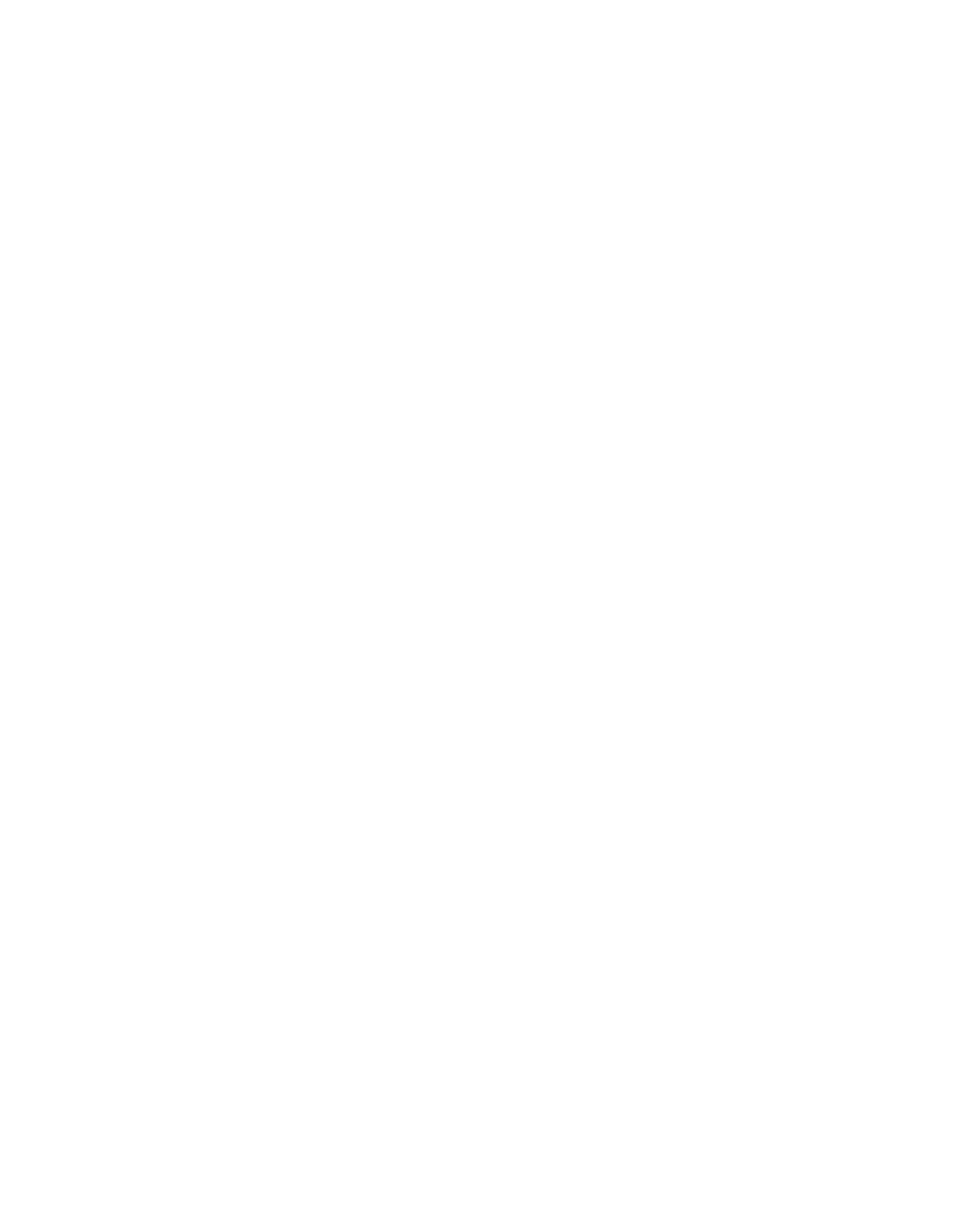| 1.1<br>1.2<br>1.3<br>FLORIDA RELIABILITY COORDINATING COUNCIL  6<br>1.4                                                                                                                                                  |  |
|--------------------------------------------------------------------------------------------------------------------------------------------------------------------------------------------------------------------------|--|
| 2.1<br>2.2<br>2.3                                                                                                                                                                                                        |  |
| 3.0 REVIEW AND ANALYSIS - STATEWIDE<br>3.1<br>3.2<br>3.3<br>3.4<br>3.5<br>3.6<br>3.7<br>3.8<br>STATUS OF NEED DETERMINATIONS & SITE CERTIFICATIONS 34<br>3.9<br>PLANNED UTILITY-OWNED GENERATING UNITS REQUIRING<br>3.10 |  |
| 4.0 REVIEW AND ANALYSIS - INDIVIDUAL<br>4.1<br>FLORIDA POWER & LIGHT COMPANY (FPL)  40<br>4.2<br>4.3<br>4.4<br>FLORIDA MUNICIPAL POWER AGENCY (FMPA) 49<br>4.5                                                           |  |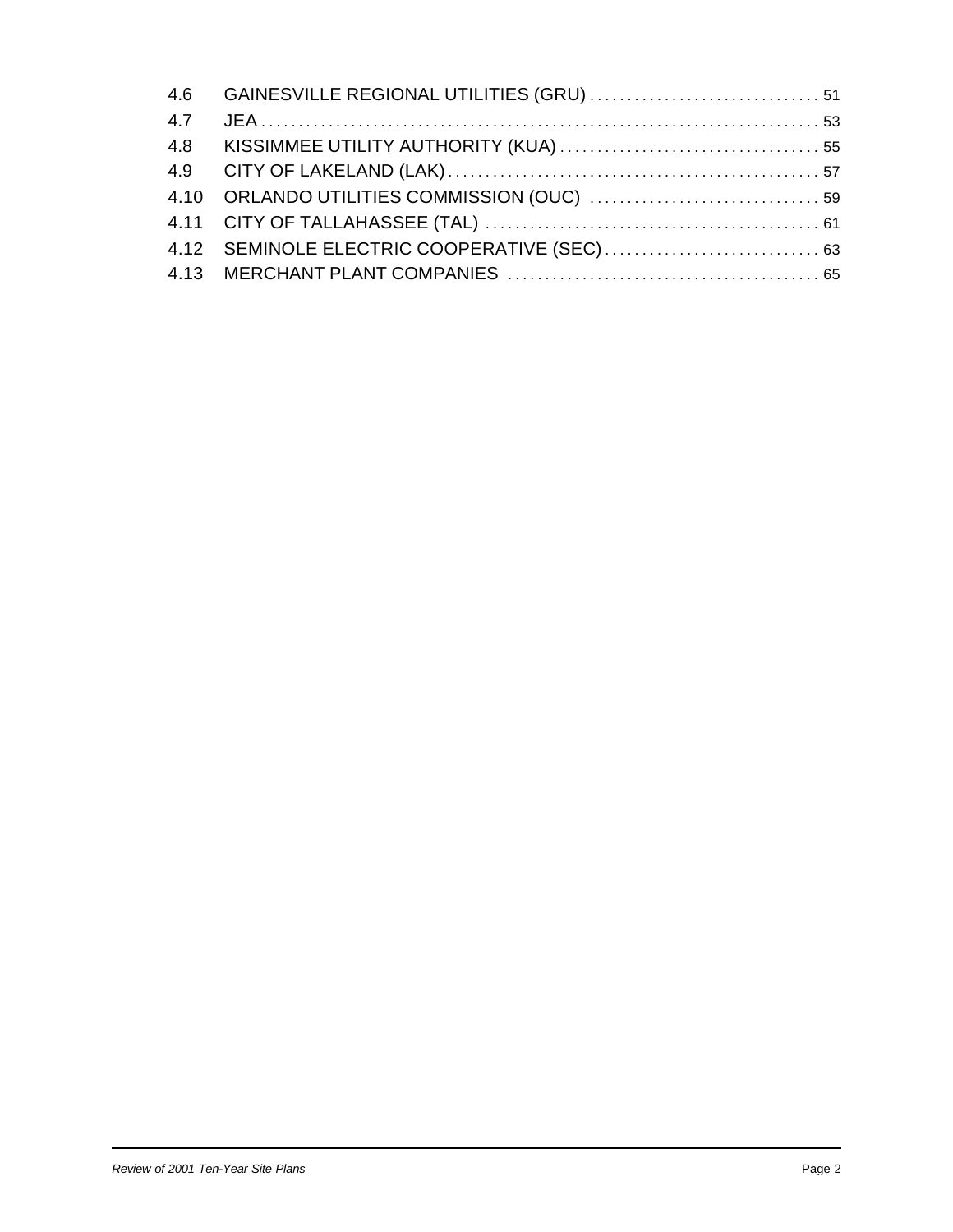# **LIST OF FIGURES**

| Figure 3. STATE OF FLORIDA - ELECTRIC UTILITY RESOURCE MIX BY PLANT TYPE / PRESENT |
|------------------------------------------------------------------------------------|
| Figure 4. PROPOSED MAJOR GENERATING UNITS AND TRANSMISSION LINES (2001 - 2010)  11 |
| Figure 5. PENINSULAR FLORIDA - PERCENTAGE OF RESERVE MARGIN COMPRISED OF NON-      |
| Figure 6. TOTAL RETAIL ENERGY SALES - HISTORICAL FORECAST ACCURACY  17             |
| Figure 7. STATE OF FLORIDA - ESTIMATED IMPACT OF DSM ON SUMMER PEAK DEMAND /       |
| Figure 8. STATE OF FLORIDA - ESTIMATED IMPACT OF DSM ON WINTER PEAK DEMAND /       |
| Figure 9. STATE OF FLORIDA - ESTIMATED IMPACT OF DSM ON NET ENERGY FOR LOAD /      |
| Figure 10. ENERGY CONSERVATION COST RECOVERY CLAUSE - EXPENSES  21                 |
| Figure 11. STATE OF FLORIDA - ENERGY CONSUMPTION PER RESIDENTIAL CUSTOMER /        |
|                                                                                    |
|                                                                                    |
|                                                                                    |
| Figure 15. ENERGY GENERATION BY FUEL TYPE/HISTORY AND FORECAST 32                  |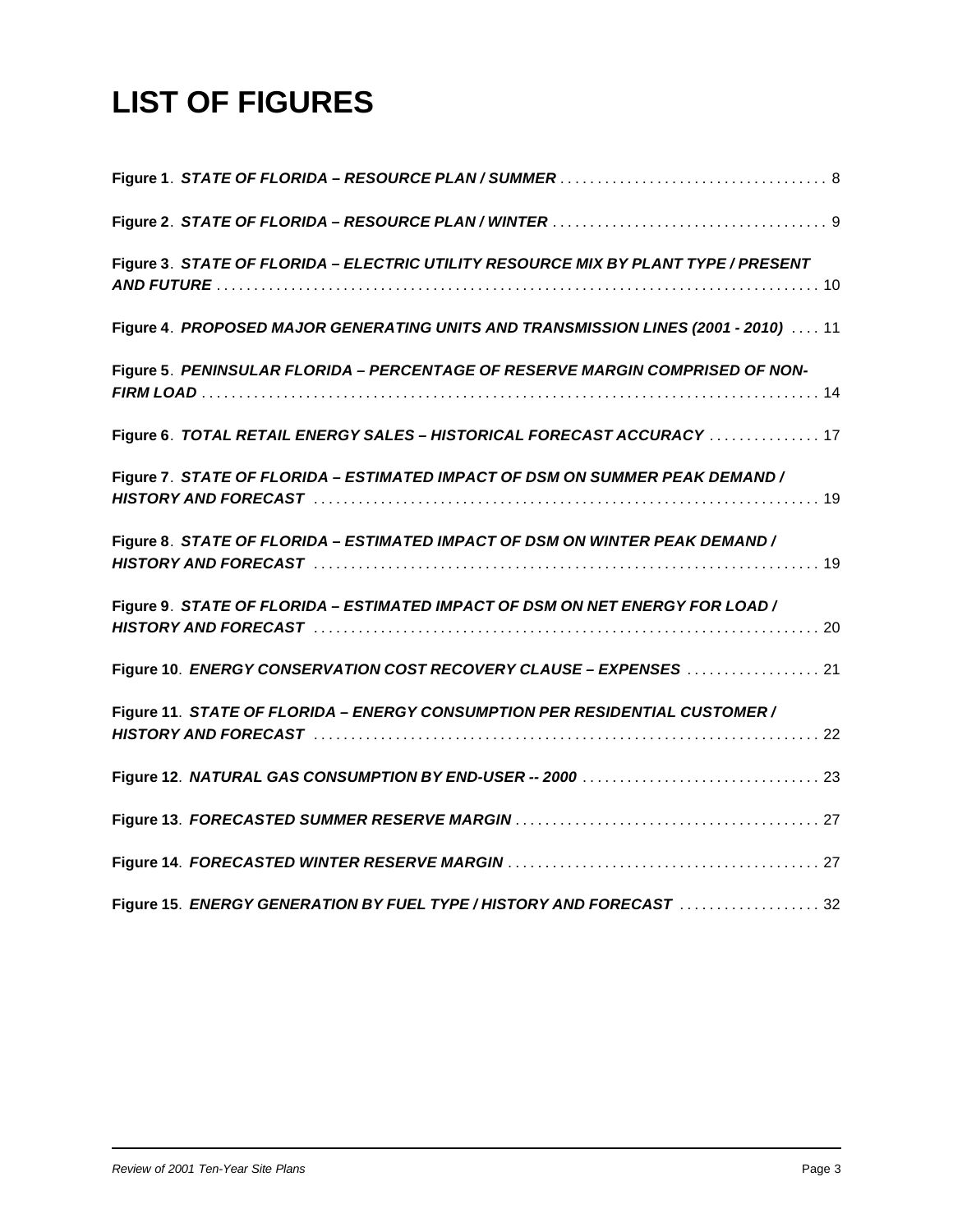# **LIST OF TABLES**

| TABLE 1. SECTION 186.801, FLORIDA STATUTES - CRITERIA FOR REVIEW OF TEN-YEAR SITE |
|-----------------------------------------------------------------------------------|
|                                                                                   |
| TABLE 2. STATE OF FLORIDA - CAPACITY FROM NEW GENERATING UNITS, CAPACITY          |
| CHANGES AT EXISTING SITES, AND GENERATING UNIT RETIREMENTS (2001 - 2010)  8       |
|                                                                                   |
|                                                                                   |
|                                                                                   |
| TABLE 6. ESTIMATED SAVINGS FROM FLORIDA UTILITIES' DSM PROGRAMS  18               |
|                                                                                   |
| TABLE 8. FUEL PRICE FORECAST -- AVERAGE ANNUAL GROWTH RATE (2001 - 2010)  30      |
|                                                                                   |
|                                                                                   |
|                                                                                   |
| TABLE 12. GULF-CAPACITY NEEDED TO ACHIEVE RESERVE MARGIN CRITERION  44            |
|                                                                                   |
|                                                                                   |
|                                                                                   |
|                                                                                   |
|                                                                                   |
|                                                                                   |
|                                                                                   |
|                                                                                   |
|                                                                                   |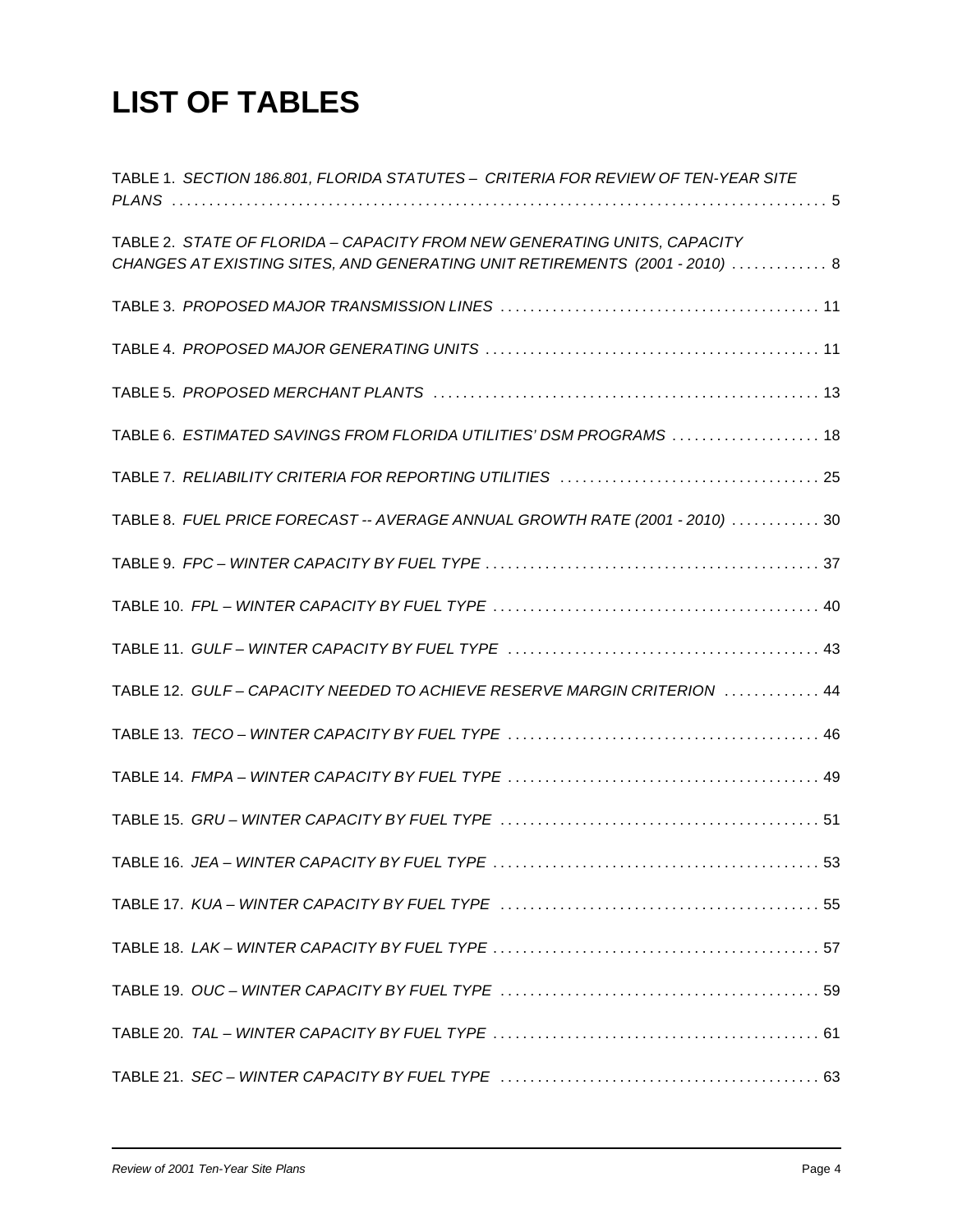# **1.0 INTRODUCTION**

# **1.1 STATUTORY AUTHORITY**

Section 186.801, Florida Statutes, requires that all major generating electric utilities in Florida submit a *Ten-Year Site Plan* to the Florida Public Service Commission (Commission) for review. Each *Ten-Year Site Plan* contains projections of the utility's electric power needs for the next ten years and the general location of proposed power plant sites and major transmission facilities.

In accordance with Section 186.801, Florida Statutes, the Commission performs a preliminary study of each *Ten-Year Site Plan* and must determine whether it is "*suitable*" or "*unsuitable*." The Commission considers the comments of local and state planning agencies regarding various issues of concern. Upon completion and approval, the *Ten-Year Site Plan* review is forwarded to the Florida Department of Environmental Protection (DEP). Section 186.801, Florida Statutes, specifies the criteria to be used by the Commission in its review. These criteria are summarized in Table 1.

To fulfill the requirements of Section 186.801, Florida Statutes, the Commission has adopted Rules 25-22.070 through 25-22.072, Florida Administrative Code. Rule 25-22.071, Florida Administrative Code, requires the *Ten-Year Site Plan* to be submitted annually by April 1. However, utilities whose existing generating capacity is less than 250 megawatts (MW) are exempt from this requirement unless the utility plans to build a new generating unit larger than 75 MW.

The *Ten-Year Site Plan* review contained herein also fulfills an additional statutory requirement. Section 377.703(e), Florida Statutes, requires the Commission to analyze and provide natural gas and electricity forecasts for analysis by the Florida Department of Community Affairs (DCA). The Commission forwards its *Ten-Year Site Plan* review to DCA to satisfy this statutory requirement.

| <b>REQUIREMENT</b>                                                                         | <b>COMMISSION ACTION TAKEN TO COMPLY WITH</b><br><b>REQUIREMENT</b>                                                                                                                                                                                           |
|--------------------------------------------------------------------------------------------|---------------------------------------------------------------------------------------------------------------------------------------------------------------------------------------------------------------------------------------------------------------|
| Review the need for electrical power in the area                                           | Reviewed load forecasts, demand-side management (DSM)                                                                                                                                                                                                         |
| to be served                                                                               | assumptions, and reliability criteria.                                                                                                                                                                                                                        |
| Review possible alternatives to the proposed                                               | Reviewed DSM assumptions, fuel forecasts, and sensitivities to the                                                                                                                                                                                            |
| <b>Plan</b>                                                                                | base-case expansion plan.                                                                                                                                                                                                                                     |
| Review anticipated environmental impact of                                                 | Solicited comments from DEP regarding environmental impact and                                                                                                                                                                                                |
| proposed power plant sites                                                                 | compliance. Comments are summarized in Section 4.0 of this review.                                                                                                                                                                                            |
| Consider views of local and state agencies<br>regarding water and growth management issues | Solicited comments from the Department of Community Affairs (DCA),<br>water management districts, and regional planning councils.<br>Comments are summarized in Section 4.0 of this review.                                                                   |
| Determine consistency of Plan with the State<br><b>Comprehensive Plan</b>                  | Evaluated energy-related aspects of the Comprehensive Plan.<br>Reviewed comments provided by DCA and by regional and local<br>planning agencies on growth management and Comprehensive Plan<br>issues. Comments are summarized in Section 4.0 of this review. |
| <b>Review Plan for information on energy</b>                                               | Reviewed load forecast data and methodologies used to arrive at load                                                                                                                                                                                          |
| availability and consumption                                                               | and energy forecasts.                                                                                                                                                                                                                                         |

# **TABLE 1.** *SECTION 186.801, FLORIDA STATUTES – CRITERIA FOR REVIEW OF TEN-YEAR SITE PLANS*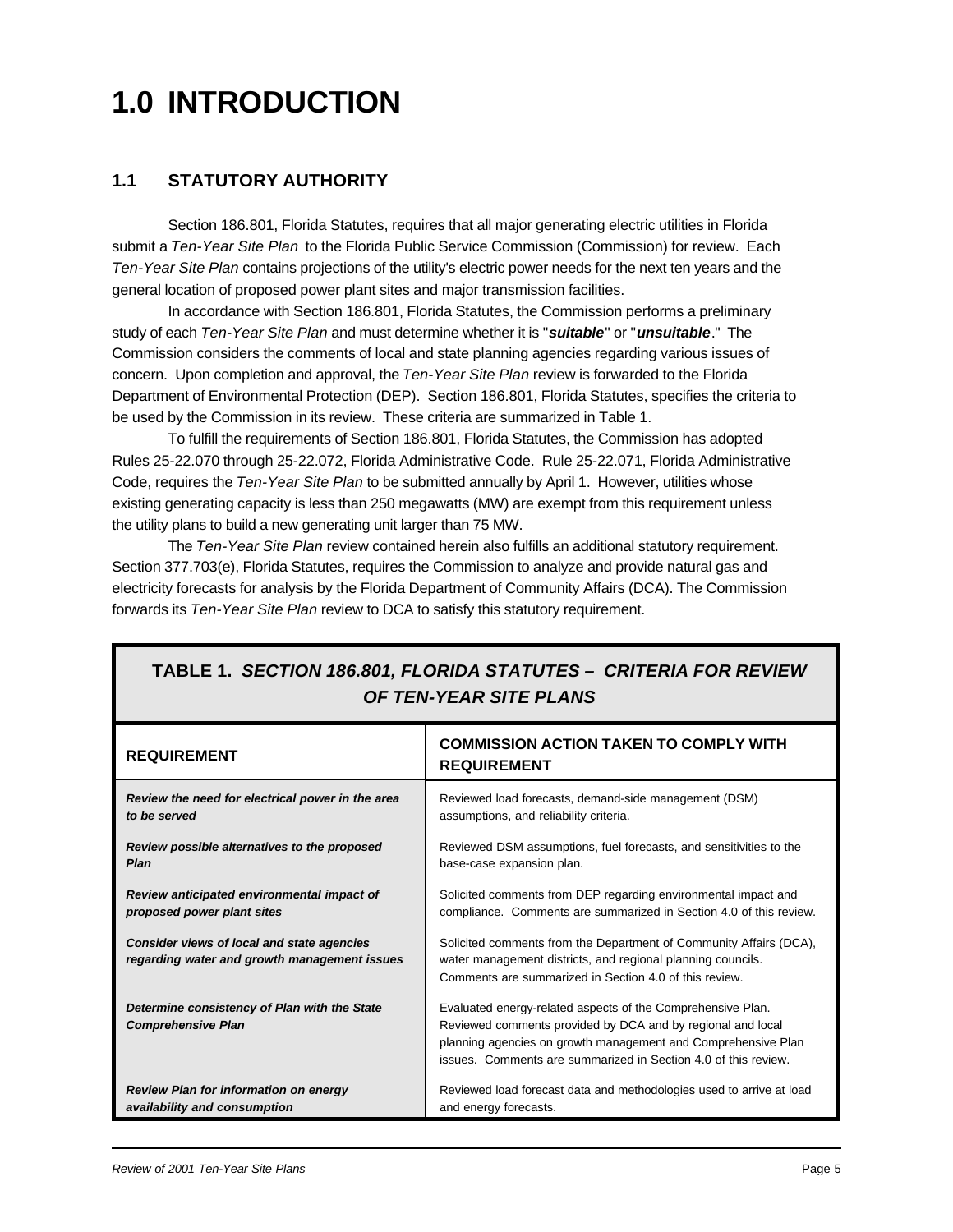### **1.2 PURPOSE**

The purpose of a *Ten-Year Site Plan* is to give state and local agencies advance notice of proposed power plants and transmission facilities. Therefore, the *Ten-Year Site Plan* is not intended to be a binding plan of action on electric utilities. As such, the Commission's classification of a utility's *Ten-Year Site Plan* as *suitable* or *unsuitable* also has no binding effect on the utility. Such a classification does not constitute a determination or finding in subsequent docketed matters before the Commission. If a utility's *Ten-Year Site Plan* raises a concern requiring Commission action, such action is formally undertaken after a public hearing.

Because the *Ten-Year Site Plan* is a planning document containing tentative data, it may not contain sufficient information to allow regional planning councils, water management districts, and other review agencies to fully assess site-specific issues within their jurisdictions. Such detailed data, based on in-depth environmental assessments, are provided by the utility when seeking local permits for a project or, if required, during Power Plant Siting Act (PPSA) or Transmission Line Siting Act (TLSA) certification proceedings. This fact underscores the purpose of the *Ten-Year Site Plan* as an early notification process rather than a binding plan of action.

### **1.3 PUBLIC INVOLVEMENT**

Pursuant to the State of Florida's policy of "government in the sunshine," all Commission workshops and hearings are open to the public. Members of the public may directly participate in any Commission proceeding.

The Commission held a public workshop on August 13, 2001 to solicit public comments on the *Ten-Year Site Plans*. Prior to the workshop, state, local, and regional government agencies submitted written comments on the *Ten-Year Site Plans*. DCA submitted its comments on December 17, 2001. All comments are summarized in Section 4.0 of this review and are available upon request.

# **1.4 FLORIDA RELIABILITY COORDINATING COUNCIL**

A region of the North American Electric Reliability Council, the Florida Reliability Coordinating Council (FRCC) has a formal reliability assessment process to annually review and assess existing and potential issues. FRCC member utilities exchange information in planning and operating areas related to the reliability of the bulk power supply, and review activities within the FRCC region relating to reliability. The FRCC has a reliability assessment group that decides which planning and operating studies will be performed to address these issues.

The FRCC annually publishes two documents which address the reliability of Peninsular Florida's electric grid. The *2001 Regional Load and Resource Plan* contains aggregate data on demand and energy, capacity and reserves, and proposed new unit additions for the FRCC region as well as statewide. The *2001 Reliability Assessment* is an aggregate study of the future reliability of Peninsular Florida's electric grid. The Commission used both FRCC documents to supplement its review of the *Ten-Year Site Plans* filed by the utilities.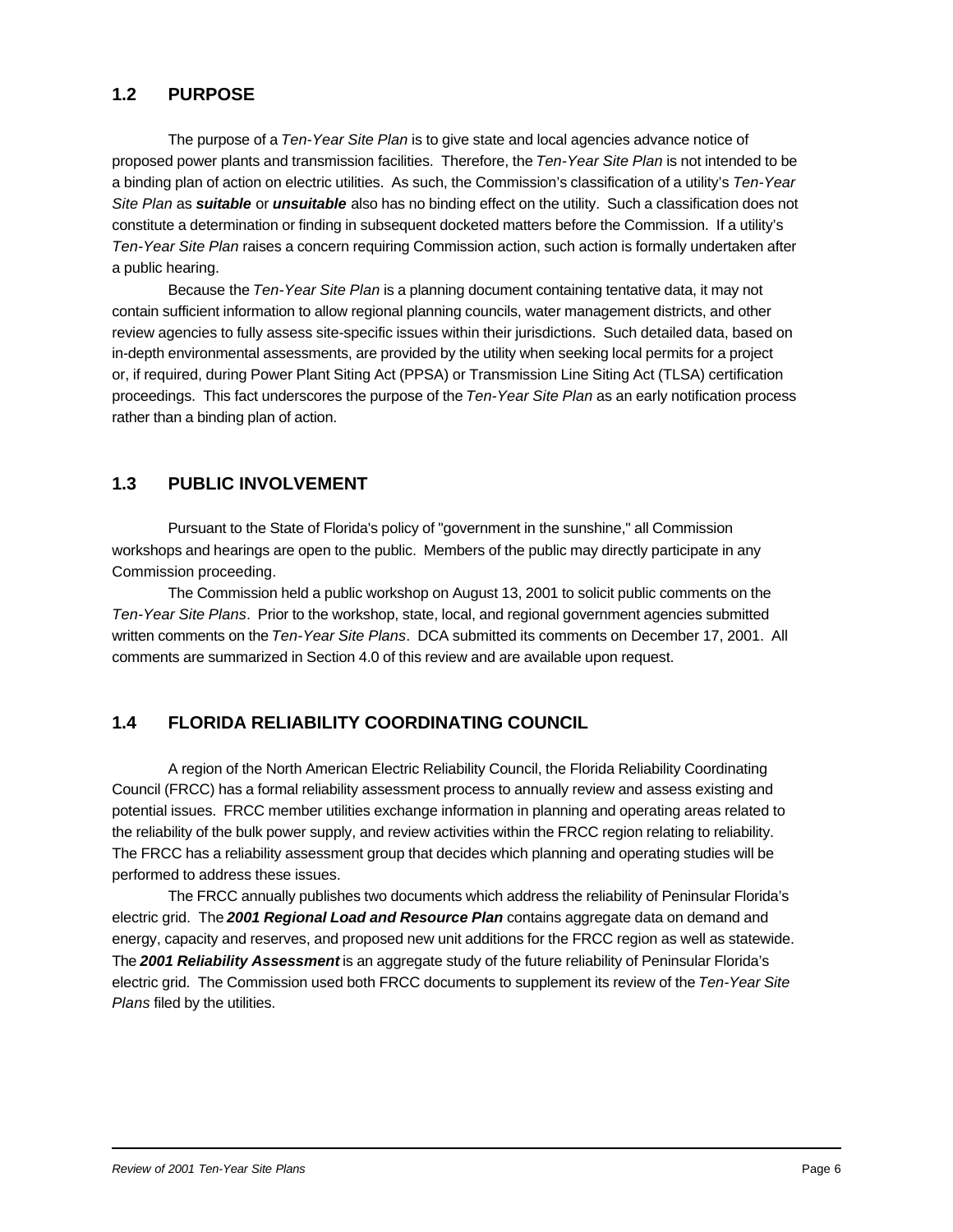# **2.0 EXECUTIVE SUMMARY**

# **2.1 SUITABILITY**

The Commission has reviewed *Ten-Year Site Plans* filed by twelve(12) reporting utilities and two (2) merchant plant companies. The Commission has determined that the *Ten-Year Site Plans* filed by the utility companies are *suitable* for planning purposes. Forecasted reserve margins for Peninsular Florida range from 20% to 23% during summer peak seasons, and from 23% to 26% during winter peak seasons. The Commission makes no determination on the suitability of the merchant plant filings.

# **2.2 CRITICAL CONCERNS**

The Commission has identified two areas of concern which may impact the reliability and costeffectiveness of the *Ten-Year Site Plans*. These concerns are discussed in detail in Section 3.1 of this review but are summarized below.

### *2.2.1 ABSENCE OF PROPOSED MERCHANT PLANTS IN FRCC'S 2001 REGIONAL LOAD AND RESOURCE PLAN*

The Commission is concerned that the FRCC's *2001 Regional Load and Resource Plan* does not contain complete information on all generating units proposed over the ten-year planning horizon. The document does not include several proposed combustion turbine (CT) "merchant" plants which have received DEP air permits or are under review. The Commission believes that the FRCC is responsible for documenting *all* proposed generating units which impact the reliability of the state's electric system.

Because CT units do not produce any steam capacity, they do not require certification under the Power Plant Siting Act. Therefore, CT units can be constructed once the Department of Environmental Protection (DEP) issues all environmental permits. While not contributing to Peninsular Florida's reserve margin unless firm capacity is sold to utilities, merchant plants may enhance reliability by increasing operating reserves and may cause decreases in wholesale rates.

#### *2.2.2 AMOUNT OF RESERVES PROVIDED BY NON-FIRM RESOURCES*

Reserve margins for some Florida utilities, primarily Florida Power Corporation and Tampa Electric Company, are made up largely of non-firm resources such as load management and interruptible service. Residential customers can give just thirty days' notice to leave a utility's load management program. Customer flight from this program can cause sudden near-term reliability problems. However, **this appears to be a near-term concern**. Florida's utilities forecasted a slight decrease in their reliance on non-firm resources over the planning horizon, thus indicating a greater reliance on supply-side resources (generation and firm capacity purchases) in future years.

# **2.3 SUMMARY OF RESOURCE ADDITIONS**

Tables 2-4 and Figures 1-4, on pages 9 through 12, summarize the aggregate plans for the State of Florida's utilities. These illustrations show the total planned resource additions by type, current and future resource mix, and planned major generating units and transmission lines.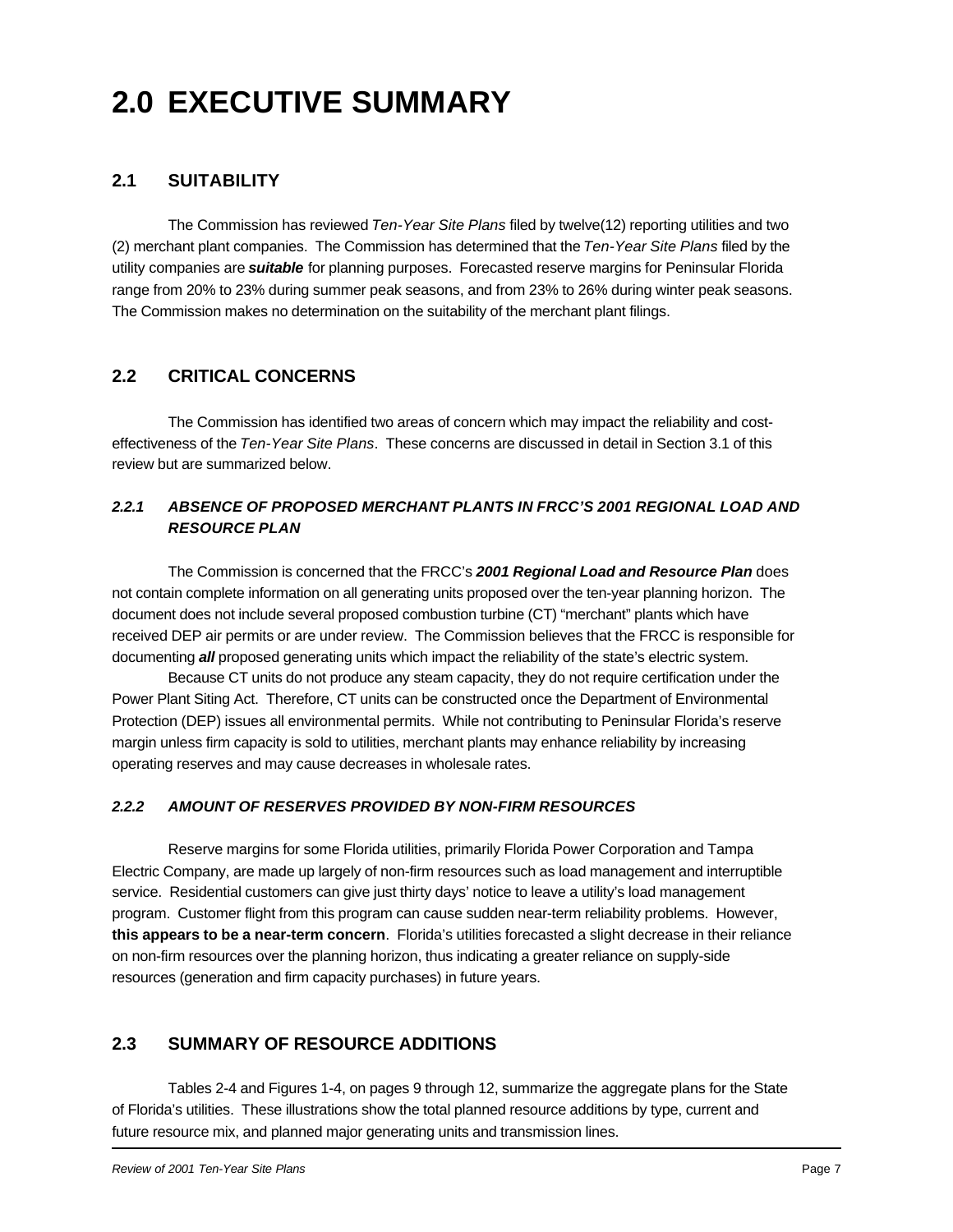# **TABLE 2.** *STATE OF FLORIDA – CAPACITY FROM NEW GENERATING UNITS, CAPACITY CHANGES AT EXISTING SITES, AND GENERATING UNIT RETIREMENTS (2001 - 2010)*

|                                                                                                      | <b>WINTER CAPACITY</b><br>(MW) |
|------------------------------------------------------------------------------------------------------|--------------------------------|
| <b>CAPACITY FROM NEW GENERATING UNITS - planned by electric utilities</b>                            |                                |
| <b>Combined Cycle</b>                                                                                | 9,406                          |
| <b>Combustion Turbine</b>                                                                            | 3,986                          |
| Coal                                                                                                 | 288                            |
| <b>TOTAL</b>                                                                                         | 13,680                         |
| <b>CAPACITY CHANGES AT EXISTING SITES - repowering, fuel conversion, return from cold</b><br>standby |                                |
| <b>Combined Cycle</b>                                                                                | 2,521                          |
| <b>Combustion Turbine</b>                                                                            | 52                             |
| Coal                                                                                                 | $-581$                         |
| Oil and Gas Fossil Steam                                                                             | $-403$                         |
| <b>TOTAL</b>                                                                                         | 1,589                          |
| <b>GENERATING UNIT RETIREMENTS</b> - planned by electric utilities                                   |                                |
| <b>Combustion Turbine</b>                                                                            | $-314$                         |
| Oil and Gas Fossil Steam                                                                             | $-826$                         |
| <b>TOTAL</b>                                                                                         | $-1,140$                       |
| TOTAL NET ELECTRIC UTILITY ADDITIONS                                                                 | 14,129                         |
| <b>EXPIRATION OF NON-UTILITY GENERATOR CONTRACTS (for firm capacity)</b>                             |                                |
| Cogeneration $1$                                                                                     | $-376$                         |
| Independent Power Producers <sup>2</sup>                                                             | $-593$                         |
| <b>TOTAL NET CHANGES TO NON-UTILITY GENERATION</b>                                                   | $-969$                         |
| <b>TOTAL NET CAPACITY ADDITIONS</b>                                                                  | 13,160                         |

 $1$  Nine firm capacity contracts (376 MW total) are set to terminate over the next ten years. As these contracts expire, the capacity becomes uncommitted (merchant) capacity.

 $2$  OUC's purchased power contracts with Reliant - Indian River Units 1-3 are set to expire by 2004. At that time, the capacity becomes uncommitted (merchant) capacity.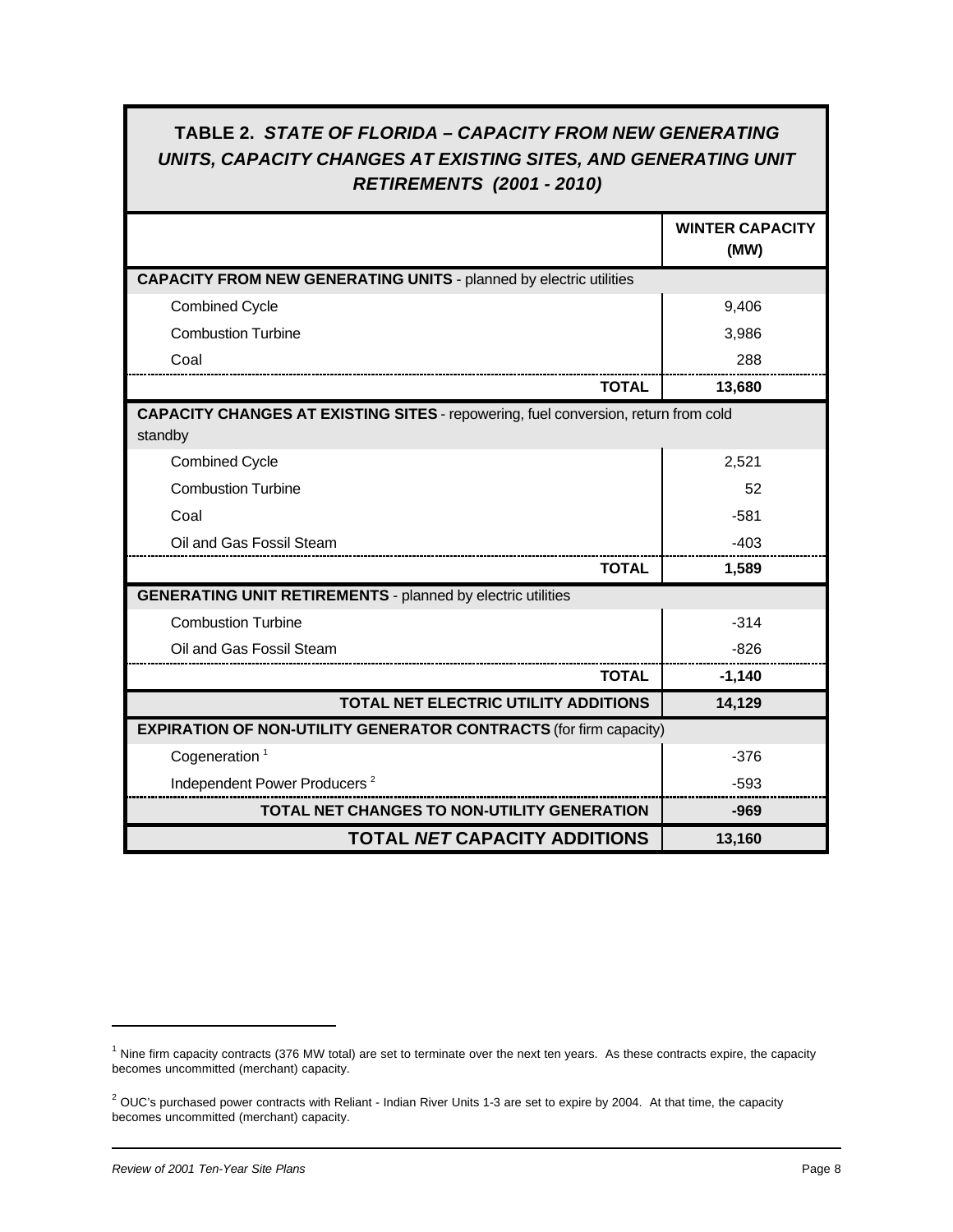

**Figure 1**. *STATE OF FLORIDA – RESOURCE PLAN / SUMMER*

**Figure 2**. *STATE OF FLORIDA – RESOURCE PLAN / WINTER*

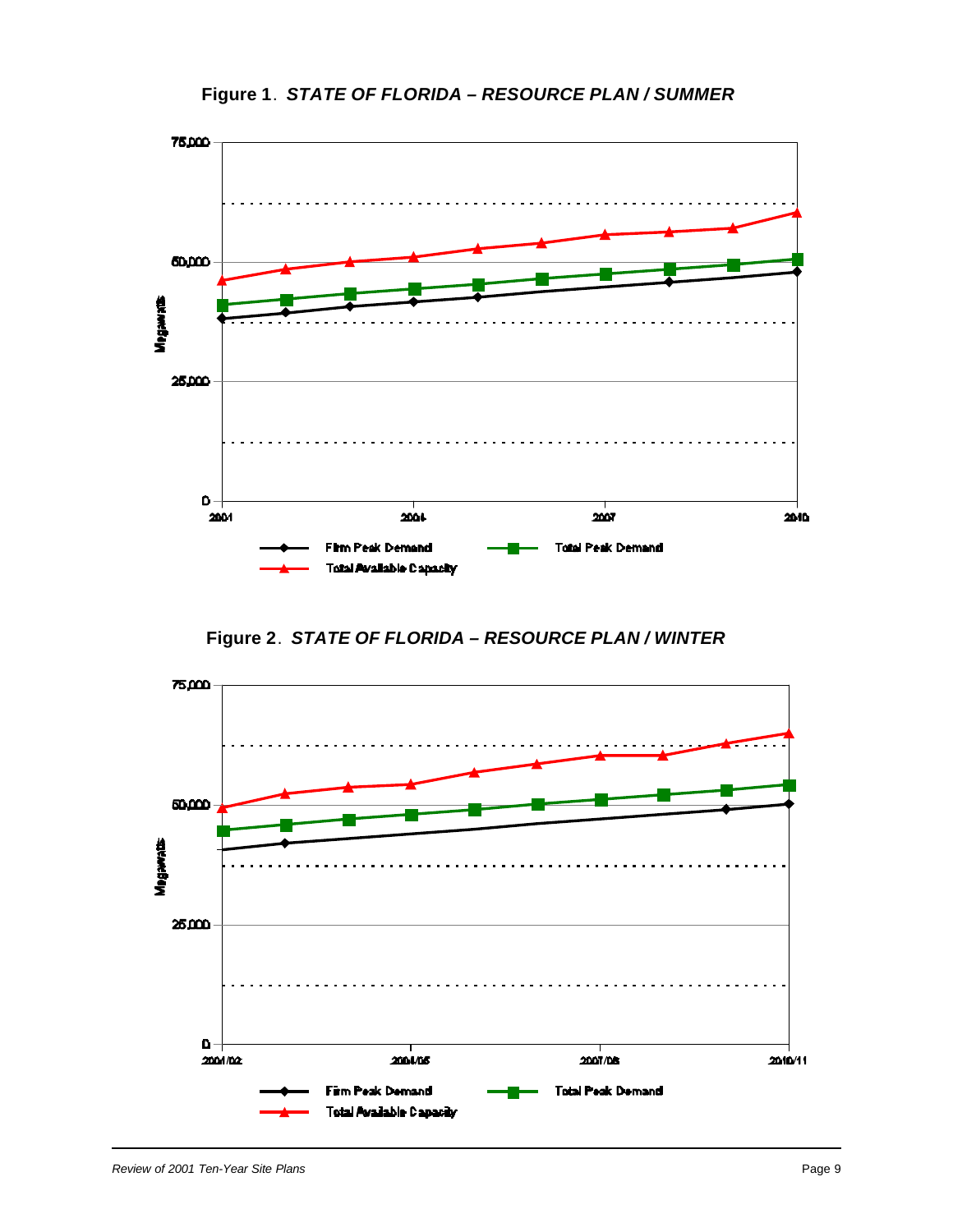# **Figure 3**. *STATE OF FLORIDA – ELECTRIC UTILITY RESOURCE MIX BY PLANT TYPE / PRESENT AND FUTURE*

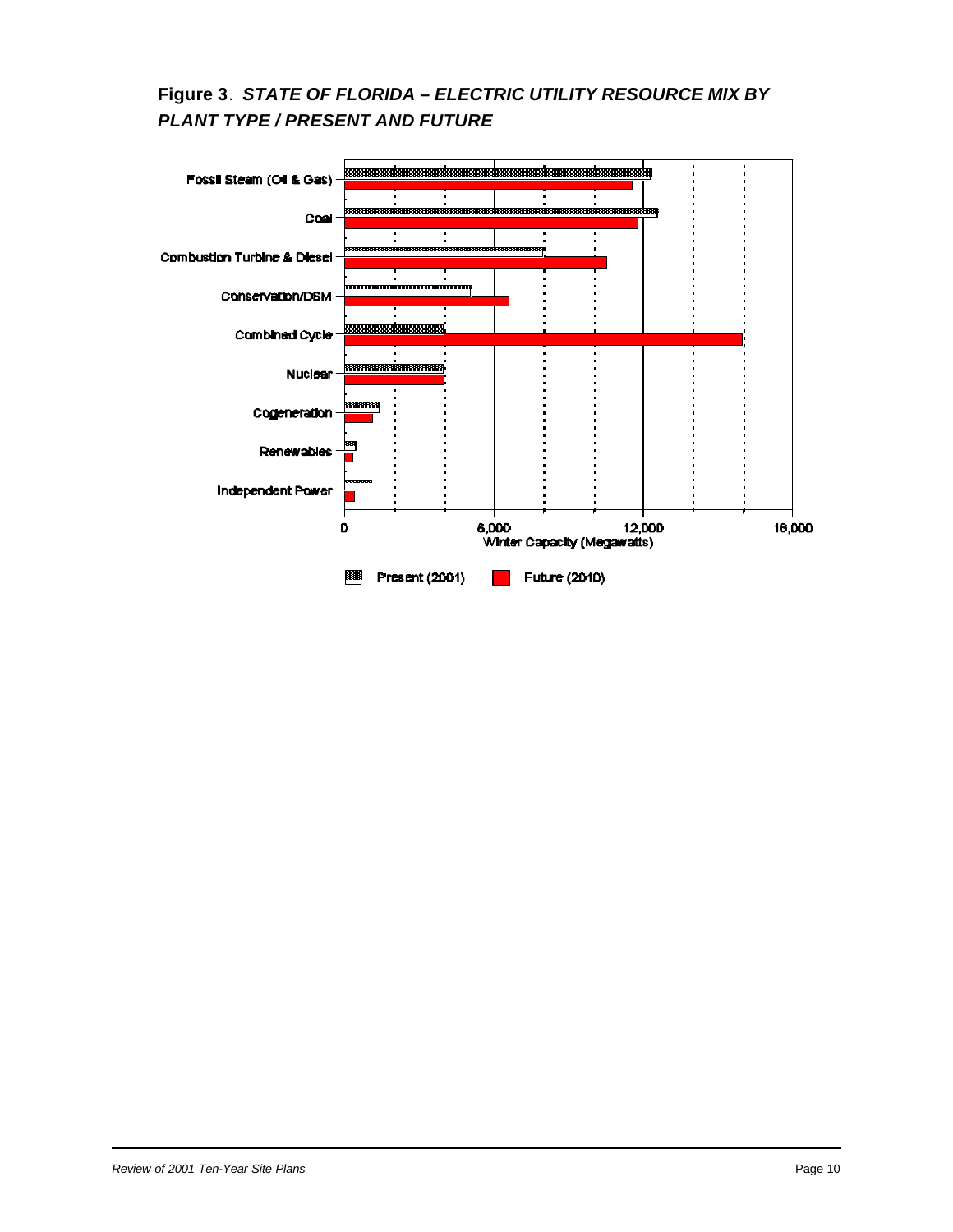# **Figure 4**. *PROPOSED MAJOR GENERATING UNITS AND TRANSMISSION LINES (2001 - 2010)*



#### **TABLE 4.** *PROPOSED MAJOR GENERATING UNITS* <sup>4</sup>

|   | <b>UTILITY</b> | UNIT / SITE                          | TYPE                 | <b>IN-SERVICE</b><br><b>DATE</b> | <b>CAPACITY</b><br>(MW) |
|---|----------------|--------------------------------------|----------------------|----------------------------------|-------------------------|
| A | FPC            | Hines 2-5                            | СC                   | 11/03; 11/05;<br>11/07; 11/09    | 567 each                |
| B | FPL            | Martin 5 & 6                         | CC                   | $1/05$ ; $1/06$                  | 429 each                |
| C | Gulf           | Smith 3                              | СC                   | 1/02                             | 532                     |
| D | <b>JEA</b>     | <b>Brandy Branch 4</b>               | CC                   | 6/03                             | 573                     |
| F | LAK            | McIntosh 4 & 5                       | coal (4);<br>HRSG(5) | 6/02<br>6/05                     | 288<br>120              |
| F | <b>OUC</b>     | Stanton 3 (w/ KUA, FMPA)             | <b>CC</b>            | 10/03                            | 585                     |
| G | <b>SEC</b>     | Payne Creek Unit 1<br>Calpine Osprey | CС<br>CС             | 1/02<br>1/04                     | 440<br>350              |

 $3$  All proposed lines are exempt from the requirements of the Transmission Line Siting Act (TLSA) for one of three reasons: (1) the utility already owned the right-of-way prior to enactment of the TLSA in 1983; (2) the line is proposed to be located in existing rightof-way; or, (3) the line is not proposed to cross a county line.

<sup>4</sup> Hines 2, Smith 3, Brandy Branch 4, McIntosh 5, Stanton 3, Payne Creek 1, and Calpine Osprey have been certified under the Power Plant Siting Act (PPSA). All other generating units will require future certification under the PPSA.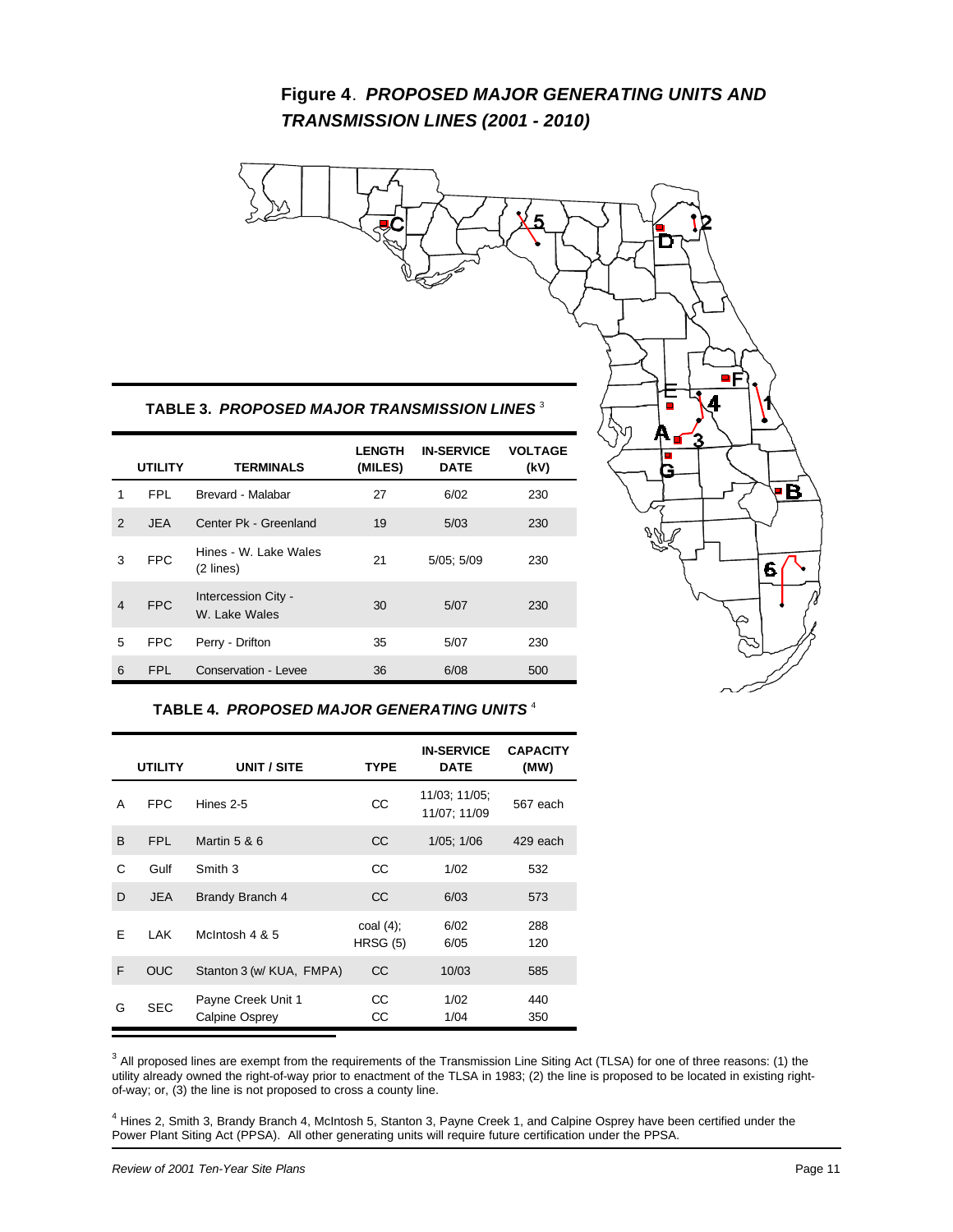# **3.0 REVIEW AND ANALYSIS - STATEWIDE PERSPECTIVE**

### **3.1 CRITICAL CONCERNS**

The Commission has identified two primary areas of concern which may impact the reliability and cost-effectiveness of the *Ten-Year Site Plans*. These concerns, discussed below, are the *absence of proposed merchant plants in FRCC's 2001 Regional Load and Resource Plan* and the *amount of reserves provided by non-firm resources*.

#### *3.1.1 ABSENCE OF PROPOSED MERCHANT PLANTS IN FRCC'S 2001 REGIONAL LOAD AND RESOURCE PLAN*

The Commission is concerned that the FRCC's *2001 Regional Load and Resource Plan* does not contain complete information on all generating units proposed over the ten-year planning horizon. The document does not include approximately 8,000 MW of capacity from proposed "merchant" plants, which have no native load but sell wholesale power to load-serving entities. The Commission has compiled a list of these proposed merchant plants based on information provided by DEP. This list is located in Table 5 on the next page and is current as of the *Ten-Year Site Plan* Commission Workshop held on August 13, 2001. The Commission recognizes that a list of proposed merchant plants may change frequently, just as a list of proposed utility generating units may also change. The Commission believes that it is the FRCC's responsibility to document *all* proposed generating units which have an impact on the reliability of the state's electric system.

The Commission recognizes that CT merchant plants do not contribute to a traditional calculation of firm reserve margin. However, CT merchant plants may enhance reliability of Florida's electric grid by increasing the level of operating reserves and may place downward pressure on wholesale rates. In addition, utilities may contract with merchant plants in the future to replace or defer the construction of planned generating units. Therefore, so that the Commission can keep abreast of all proposed generating unit additions in the state which may enhance reliability, the Commission believes that the FRCC should include all proposed CT merchant plants in the *2001 Regional Load and Resource Plan* as potential sources of additional capacity.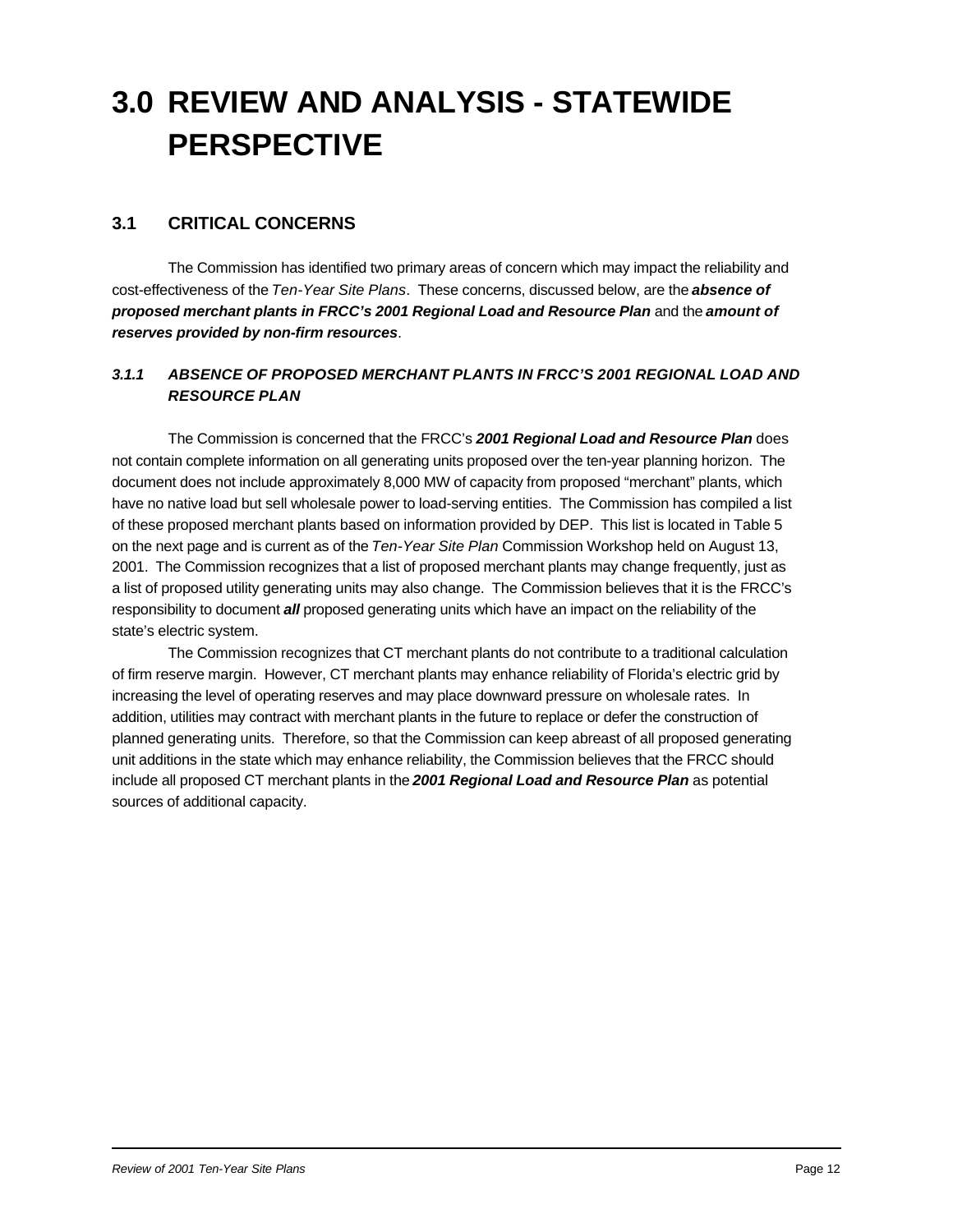| <b>TABLE 5. PROPOSED MERCHANT PLANTS</b>         |                     |                             |                                  |                                        |                                  |                                                      |
|--------------------------------------------------|---------------------|-----------------------------|----------------------------------|----------------------------------------|----------------------------------|------------------------------------------------------|
| <b>ENTITY / FACILITY</b><br><b>NAME</b>          | #OF<br><b>UNITS</b> | <b>LOCATION</b><br>(COUNTY) | <b>UNIT</b><br>TYPE <sup>5</sup> | <b>CAPACITY</b><br>$(MW)$ <sup>5</sup> | <b>IN-SERVICE</b><br><b>DATE</b> | <b>STATUS</b>                                        |
| Santa Rosa Energy Center                         | 1                   | Santa Rosa                  | <b>CC</b>                        | 241                                    | 2002                             | Air permit issued / under<br>construction            |
| Auburndale Peaker Project                        | 2                   | Polk                        | СT                               | 115                                    | 2002                             | Draft air permit issued /<br>awaiting final approval |
| Enron / Ft. Pierce                               | 1                   | St. Lucie                   | <b>CT</b>                        | 196                                    | 2002                             | Awaiting local zoning<br>permit                      |
| Enron / Midway                                   | 3                   | St. Lucie                   | СT                               | 510                                    | 2002                             | Air permit issued                                    |
| El Paso / Ips Avon Park                          | 4                   | Hardee                      | СT                               | 670                                    | 2002                             | Air permit issued / under<br>construction            |
| Enron / South Dade Energy<br>Center              | 2                   | Dade                        | СT                               | 366                                    | 2003                             | Awaiting local permits                               |
| Mirant / Peace River Station                     | 3                   | Polk                        | СT                               | 480                                    | 2003                             |                                                      |
| Dynegy / Palmetto Power<br>Project               | 3                   | Osceola                     | СT                               | 510                                    | 2003                             | Air permit issued                                    |
| Enron / Deerfield Beach                          | 3                   | <b>Broward</b>              | СT                               | 510                                    | 2003                             | Air permit issued                                    |
| Enron / Pompano Beach                            | 3                   | <b>Broward</b>              | СT                               | 510                                    | 2003                             | Awaiting local permits                               |
| Duke Energy Fort Pierce                          | 8                   | St. Lucie                   | CТ                               | 640                                    | 2003                             | Air permit issued                                    |
| Duke Energy Lake                                 | 8                   | Lake                        | СT                               | 640                                    | 2003                             | Draft air permit issued /<br>awaiting final approval |
| Mirant / Midway                                  | 4                   | St. Lucie                   | СT                               | 640                                    | 2003                             |                                                      |
| El Paso / Broward                                | 3                   | <b>Broward</b>              | СC                               | 175                                    | 2004                             |                                                      |
| El Paso / Belle Glade<br><b>Energy Center</b>    | 2                   | Palm Beach                  | СC                               | 175                                    | 2004                             |                                                      |
| El Paso / Manatee<br>----------------------      | 1                   | Manatee                     | CC                               | 175                                    | 2004                             |                                                      |
| <b>CPV Gulfcoast</b>                             | 1                   | Manatee                     | CC                               | 245                                    | 2004                             | Air permit issued                                    |
| <b>CPV Pierce</b>                                | 1                   | Polk                        | СC                               | 245                                    | 2004                             | Draft air permit issued /<br>awaiting final approval |
| <b>CPV Atlantic</b>                              | 1                   | St. Lucie                   | CC                               | 245                                    | 2004                             | Air permit issued                                    |
| Constellation / South Pond<br><b>Energy Park</b> | 1                   | Hardee                      | CC                               | 155                                    | 2005                             | Air permit applied for, not<br>yet issued            |
| Constellation / South Pond<br><b>Energy Park</b> | $\overline{c}$      | Hardee                      | <b>CT</b>                        | 320                                    | 2005                             | Air permit applied for, not<br>yet issued            |
| Lake Worth Generation                            | 1                   | Palm Beach                  | CC                               | 205                                    | ?                                | Air permit issued                                    |
|                                                  |                     |                             | <b>TOTAL</b>                     | 7,968                                  |                                  |                                                      |

 $^5$  The steam portion of these CC units will be less than 75 MW. Thus, these units are exempt from the requirements of the Power Plant Siting Act.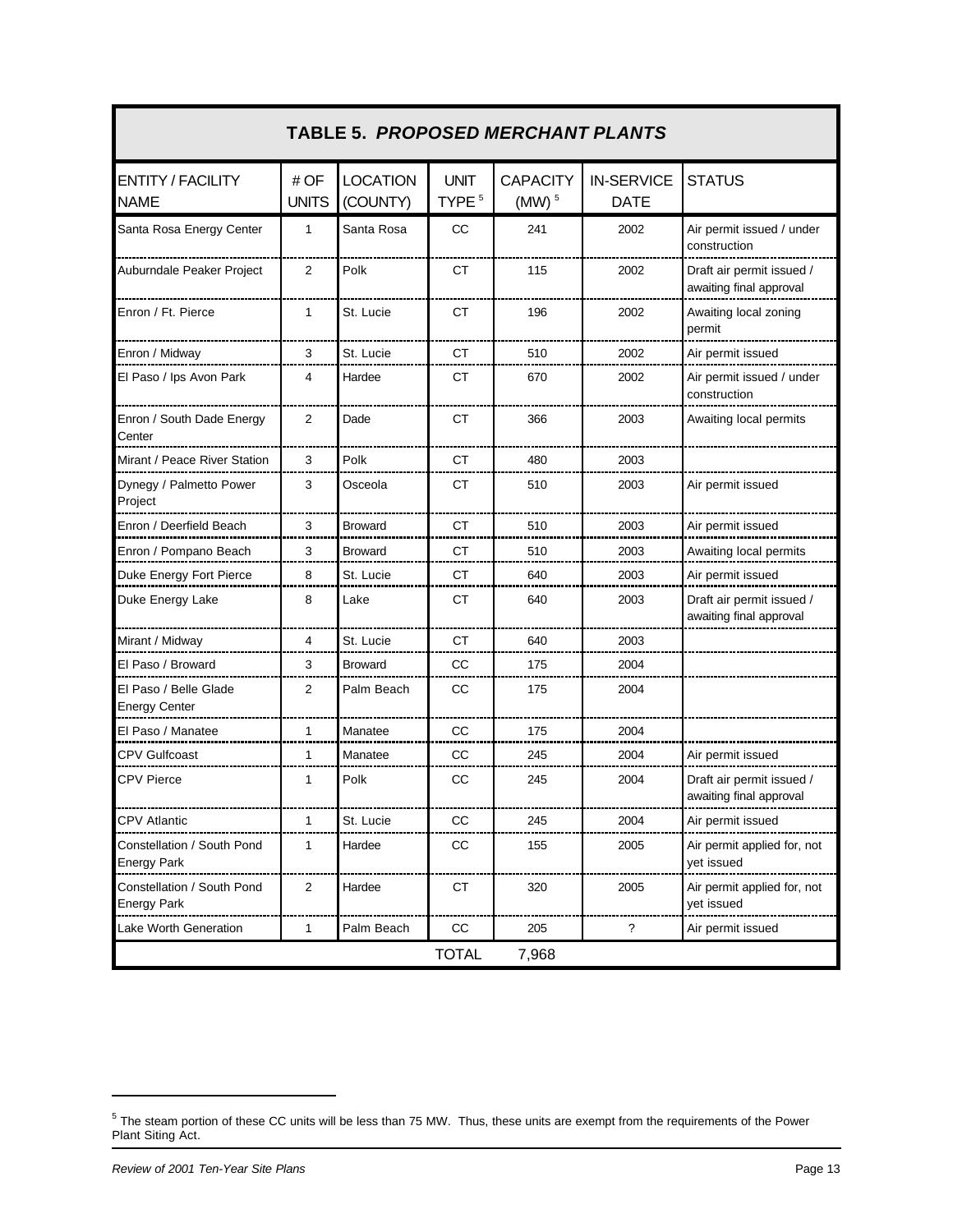#### *3.1.2 AMOUNT OF RESERVES PROVIDED BY NON-FIRM RESOURCES*

For some Florida utilities, mainly Florida Power Corporation (FPC) and TECO, reserve margins consist largely of non-firm, non-generating resources such as load management and interruptible service. Because residential customers typically may give a utility just thirty days' notice to leave its load management program, customer flight from this program can cause sudden near-term reliability problems. Interruptible service customers typically must give utilities as much as five years' advance notice to switch to firm service.

**The reliance on non-firm resources is primarily a winter season concern and appears to be near-term in nature**. As shown in Figure 5, non-firm resources currently make up approximately 54% of Peninsular Florida's winter reserves. This percentage is forecasted to drop to just under 34% by winter, 2010/11. This indicates that Peninsular Florida's utilities plan to rely more on supply-side resources over the planning horizon.

TECO and FPC rely primarily on non-firm resources for reserves. Non-firm resources currently make up 87% of TECO's winter reserve margin, while 78% of FPC's winter reserves currently consist of non-firm resources. These percentages are forecasted to drop to 40% winter (TECO) and 55% winter (FPC) by winter, 2010/11 as new supply-side resources are added.



**Figure 5**. *PENINSULAR FLORIDA – PERCENTAGE OF RESERVE MARGIN COMPRISED OF NON-FIRM LOAD*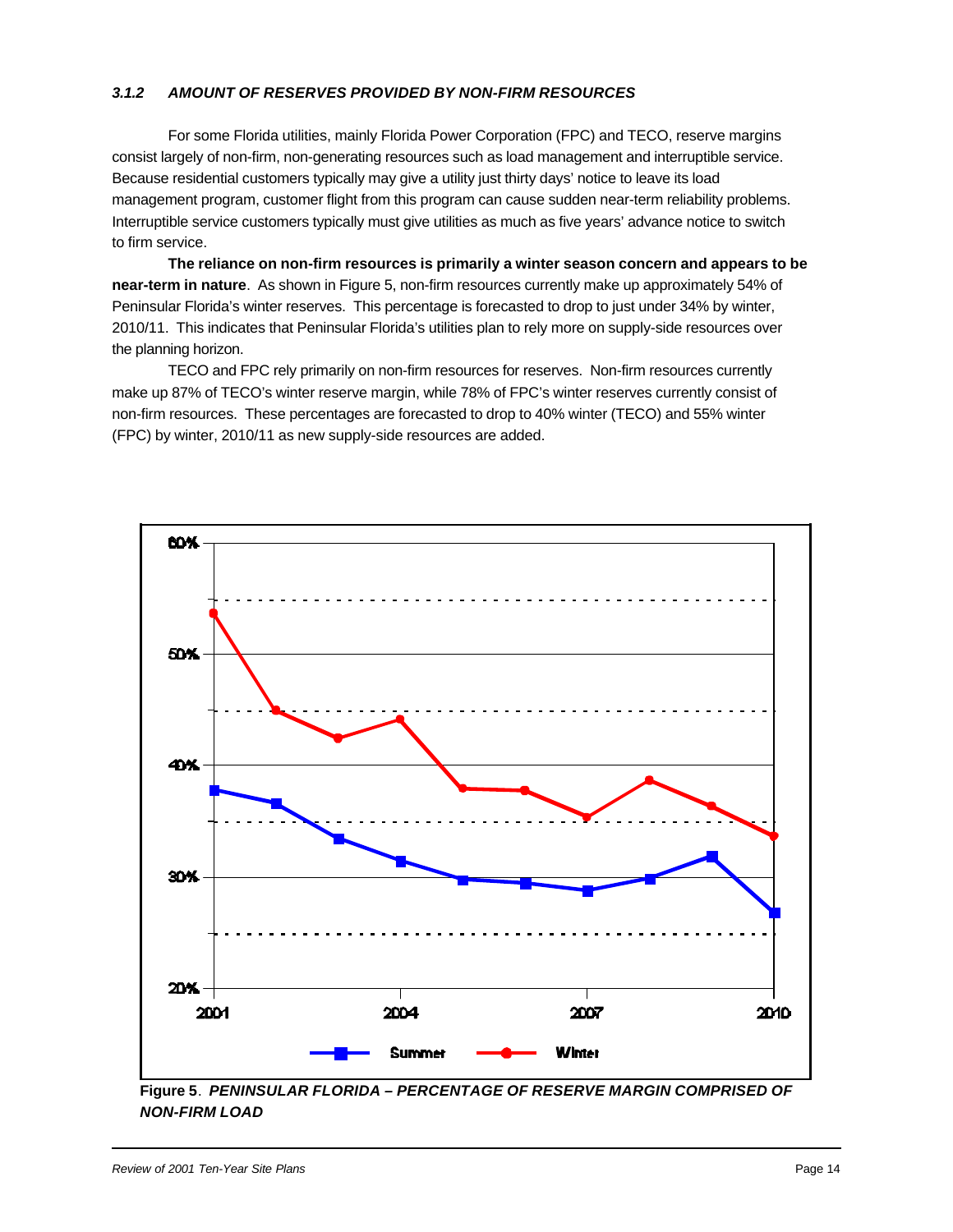# **3.2 ELECTRIC UTILITY RESTRUCTURING**

Several federal and state actions have encouraged a restructuring of the electric industry nationwide. These actions are discussed below.

In 1992, Congress enacted the *Energy Policy Act of 1992 (EPAct)*. The EPAct authorized the Federal Energy Regulatory Commission (FERC) to order utilities to transmit, over their own transmission lines, power from wholesale entities. The EPAct also requires that a utility refusing to provide wholesale transmission service must show good cause for such refusal. EPAct is considered to be the catalyst for current restructuring of the electric utility industry.

In April, 1996, FERC issued Order No. 888 which required that all transmission-owning public entities make their facilities available to all users in a fair, non-discriminatory manner. Open access transmission was facilitated by utilities through *functional unbundling*, a process by which the generation and transmission function within a single company are separated. FERC intended that Order No. 888 also encourage the development of *independent system operators (ISOs)* to manage the real-time actions of transmission systems.

In April, 1996, in response to concerns over the transparency of real-time information, FERC issued Order No. 889 which required the development of an *open-access same-time information system (OASIS)*. OASIS is an interactive database system designed to provide instantaneous information on the availability and price of transmission links between generation centers and load centers. The FRCC implemented Peninsular Florida's OASIS, known as FLOASIS, in November, 1996.

In December, 1999, FERC issued Order No. 2000, which encouraged the development of *regional transmission organizations (RTOs)*. In Order No. 2000, FERC concluded that RTOs would offer advantages over the present system because they will lead to enhanced regional reliability and speed the development of a competitive, wholesale electricity market. FERC also expects that RTOs will remove any potential for discriminatory transmission system access. On October 16, 2000, Peninsular Florida's three major utilities – FPC, FPL, and TECO – filed a joint *RTO* proposal, known as GridFlorida, with the FERC.

The Commission has opened separate dockets to investigate how the RTO proposal may impact the ratepayers of FPC, FPL, and TECO. Public hearings were held on October 3-5, 2001 in Docket Nos. 000824-EI (FPC), 001148-EI (FPL), and 010577-EI (TECO). On November 7, 2001, the Commission directed FPL, FPC and TECO to file, within 90 days, a plan to transfer control over their transmission power lines to an ISO. The Commission authorized the recovery of approximately \$9 million in start-up costs incurred with the development of GridFlorida to date.

#### *Florida Energy 2020 Study Commission*

Pursuant to Executive Order No. 2000-127, Governor Jeb Bush established the *Florida Energy 2020 Study Commission* (Study Commission) on May 3, 2000 to propose an energy plan and strategy for Florida. Consisting of 20 persons with various areas of expertise, the Study Commission has been meeting since September, 2000 to study the major issues affecting the future of the electric industry in the state. In accordance with the Governor's executive order, the Study Commission is to submit its report to the Senate, House of Representatives, and Governor by December, 2001.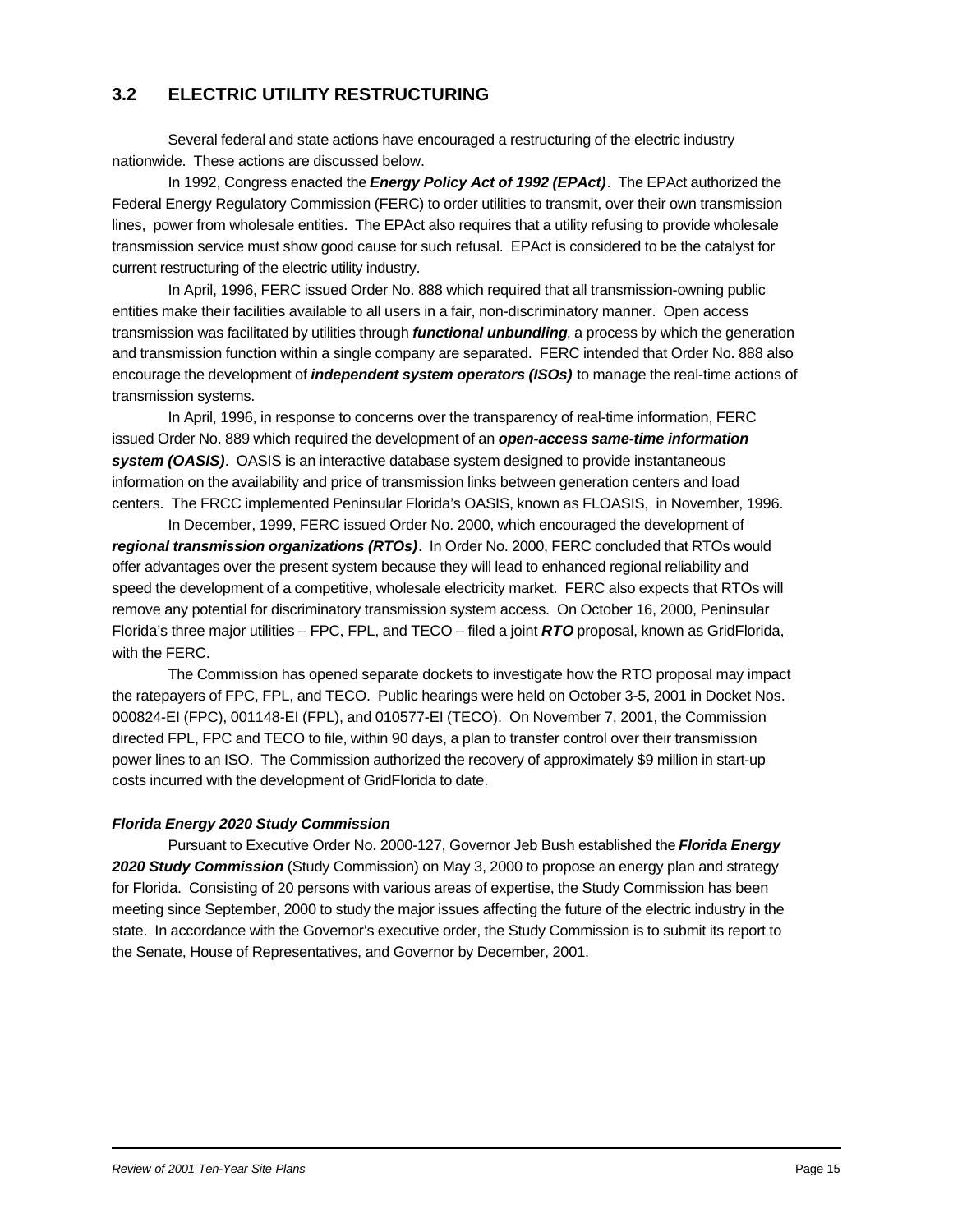# **3.3 LOAD FORECASTS**

Electric utilities perform load forecasts to estimate future energy needs. From these estimates, utilities determine how much, and when, additional generating capacity may be needed. In evaluating a utility's forecast, the Commission uses three types of analyses. The first involves reviewing the load forecasting methodology to ensure that it uses reasonable models and assumptions. The second examines the historical forecast accuracy to determine whether or not the forecasting process has performed well in the past. The third compares forecasted values to historical growth patterns.

#### *3.3.1 EVALUATION OF LOAD FORECASTING METHODOLOGY*

Although each reporting utility has its own distinct forecasting process, there are four steps common in all forecast methodologies. These steps are discussed below.

#### *Collection of Historical Data*

Historical data is the foundation for utility load and energy forecasts. These data include energy usage patterns, number of customers, economic, demographic, and weather data for the utility's service territory, and appliance-specific saturation and energy consumption characteristics. The Commission reviewed these data sources for their timeliness, reliability and accuracy.

#### *Derivation of Forecast Model Parameters*

The parameters of a forecast model quantify the relationship between the economic and demographic data of a utility and the energy usage patterns of its customers. These parameters must be updated periodically to ensure that forecasts produced by the model reflect current consumption patterns.

#### *Assembly of Forecast Assumptions*

Forecast assumptions represent a utility's expectations of future economic, weather, technological, and demographic conditions in its service territory. In evaluating forecast assumptions, the Commission reviewed the sources for those assumptions, the consistency of those assumptions with other economic and demographic projections, and the validity of any adjustments made to those assumptions arising from known changes in a utility's service territory.

#### *Calculation of Forecast*

The load forecast is calculated by inputting forecast assumptions into the forecast model. The mathematical result may be adjusted to reflect the forecaster's professional judgement, or to reflect the impact of conservation programs or other events not already quantified. The Commission reviewed any adjustments made to utility forecasts for reasonableness.

NOTE: The load forecasts contained in the 2001 *Ten-Year Site Plans* were prepared in late 2000. The Commission's evaluation of the economic assumptions underlying these forecasts was based on the prevailing view of economic growth at the time the forecasts were made. Since that time, the rate of growth of the national and state economy has slowed significantly. Thus, there is an increased likelihood that the load forecasts contained in the 2001 *Ten-Year Site Plans* will overstate demand and energy growth over the ten-year planning horizon.

#### *3.3.2 EVALUATION OF HISTORICAL FORECAST ACCURACY*

Reviewing the past results of a load and energy forecasting methodology reveals whether that methodology has produced accurate forecasts. A pattern of over- or under-forecasting is indicative of past forecast error that could be carried forward into current forecasts.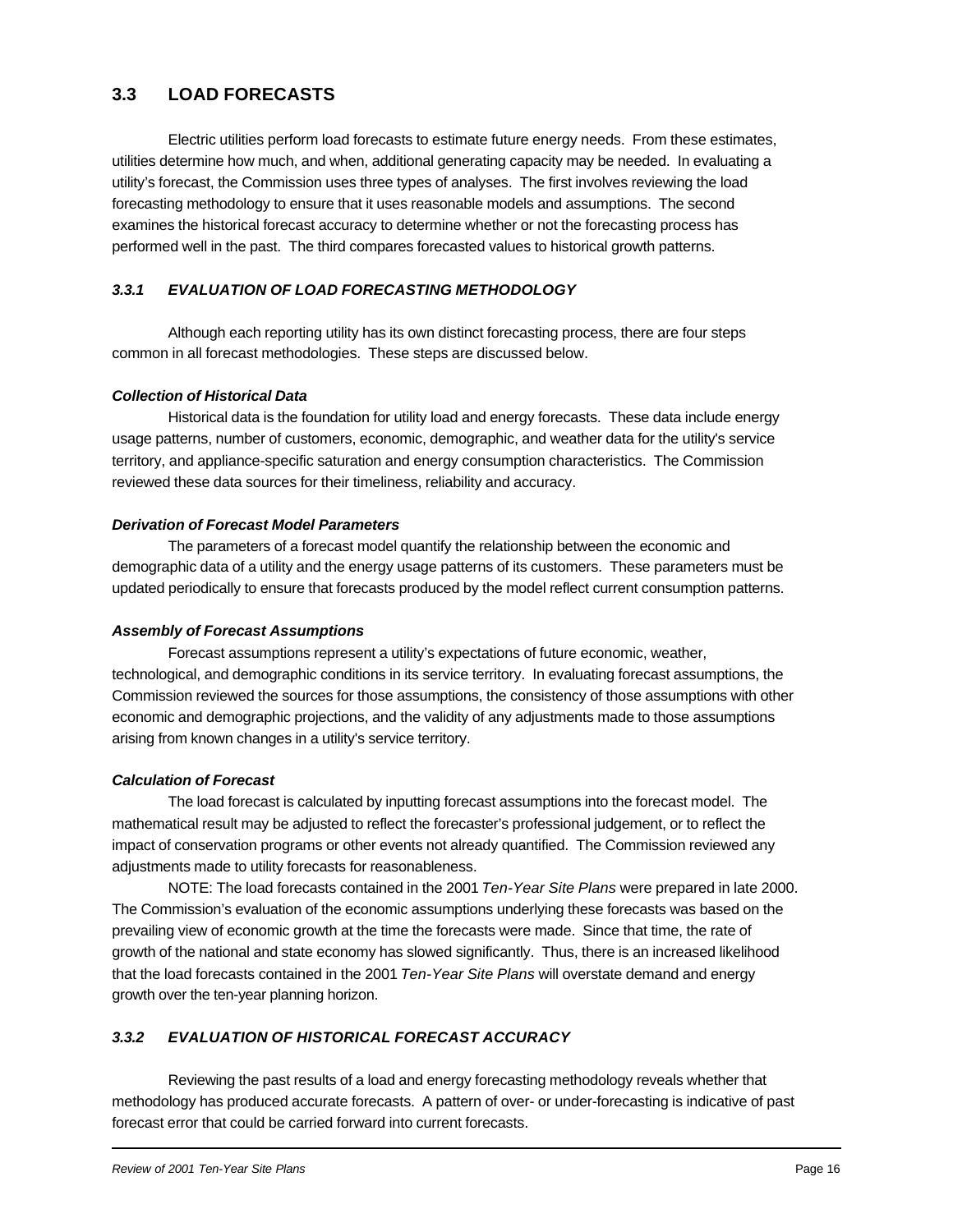For each reporting utility, the Commission reviewed the historical forecast accuracy of total retail energy sales for the five-year period from 1996-2000. This review compared actual energy sales for each year to energy sales forecasts made three, four, and five years prior. For example, actual 2000 energy sales were compared to the projected 1999 forecasts made in 1995, 1996, and 1997. These differences, expressed as a percentage error rate, were used to calculate two measures of a utility's historical forecast accuracy. The first measure, *average absolute forecast error*, is an average of the percentage error rates calculated by ignoring the positive and negative signs that result when a forecast over- or underestimates actual values. This calculation provides an overall measure of the accuracy of past utility forecasts. The second measure, *average forecast error*, is an average of the percentage error rates calculated without removing the positive and negative signs. This measure indicates a utility's tendency to over-forecast (positive values) or under-forecast (negative values).

The Commission evaluated the historical forecast accuracy of total retail energy sales for nine of the twelve reporting utilities. There were insufficient historical data to analyze the historical forecast accuracy of FMPA, KUA, and OUC. Figure 6 illustrates the historical forecast accuracy for the nine reporting utilities with sufficient historical data. A detailed discussion of the individual utility forecasts is included later in this review.

As a final check of the projections, the Commission compares the forecasts to historical growth patterns as well as past load forecasts. Unexpected changes in forecasted growth rates not explicitly accounted for in the forecast methodology may indicate that the load forecast does not properly reflect past consumer behavior, and the forecast likely is in error. As shown in Figure 6, all reporting utilities except FPC have a history of under-forecasting retail energy sales.

A detailed discussion of individual utility load forecasts is contained later in this review. In general, the load forecasting procedures used by the reporting utilities provide reliable forecasts of Florida's future energy needs.



**Figure 6**. *TOTAL RETAIL ENERGY SALES – HISTORICAL FORECAST ACCURACY*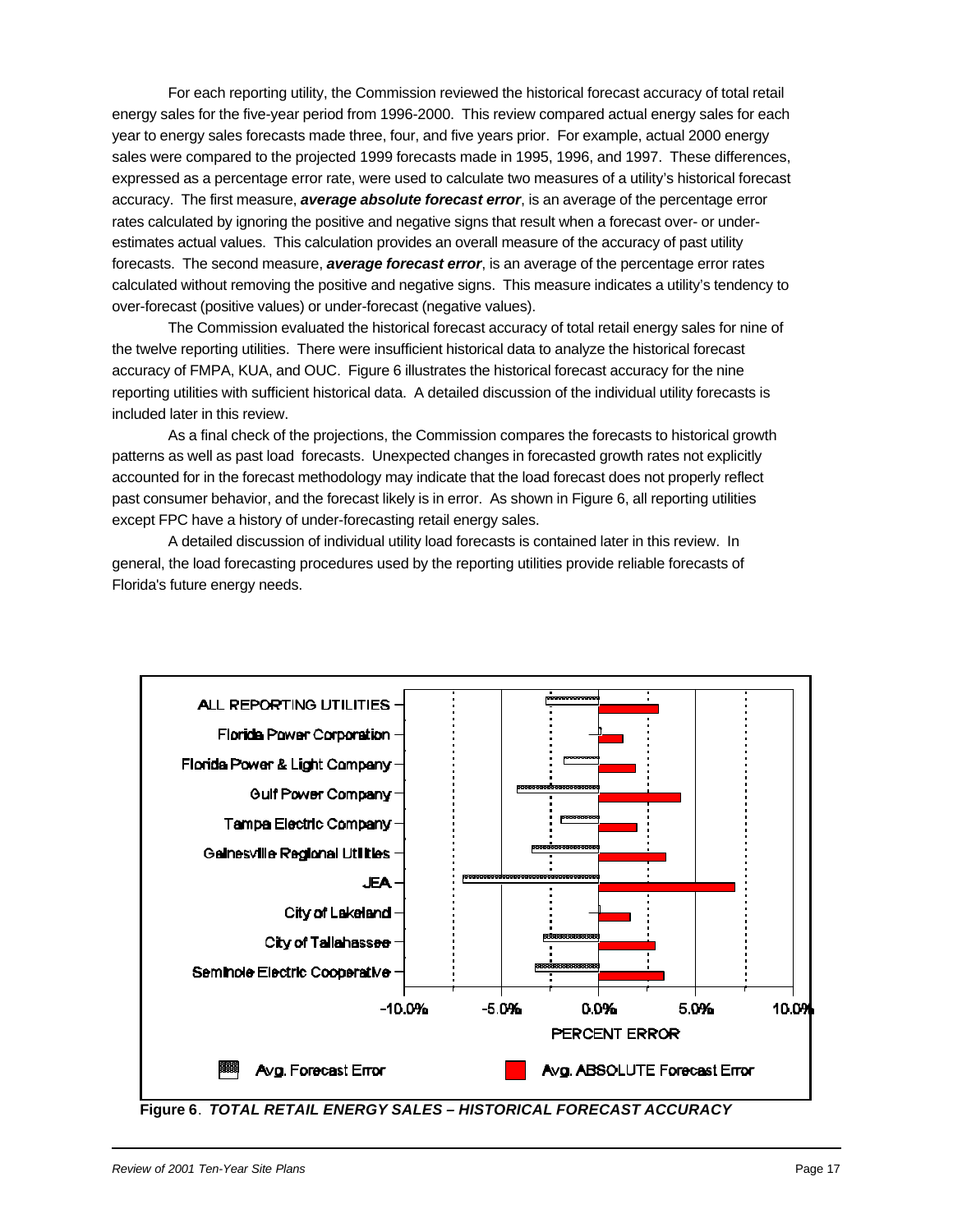### **3.4 DEMAND-SIDE MANAGEMENT**

**Demand-side management (DSM)** reduces customer peak demand and energy requirements, and defers the construction of new generating units. DSM programs have been offered since 1980 as a result of the Florida Legislature's enactment of the **Florida Energy Efficiency and Conservation Act (FEECA)**. The Commission's broad-based authority over electric utility conservation measures and programs is embodied in Rules 25-17.001 through 25-17.015, Florida Administrative Code.

FEECA emphasizes reducing the growth rate of weather-sensitive peak demand, reducing and controlling the growth rate of electricity consumption, and reducing the consumption of expensive resources such as petroleum fuels. To meet these objectives, the Commission has set DSM goals, and the utilities have developed and implemented DSM programs designed to meet these goals. The DSM programs developed by Florida's electric utilities can be generally grouped into two types: *dispatchable* (e.g., load management, interruptible service), which are controlled by the utility; and *non-dispatchable* (e.g., attic insulation, energy-efficient lighting), which are permanent measures installed in a dwelling.

#### *3.4.1 ESTIMATED IMPACT OF DSM ON DEMAND AND ENERGY CONSUMPTION*

Florida's electric utilities have been successful in meeting the overall objectives of FEECA. As seen in Table 6, utility conservation programs have reduced statewide summer peak demand by an estimated 3761 MW, winter peak demand by 5451 MW, and energy consumption by 2595 GWh. By 2010, DSM programs are forecasted to reduce aggregate summer peak demand by 4568 MW, winter peak demand by 6474 MW, and energy consumption by 4543 GWh. These DSM savings are also illustrated in Figures 8, 9, and 10 on the next two pages.

| <b>TABLE 6. ESTIMATED SAVINGS FROM FLORIDA</b><br><b>UTILITIES' DSM PROGRAMS</b> |                |         |  |  |  |
|----------------------------------------------------------------------------------|----------------|---------|--|--|--|
|                                                                                  | <b>To Date</b> | By 2010 |  |  |  |
| 3761 MW<br>4568 MW<br>Summer Peak Demand                                         |                |         |  |  |  |
| 5451 MW<br>6474 MW<br>Winter Peak Demand                                         |                |         |  |  |  |
| 2595 GWh<br><b>Energy Consumption</b><br>4543 GWh                                |                |         |  |  |  |

#### *3.4.2 CHANGES TO FEECA*

When FEECA was enacted in 1980, every electric utility in the state was subject to its requirements. After its first revision in 1989, FEECA applied only to twelve electric utilities whose annual energy sales exceeded 500 GWh. Those twelve utilities provided approximately 94% of all electricity consumed in Florida. When FEECA was revised again in 1996, the minimum sales threshold was increased to 2000 GWh. As a result, FEECA's requirements now apply only to the five investor-owned utilities and two municipal utilities, JEA and OUC. These utilities generate approximately 87% of all electricity consumed in Florida.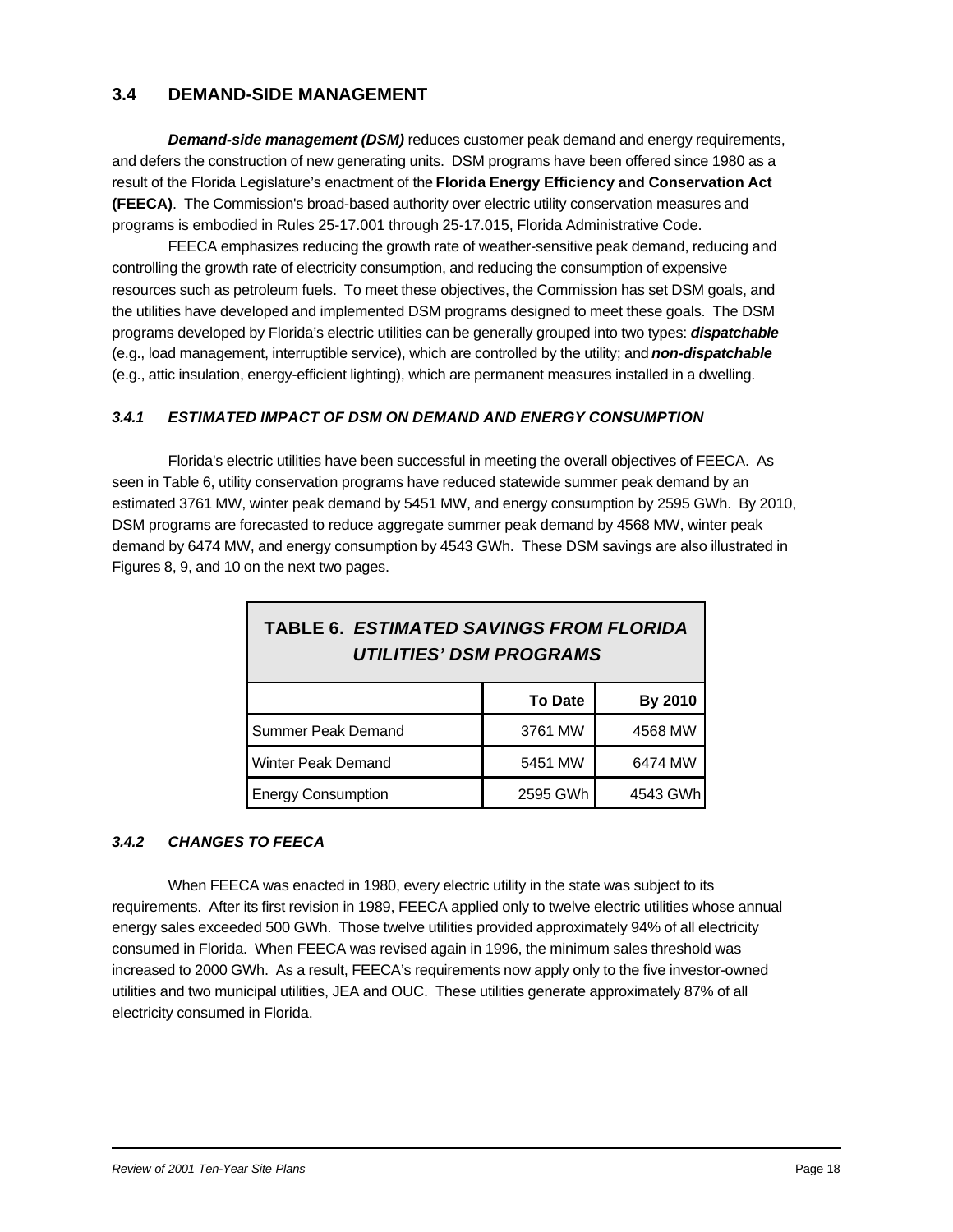

**Figure 7**. *STATE OF FLORIDA – ESTIMATED IMPACT OF DSM ON SUMMER PEAK DEMAND / HISTORY AND FORECAST*



**Figure 8**. *STATE OF FLORIDA – ESTIMATED IMPACT OF DSM ON WINTER PEAK DEMAND / HISTORY AND FORECAST*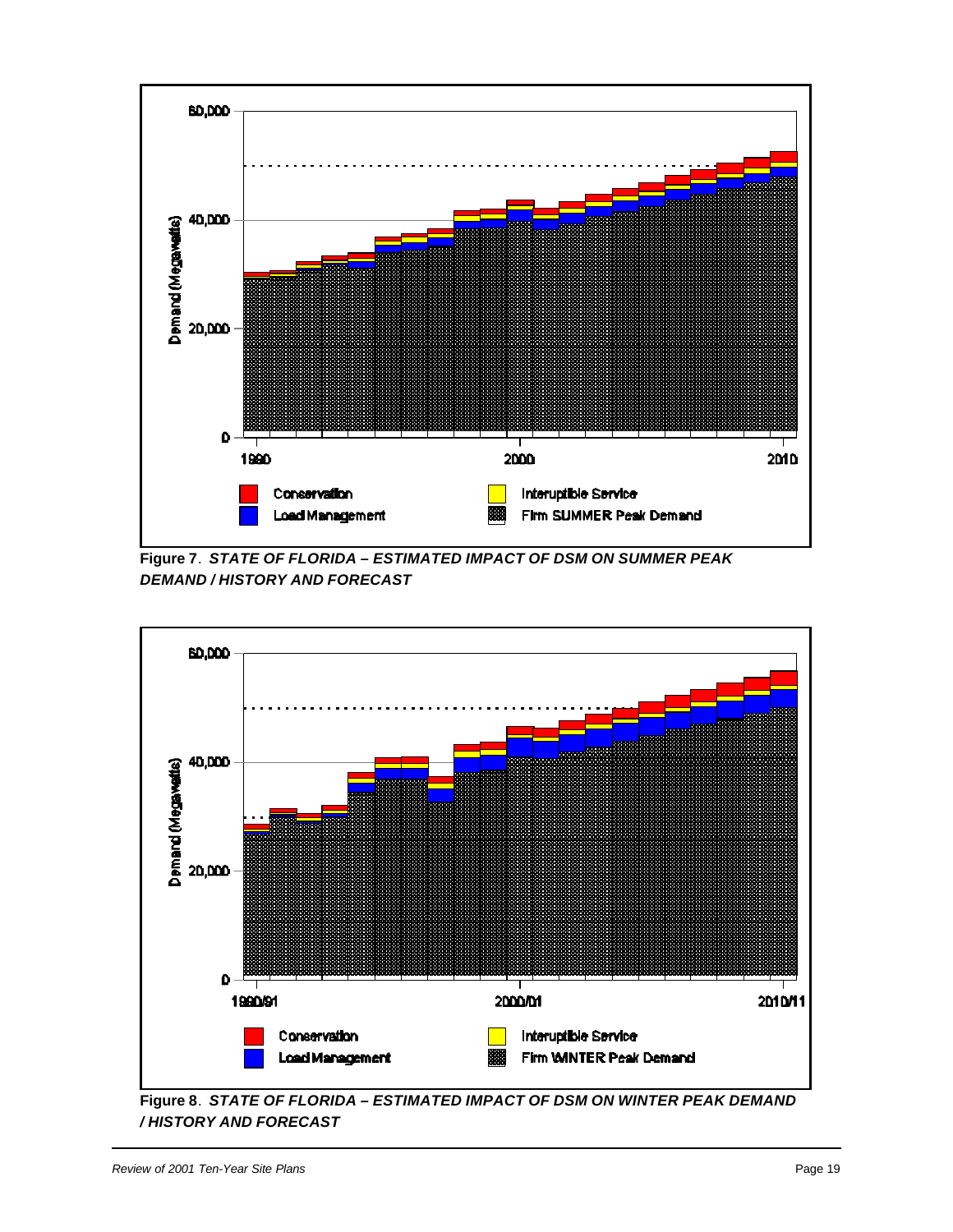

**Figure 9**. *STATE OF FLORIDA – ESTIMATED IMPACT OF DSM ON NET ENERGY FOR LOAD / HISTORY AND FORECAST*

### *3.4.3 DEMAND-SIDE MANAGEMENT GOALS*

The Commission set new numeric demand and energy DSM goals for FPL, FPC, Gulf, and TECO in August, 1999. These four utilities subsequently filed new DSM plans to meet their goals. The Commission approved all four DSM plans in April, 2000. The Commission set new numeric demand and energy DSM goals for Florida Public Utilities Company (FPUC) in April, 2000. FPUC's DSM Plan was approved in October, 2001. The Commission set numeric goals of **zero** for JEA and OUC in April, 2000 because these two utilities could not identify any additional cost-effective DSM programs to offer.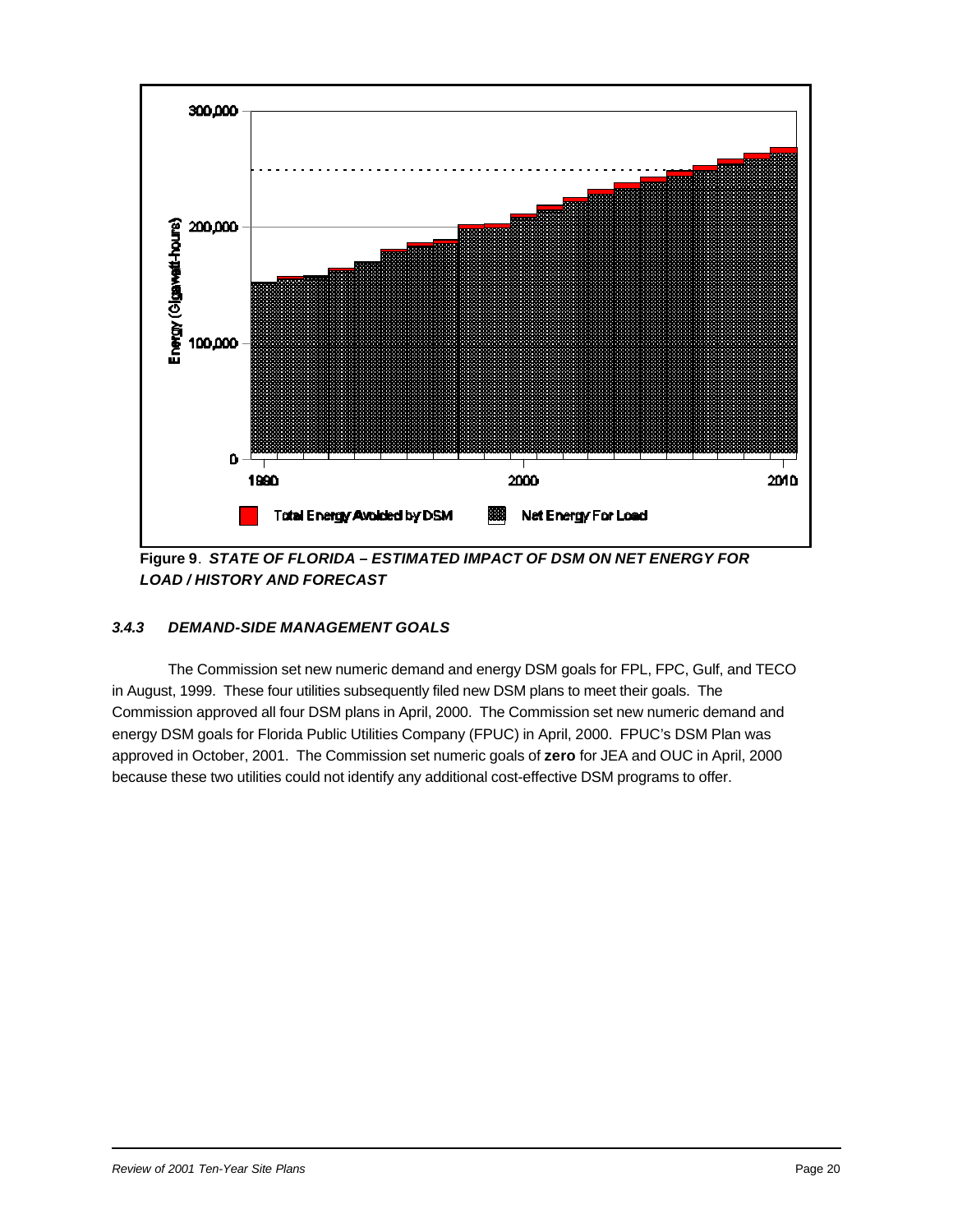#### *3.4.4 ENERGY CONSERVATION COST RECOVERY CLAUSE*

Florida's investor-owned utilities have spent a vast amount of money to implement DSM programs. This money has been collected from utility ratepayers through the Energy Conservation Cost Recovery Clause (ECCR). The ECCR clause allows investor-owned utilities to recover, on an annual basis, prudently incurred expenses associated with the implementation of Commission-approved DSM programs.

Since 1981, Florida's investor-owned utilities have collected over \$3.2 billion through the ECCR clause. As shown in Figure 10, annual DSM expenditures increased substantially between 1990 and 1996 due primarily to the expansion of FPL's and FPC's load management programs. However, total DSM expenditures have decreased slightly since 1996 due to DSM program saturation and to declining DSM cost-effectiveness caused by the lower cost of new combined cycle and combustion turbine units.



**Figure 10**. *ENERGY CONSERVATION COST RECOVERY CLAUSE – EXPENSES*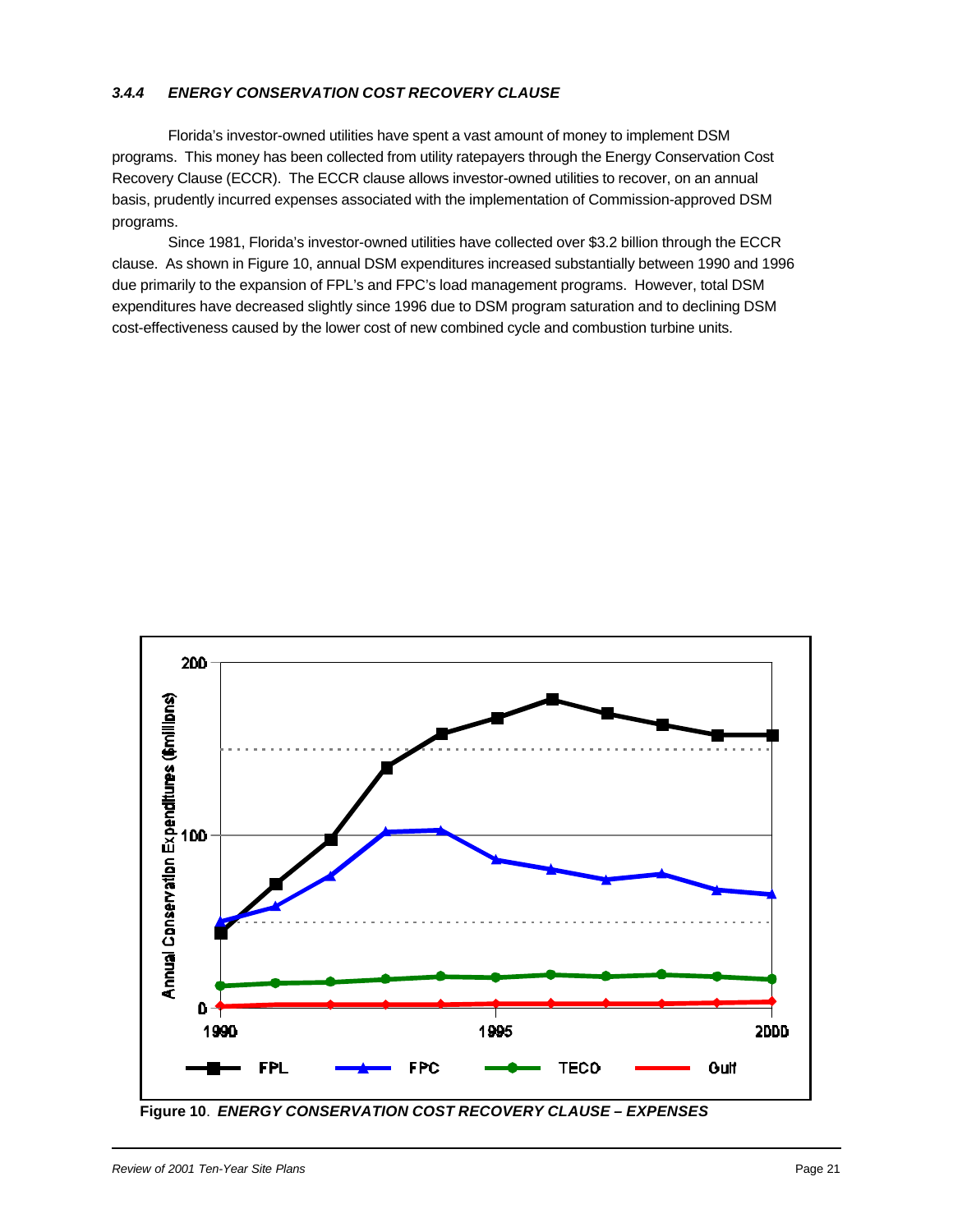#### *3.4.5 STATE COMPREHENSIVE PLAN*

Energy conservation is a component of the State Comprehensive Plan. Section 187.201(12)(a), Florida Statutes, contains the State Comprehensive Plan's goal concerning energy as stated below:

*"Florida shall reduce its energy requirements through enhanced conservation and efficiency measures in all end-use sectors, while at the same time promoting an increased use of renewable energy resources."*

To meet this goal, the State of Florida has implemented policies to reduce per-capita energy consumption through the development and application of end-use efficiency alternatives, renewable energy resources, efficient building code standards, and by informing the public of energy conservation measures. The Commission set DSM goals and approved DSM plans for electric utilities, and continues to work with the Department of Community Affairs (DCA) to ensure a building code that promotes energyefficient, cost-effective new construction. These activities have the effect of promoting end-use efficiency and reducing per-capita energy consumption from what it otherwise would have been. These activities will continue in the future.

However, in spite of the Commission's efforts, residential per-capita energy consumption has consistently risen over the past ten years, and is expected to continue to increase each year over the planning horizon. Past and projected increases may also be attributed to the following factors: the nominal cost of electricity has remained relatively stable for over a decade; natural gas, used by many residents nationwide for heating, water heating, and cooking, is relatively unavailable in parts of Florida; the average home size has increased over time; and, many more electricity-consuming appliances exist in the home today than in past years.

Figure 11 illustrates historical and forecasted per-capita energy consumption for the state. As shown, per-capita energy consumption is expected to increase at a lesser rate in the future than in the past due largely to the replacement of older household appliances with newer, more energy-efficient models. However, this year's forecasted per-capita energy consumption for the planning horizon is an average of 3.4% higher than forecasts made last year for a comparable period.



**Figure 11**. *STATE OF FLORIDA – ENERGY CONSUMPTION PER RESIDENTIAL CUSTOMER / HISTORY AND FORECAST*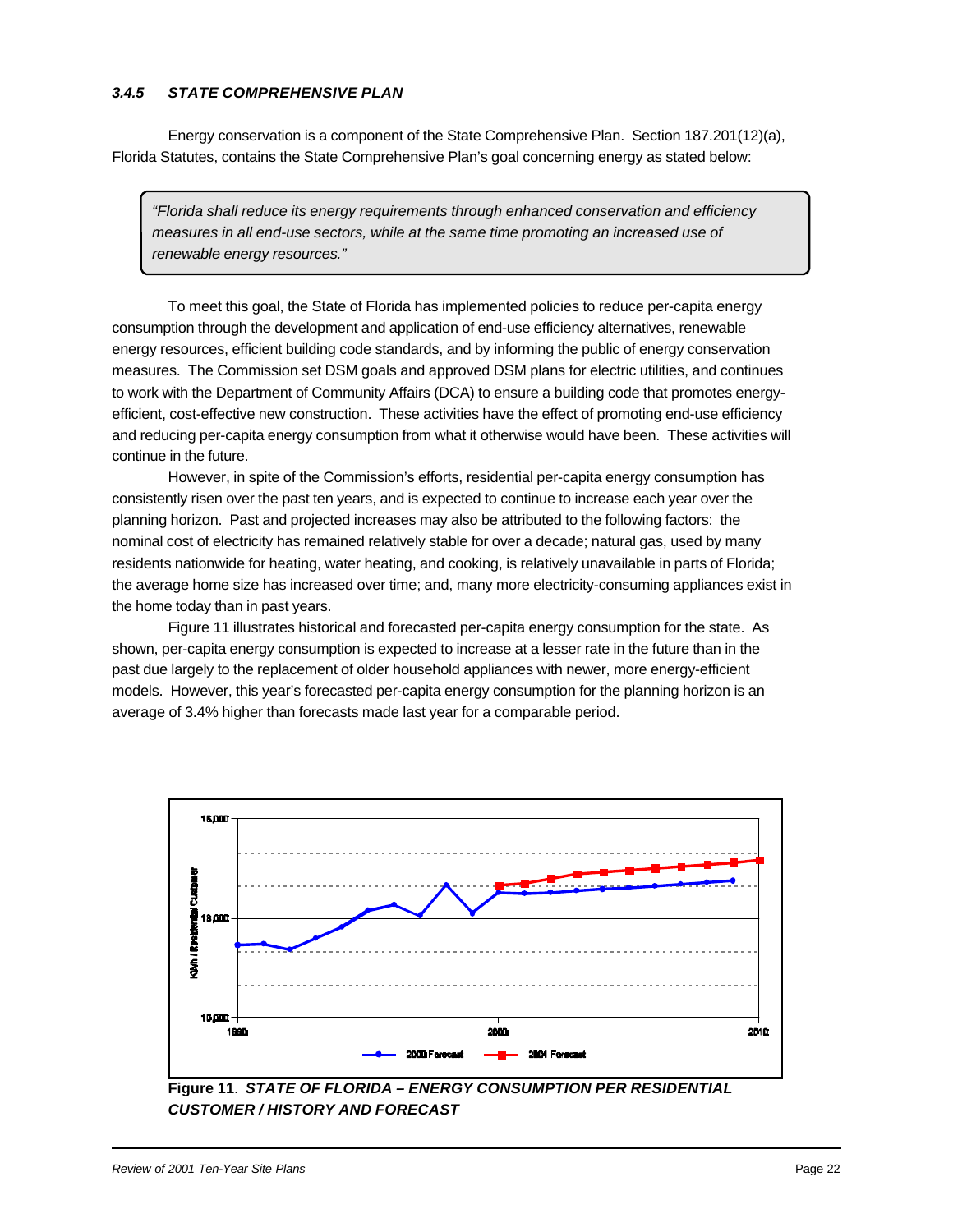# **3.5 NATURAL GAS AVAILABILITY**

For over 40 years, Florida has relied primarily on a single gas transportation pipeline company, Florida Gas Transmission (FGT), to supply natural gas to electric utilities, industrial customers, and local distribution companies. FGT currently has a system pipeline capacity of around 1.7 billion cubic feet per day (Bcf/day). As shown in Figure 12, nearly 80% of the existing pipeline capacity is used for electricity generation, both by utilities and non-utility generators.

Electric utilities forecast a substantial (179%) increase in natural gas requirements over the next ten years. Much of this increase (84%) is forecasted to occur by 2005. As a result, it is estimated that an additional 1.1 Bcf/day of pipeline capacity may be required in the state by 2010.



*USER -- 2000*

### *3.5.1 PROPOSED PIPELINE PROJECTS*

To meet the forecasted growing demand for gas-fired electricity generation, gas transportation companies have recently completed, or are currently building, a number of new projects to bring needed capacity into the state. These include new construction as well as pipeline expansion projects.

#### *FGT Phase IV*

On May 1, 2001, FGT completed its Phase IV Expansion project. The project, consisting of compression upgrade and 134 miles of new pipeline, increased FGT's delivery capacity from 1.7 Bcf/day to 1.727 Bcf/day.

#### *Gulfstream*

The largest pipeline currently under construction is the \$1.6 billion Gulfstream project, which received FERC approval on February 22, 2001. This project was originally proposed by The Coastal Corporation and was later acquired by subsidiaries of Duke Energy and Williams. The 753-mile pipeline project originates offshore near the Mississippi-Alabama border, extends across the Gulf of Mexico, and comes ashore near Port Manatee, Florida. The pipeline project will continue across central and south Florida, terminating in Palm Beach County. Once completed, the Gulfstream system will have a delivery capacity of approximately 1.2 Bcf/day. Construction on the project began on June 1, 2001 and is expected to take approximately one year.

#### *FGT Phase V*

FGT's proposed Phase V expansion project received FERC approval on July 27, 2001. The \$450 million project involves construction of 166 miles of new pipeline and addition of compressor stations in Mississippi, Alabama, and Florida. FGT expects to complete this expansion by May, 2003. Upon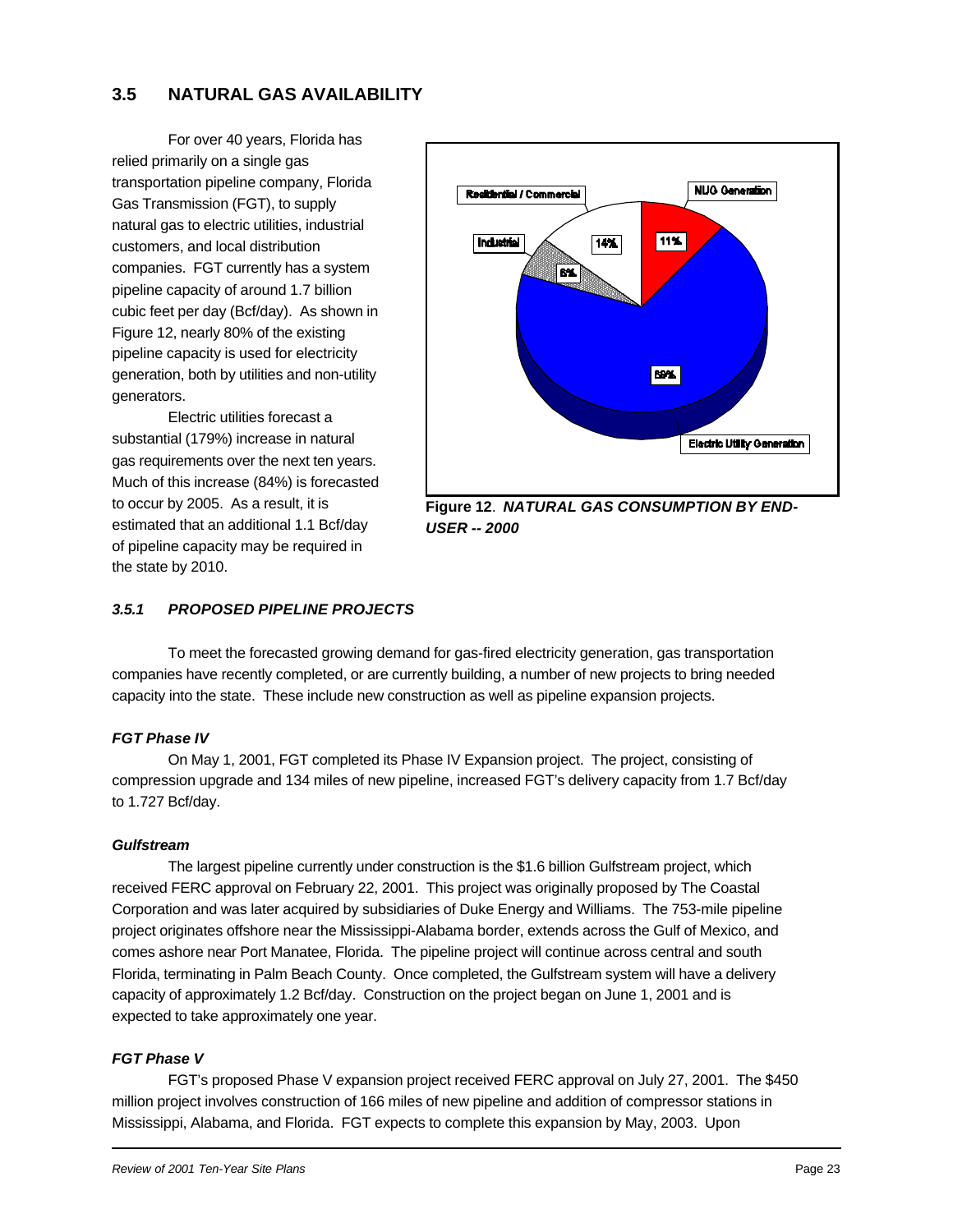completion of Phase V, FGT's system pipeline capacity will be over 2.0 Bcf/day. This capacity is sufficient to meet anticipated demand for 2003 but not the forecasted need of 2.80 Bcf/day for 2010.

#### *Calypso*

Calypso Pipeline, LLC, a subsidiary of the Enron Corporation, applied for FERC approval on July 20, 2001 for a proposed pipeline project. The \$132 million project consists of a 42-mile pipeline originating offshore between southern Florida and the Bahamas, coming onshore in Broward County and connecting with FGT's existing Lauderdale lateral. Calypso will connect offshore with a new 54-mile non-jurisdictional pipeline terminating in Freeport, Grand Bahama Island. The project is expected to have a delivery capacity of 0.832 Bcf/day and is projected to be placed into service in October, 2004. Calypso believes that its location and connection with FGT will enable FGT to supply the increased needs of its electric utility customers in south Florida.

With the completion of these expansion and construction projects, the Commission expects that Florida will have adequate natural gas delivery capacity available to supply projected natural gas needs. As electric utilities revise their generation expansion plans, the timing of unit additions may change and, therefore, the timing of additional demand for natural gas delivery capacity may also change. However, the forecasted amount of delivery capacity needed in future years is presumed to accurate.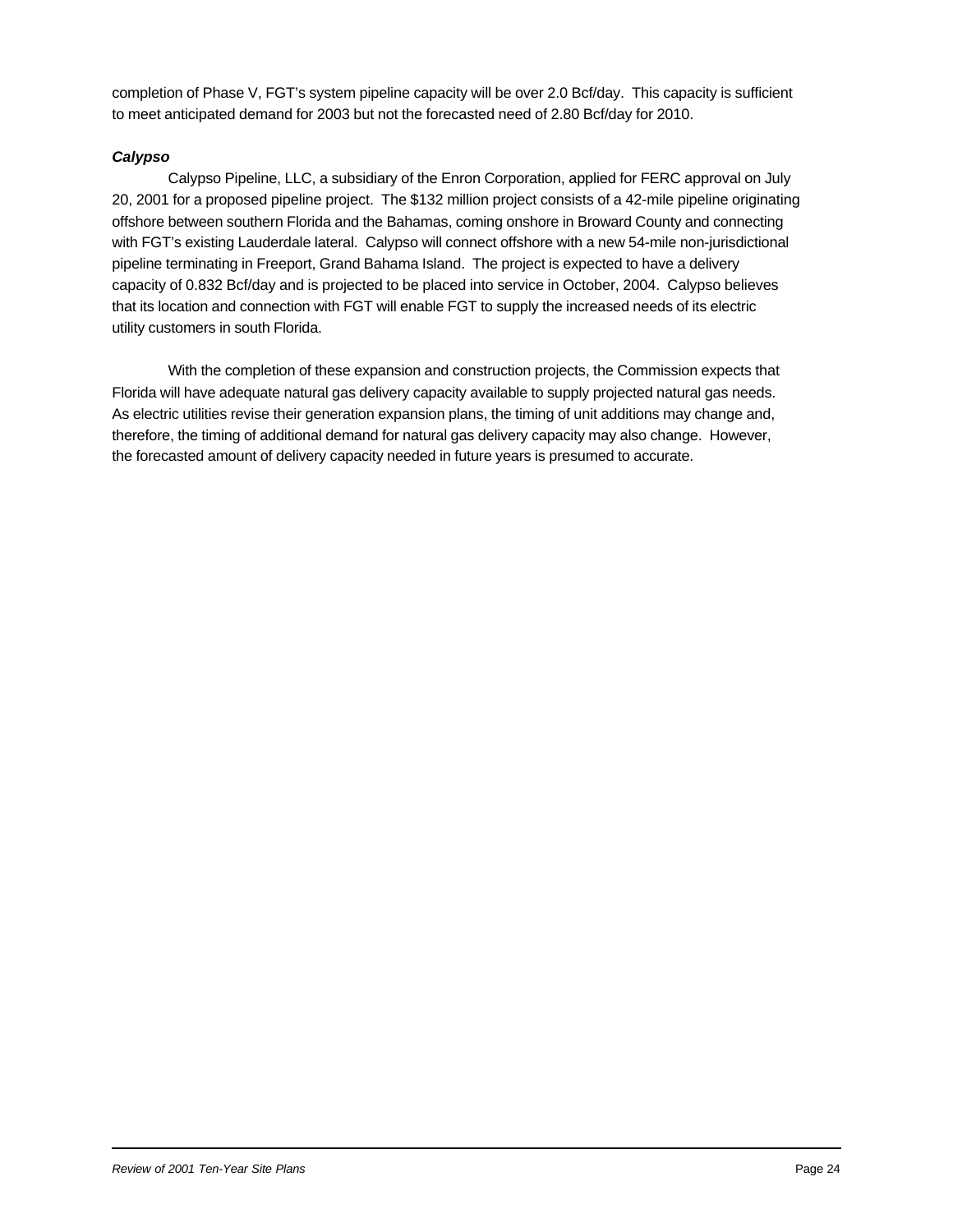### **3.6 RELIABILITY REQUIREMENTS**

#### *3.6.1 RELIABILITY CRITERIA*

Utilities plan resource additions to meet peak demand plus allow for planned maintenance and forced outages of generating units, as well as variation from base-case weather or forecasting assumptions. To determine when additional future resources are required, utilities generally use two types of reliability criteria: *deterministic* and *probabilistic*. The reliability criteria used by each reporting utility are shown in Table 7.

#### *Deterministic Criteria*

Most utilities use a deterministic reliability criterion. The primary criterion, *reserve margin*, is the amount of capacity that exceeds firm peak demand. This value may be expressed in megawatts or as a percentage exceeding firm peak demand. Reserve margin is comprised of demand-side (non-firm) resources and supply-side (capacity) resources. TECO also uses a *supply-side reserve margin* component which indicates the amount of firm capacity resources that exceed firm peak demand.

However, reserve margin measures system reliability only at the single peak hour of the summer or winter season. As a result, reserve margin cannot measure the impact of random events on system reliability throughout the year. Forced outages of generating units can adversely affect system reliability during off-peak months, when many units are out of service for maintenance.

| TABLE 7. RELIABILITY CRITERIA FOR REPORTING UTILITIES |                                                             |             |         |  |  |  |
|-------------------------------------------------------|-------------------------------------------------------------|-------------|---------|--|--|--|
| <b>UTILITY</b>                                        | <b>RESERVE MARGIN</b>                                       | <b>LOLP</b> | EUE/NEL |  |  |  |
| Florida Power Corporation (FPC)                       | 15% Summer/Winter <sup>6</sup>                              | 0.1         |         |  |  |  |
| Florida Power & Light Company (FPL)                   | 15% Summer/Winter <sup>6</sup>                              | 0.1         |         |  |  |  |
| Gulf Power Company (Gulf)                             | 13.5% Summer <sup>7</sup>                                   |             |         |  |  |  |
| Tampa Electric Company (TECO)                         | 15% Summer/Winter <sup>6</sup><br>(7% supply-side Summer) 8 |             |         |  |  |  |
| Florida Municipal Power Agency (FMPA)                 | 18% Summer / 15% Winter                                     |             |         |  |  |  |
| Gainesville Regional Utilities (GRU)                  | 15% Summer/Winter                                           |             |         |  |  |  |
| <b>JEA</b>                                            | 15% Summer/Winter                                           |             |         |  |  |  |
| Kissimmee Utility Authority (KUA)                     | 15% Summer/Winter                                           |             |         |  |  |  |
| City of Lakeland (LAK)                                | 20% Summer / 22% Winter                                     |             |         |  |  |  |
| Orlando Utilities Commission (OUC)                    | 15% Summer/Winter                                           |             |         |  |  |  |
| City of Tallahassee (TAL)                             | 17% Summer                                                  |             |         |  |  |  |
| Seminole Electric Cooperative (SEC)                   | 15% Summer/Winter                                           |             |         |  |  |  |

<sup>&</sup>lt;sup>6</sup>Pursuant to the stipulation in Docket No. 981890-EU, FPC, FPL, and TECO have agreed to increase their reserve margin planning criterion to 20% starting in Summer, 2004.

 $^7$ Gulf's reserve margin planning criterion increases to 15% starting in the fourth year of the planning horizon (in this case, 2004).

<sup>&</sup>lt;sup>8</sup>TECO's 7% summer supply-side reserve margin component becomes effective in Summer, 2004.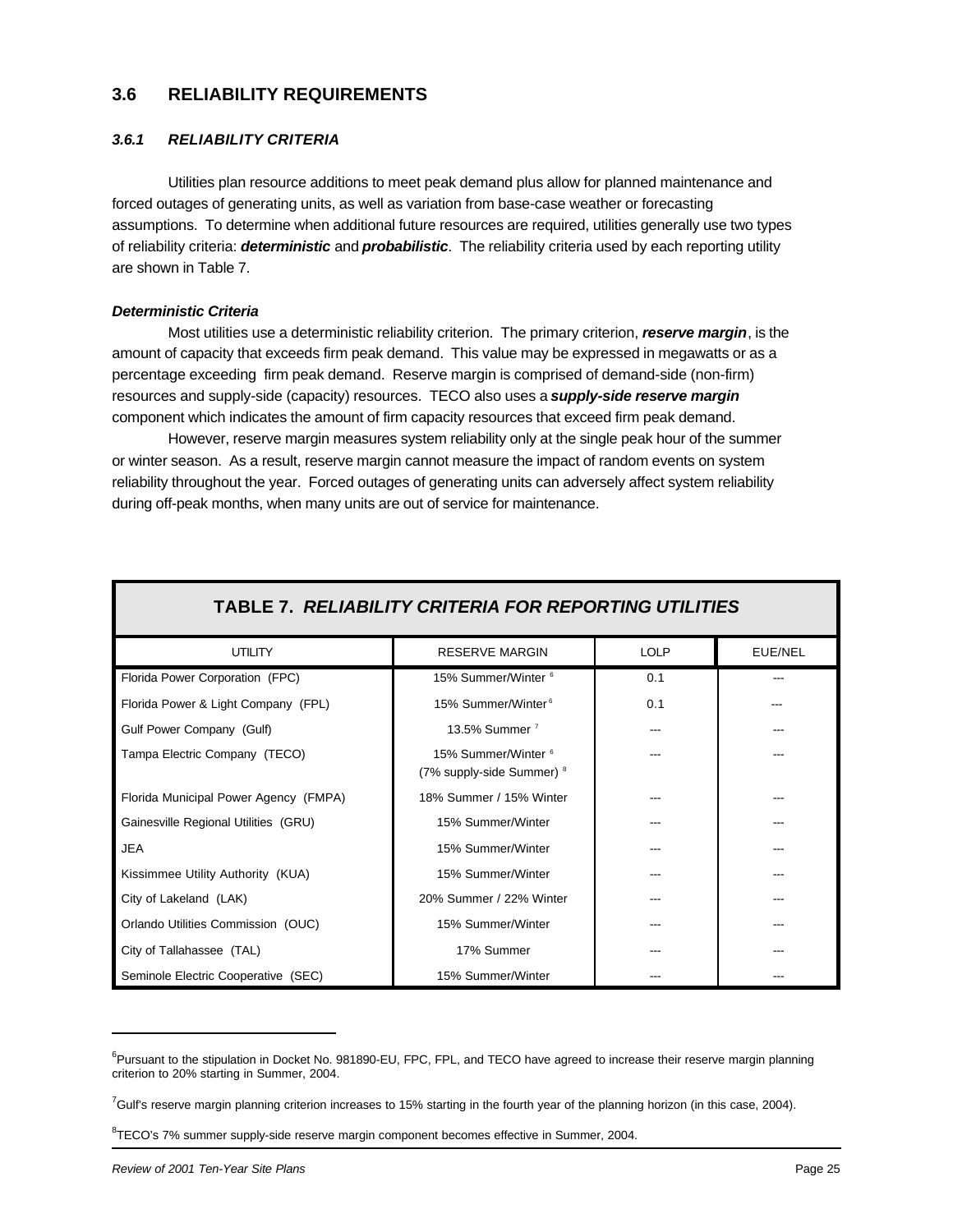#### *Probabilistic Criteria*

Because of the limitations of reserve margin, many utilities also use probabilistic reliability criteria. The most common one is *loss of load probability (LOLP)*, expressed in days per year. The typical LOLP criterion used for planning purposes is 0.1 days per year. This means that, on average, a utility will likely be unable to meet its daily firm peak load on one day in ten years. The LOLP criterion allows a utility to calculate and incorporate its ability to import power from neighboring utilities. However, LOLP does not account for the magnitude of a forecasted capacity shortfall.

A second probabilistic method, *expected unserved energy (EUE)*, accounts for both the probability *and* magnitude of a forecasted energy shortfall. EUE is normally measured as a ratio of expected unserved energy to net energy for load (EUE/NEL), and the typical criterion is 1% EUE/NEL. This means that, on average, a utility will likely be unable to serve 1% of its annual net energy requirements in a given year.

#### *3.6.2 ROLE OF RELIABILITY CRITERIA IN PLANNING*

Once reliability criteria are established, utilities apply their load forecast to existing system resources. Reliability concerns arise if a utility's reserve margin falls below established criteria or the LOLP exceeds one day in ten years. In those instances, the utility must build or purchase additional capacity (supply-side options) or reduce peak load through additional cost-effective conservation programs (demand-side options). An integrated resource plan is developed by combining supply-side and demand-side options to satisfy the utility's reliability criteria in a cost-effective manner. This underscores the fact that reliability criteria decide the **timing** of planned resource additions.

As recently as ten years ago, a 15% reserve margin in Peninsular Florida was approximately equivalent to an LOLP of 0.1 days per year. FRCC studies currently show that a 15% reserve margin correlates to LOLP values substantially lower than 0.1 days per year. These LOLP values are believed to result from the high unit availability and low forced outage rates resulting from better maintenance practices on older generating units. Therefore, reserve margin has become the primary criterion driving the need for additional capacity.

Figures 13 and 14, on the next page, show the forecasted summer and winter reserve margin over the next ten years, for the State of Florida and for Peninsular Florida's utilities. Both figures show the expectation that Peninsular Florida's summer and winter reserve margins will meet or exceed 20% during the planning horizon.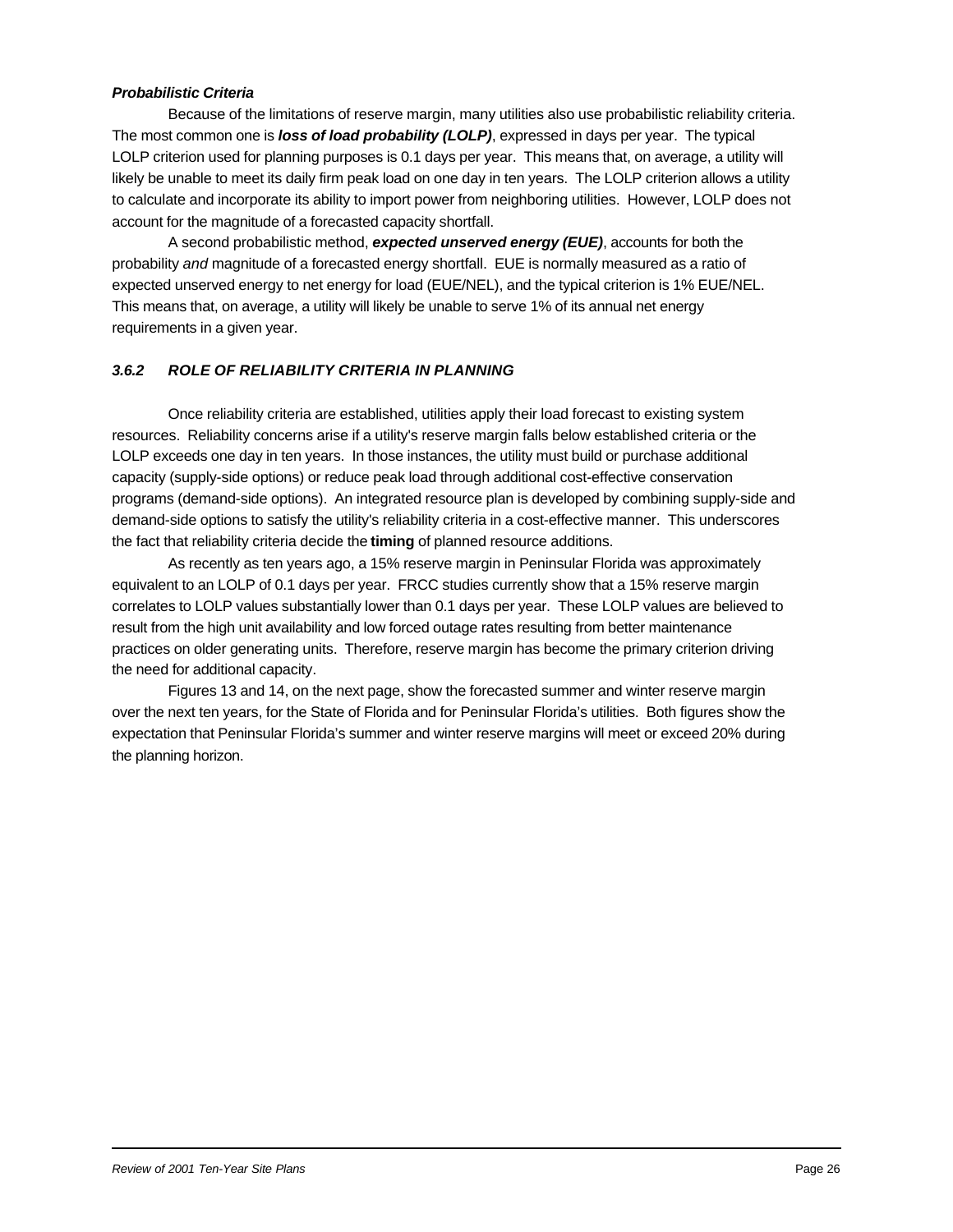

**Figure 13**. *FORECASTED SUMMER RESERVE MARGIN*



**Figure 14**. *FORECASTED WINTER RESERVE MARGIN*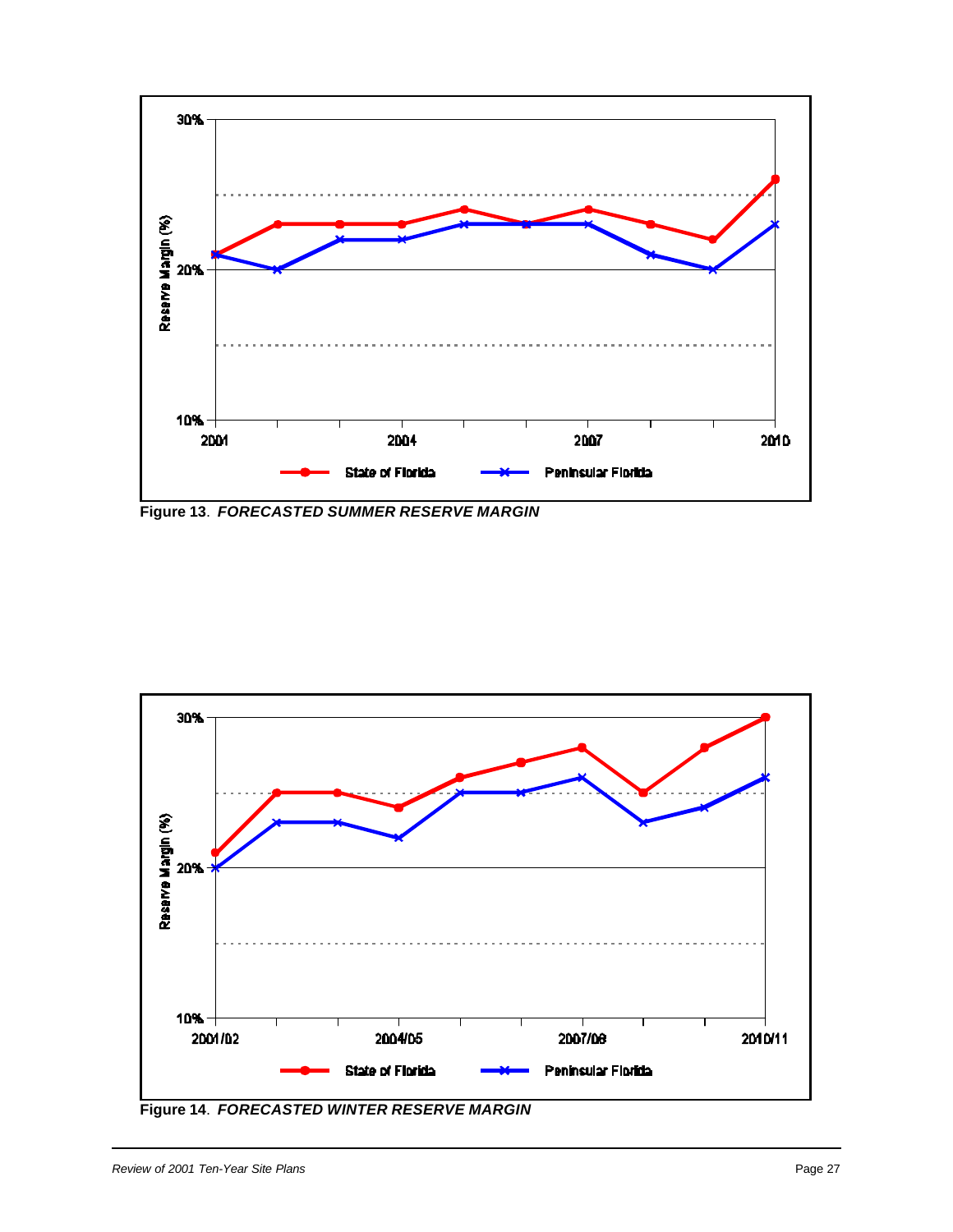#### *3.6.3 COMMISSION ACTIONS AFFECTING RELIABILITY*

In the late 1990's, the Commission became increasingly concerned with the declining reserve margins forecasted by Florida's utilities and the impact of such declines on reliability. However, much of the Commission's concerns on reliability have been mitigated by two actions:

#### *Reserve Margin Agreement (FPC, FPL, and TECO)*

The Commission opened Docket No. 981890-EU to investigate the adequacy of reserve margins for Peninsular Florida's utilities. All generating utilities in Peninsular Florida were part of the investigation. Gulf was not investigated because its service territory is not contained in Peninsular Florida.

The Commission concluded its reserve margin investigation when, on November 30, 1999, it approved an agreement by FPC, FPL, and TECO to adopt a 20% reserve margin planning criterion starting in the summer of 2004. The agreement does not extend to municipal and cooperative electric utilities, who can therefore carry their current level of reserves. However, since FPC, FPL, and TECO make up approximately 75% of Peninsular Florida's generation, all municipal and cooperative utilities could carry exactly the FRCC minimum 15% reserve margin and the weighted average reserve margin for Peninsular Florida would still be nearly 19%. It should be noted that Florida's municipal and cooperative utilities typically have reserves exceeding 20% in most years.

#### *Announcement of New Merchant Plant Capacity in Florida.*

There is considerable interest in constructing merchant plants in Florida. Most merchant plant developers plan to build natural gas-fired combustion turbine or combined cycle generators. Recent technological improvements, combined with the low price of natural gas, results in low production costs for these types of generators, giving merchant plant owners an opportunity to sell electricity in the wholesale market.

Unless specific contracts exist, Florida's load-serving utilities have no obligation to purchase electricity from merchant plants. Likewise, merchant plants have no obligation to sell electricity to Florida's load-serving utilities absent a contract. As a practical matter, most sales from in-state merchant plants will likely stay in-state because of transmission line constraints on the Southern Company-FRCC interface and the low marginal cost of coal-fired electricity in the Southern Company region.

During periods of capacity shortages, merchant plants may enhance the reliability of Peninsular Florida's grid without putting retail ratepayers at risk for the costs of the facility. When a merchant plant is unavailable due to planned or forced outages, or is uneconomical to operate due to high fuel costs, the merchant plant's owners bear the costs rather than retail customers.

Several companies have announced plans to construct combined cycle and combustion turbine merchant plants in Florida over the next five years. Approximately 60 of these units, totaling around 8,000 MW of capacity, have either received their air permit from DEP or have applied for one. It is estimated that 14 of these units, totaling approximately 2,200 MW, will be gas-fired combined cycle generators which normally would require certification under the Power Plant Siting Act. However, the owners of these units will limit their steam-fired capacity output to below 75 MW.

As noted previously, the FRCC did not include any merchant plant additions in its *2001 Regional Load and Resource Plan*. The Commission has compiled a list of proposed merchant plants; this list is shown previously in Table 5 on page 14. If these merchant plant developers were to sign firm capacity contracts to sell all of their output to load-serving utilities, Peninsular Florida summer reserve margins could potentially increase from 23% to 43% by summer, 2005. However, it is more likely that some proposed merchant plants will either not be built or will defer planned utility generating units if purchased power contracts are signed.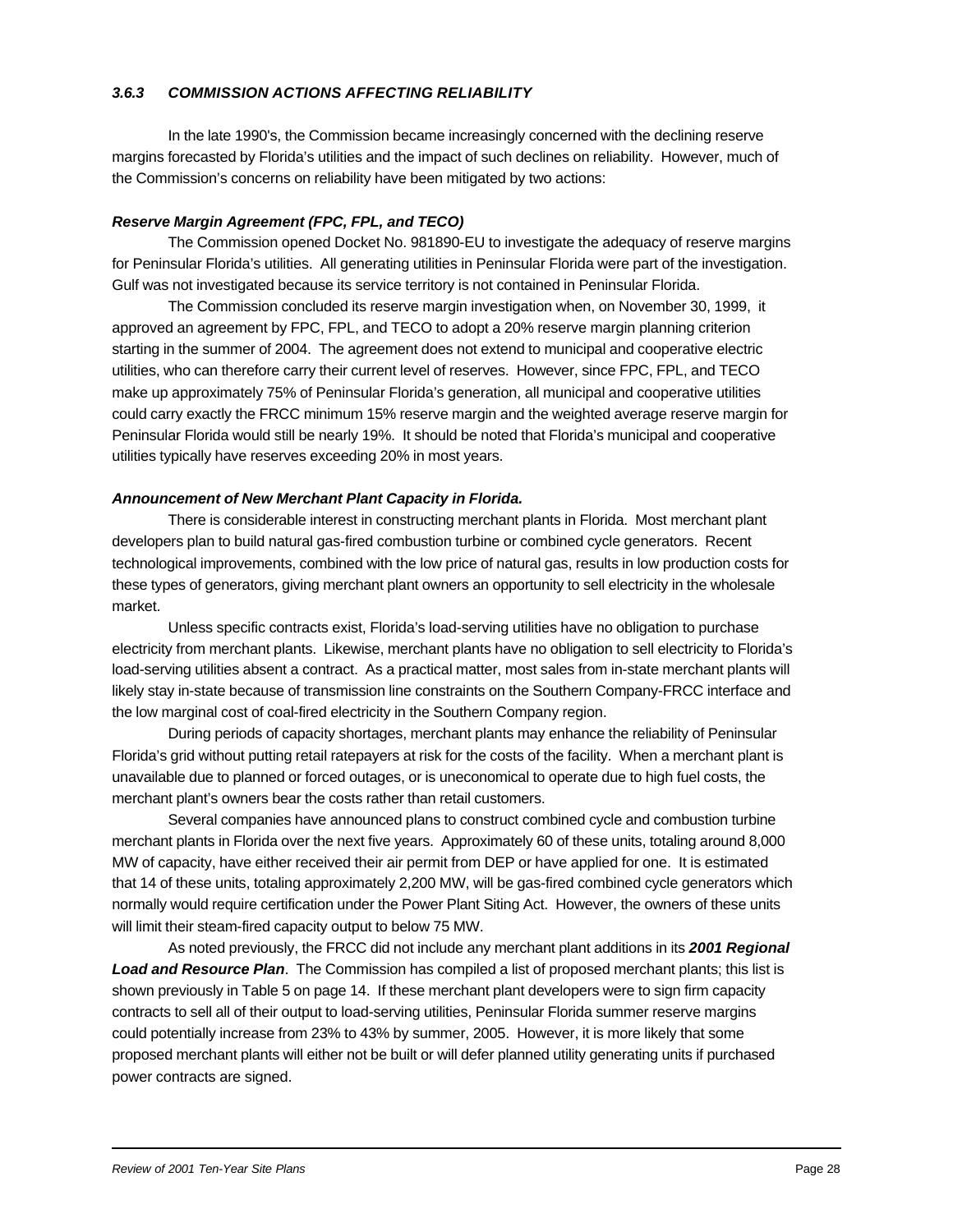# **3.7 FUEL FORECASTS**

Florida's electric utilities consider several strategic factors such as fuel mix, fuel availability, and environmental compliance prior to selecting a supply-side resource. However, fuel prices are the primary factor affecting the **type** of generating unit added. The reporting utilities produced base-case fuel price forecasts for most fuels. Some utilities produced high- and low-price sensitivities.

Although each utility has its own unique method for forecasting fuel prices, the reporting utilities generally perform the following steps:

- (1) Apply specific knowledge of contractual relationships with fuel vendors to reasonable assumptions of future events which the utility cannot control.
- (2) Perform forecast sensitivities by modifying base-case assumptions to test the utility's generation expansion plan under various economic and technical scenarios.
- (3) Compare utility fuel price forecasts to outside sources such as the U.S. Energy Information Administration (EIA).

The Commission has compared each utility's fuel price forecast with the respective EIA forecast. EIA's comprehensive fuel price forecasts fall within a reasonable range of forecasts provided by the other outside sources. Table 8, on the next page, shows the forecasted annual average growth rate (AAGR) in price for each fuel, as forecasted by the reporting utilities and by EIA.

Florida's investor-owned utilities forecast fuel prices to increase at a more moderate pace during the planning horizon than does EIA. EIA believes that prices for residual and oil, distillate oil, and, to some extent, natural gas, are correlated to the world price for crude oil. In 2000, the world price for crude oil doubled due to increased demand and stagnant supply. However, Florida's utilities anticipate that recent price increases were a short-term occurrence, and that market forces will push world oil prices down from recent heights. Prices for residual oil, distillate oil, and natural gas are expected to similarly decline.

The Commission also recognizes that each utility's fuel price forecast reflects assumptions made about relevant factors that affect fuel prices. The Commission encourages each utility to periodically review these assumptions so that they accurately reflect real-world conditions. If the utility's assumptions are no longer consistent with real-world conditions, the Commission would expect to see a corresponding change in the fuel price forecast.

#### *3.7.1 COAL*

The average U.S. delivered cost of coal in 2000 decreased to \$24.28 per ton, down \$0.44 per ton from 1999. EIA attributes this decrease to the expiration, renegotiation, and buyout of older high-priced coal contracts; improvements in efficiency in coal mining and transportation; and, excess coal mining capacity.

In early 2001, the demand for coal increased as crude oil prices doubled and natural gas prices quadrupled from previous levels. This increase in coal demand, combined with a relatively stable supply, placed upward pressure on coal prices. Through 2009, EIA forecasts that delivered coal prices will increase at a rate of around 0.7% per year.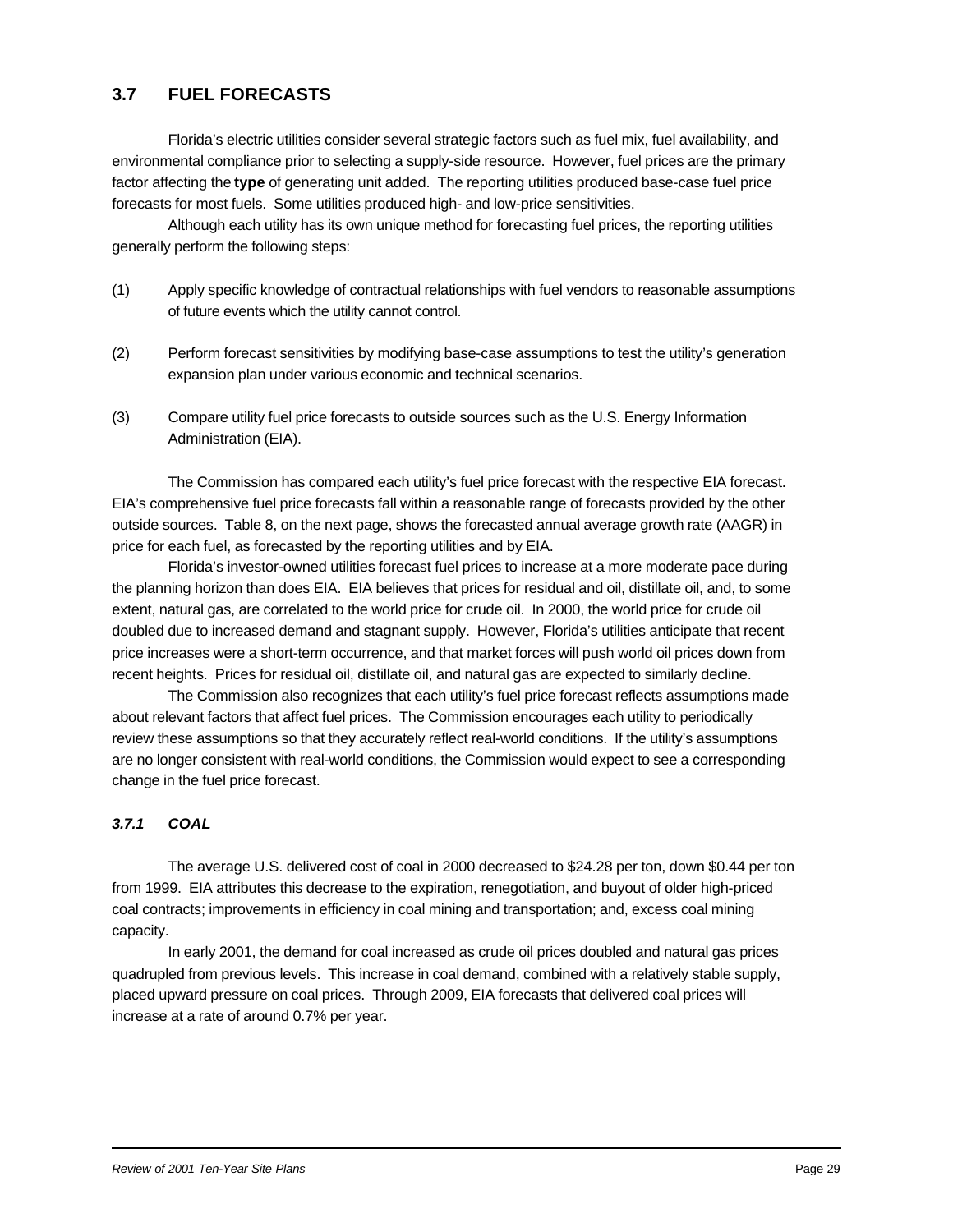| IABLE 6. <i>FUEL PRICE FURECASI -- AVERAGE ANNUAL GROW IN RATE (2001</i><br>$-2010$ |             |                        |                          |                              |                |  |  |
|-------------------------------------------------------------------------------------|-------------|------------------------|--------------------------|------------------------------|----------------|--|--|
| <b>UTILITY</b>                                                                      | <b>COAL</b> | <b>RESIDUAL</b><br>OIL | <b>DISTILLATE</b><br>OIL | <b>NATURAL</b><br><b>GAS</b> | <b>NUCLEAR</b> |  |  |
| EIA                                                                                 | 0.7%        | 6.5%                   | 3.7%                     | 3.6%                         | <b>NA</b>      |  |  |
| <b>Florida Power Corporation</b>                                                    | 0.0%        | 3.4%                   | 3.4%                     | 0.5%                         | 1.8%           |  |  |
| Florida Power & Light Company                                                       | <b>NA</b>   | $-2.4%$                | $-0.5%$                  | $-1.6%$                      | 0.7%           |  |  |
| <b>Gulf Power Company</b>                                                           | 1.3%        | <b>NA</b>              | 2.5%                     | 0.0%                         | <b>NA</b>      |  |  |
| Tampa Electric Company                                                              | 1.8%        | 0.4%                   | 0.9%                     | $-0.3%$                      | <b>NA</b>      |  |  |
| Florida Municipal Power Agency                                                      | <b>NA</b>   | <b>NA</b>              | <b>NA</b>                | <b>NA</b>                    | <b>NA</b>      |  |  |
| <b>Gainesville Regional Utilities</b>                                               | 0.6%        | 2.5%                   | 2.7%                     | $-1.1%$                      | 4.1%           |  |  |
| <b>JEA</b>                                                                          | $-0.4%$     | 0.0%                   | 5.6%                     | 1.2%                         | <b>NA</b>      |  |  |
| Kissimmee Utility Authority                                                         | 1.4%        | $-0.5%$                | 0.4%                     | $-4.9%$                      | 2.6%           |  |  |
| City of Lakeland                                                                    | 3.2%        | 7.1%                   | 4.5%                     | 4.7%                         | <b>NA</b>      |  |  |
| <b>Orlando Utilities Commission</b>                                                 | 1.2%        | 6.5%                   | 4.0%                     | 4.2%                         | 2.6%           |  |  |
| City of Tallahassee                                                                 | 1.5%        | $-0.2%$                | 0.2%                     | 0.9%                         | <b>NA</b>      |  |  |
| Seminole Electric Cooperative                                                       | 0.8%        | $-3.8%$                | $-0.7%$                  | 3.6%                         | 2.8%           |  |  |

# **TABLE 8.** *FUEL PRICE FORECAST -- AVERAGE ANNUAL GROWTH RATE (2001*

#### *3.7.2 PETROLEUM*

Florida's utilities primarily consume three types of petroleum-derived products: *distillate*, or light (#2) oil; *residual*, or heavy (#6) oil; and *petroleum coke*. While distillate oil is typically burned in peaking units, utilities normally burn residual oil and petroleum coke in baseload and in cycling units.

#### *Residual Oil*

EIA reports that the average U.S. delivered cost of residual oil in 2000 was \$4.01/MMBtu, up considerably from \$2.49/MMBtu in 1999. Through 2009, EIA anticipates that long-term residual oil prices will increase at approximately 6.5% per year. Florida's utilities forecast changes in residual oil prices ranging from -2.4% to +7.1% per year during the planning horizon.

#### *Distillate Oil*

EIA reports that the average U.S. delivered cost of distillate oil in 2000 was \$7.57/MMBtu, up considerably from \$4.99/MMBtu in 1999. Through 2009, EIA anticipates that long-term distillate oil prices will increase at approximately 3.7% per year. Florida's utilities forecast changes in distillate oil prices ranging from -0.7% to +5.6% per year during the planning horizon.

#### *Petroleum Coke*

Utilities in Florida have increasingly begun to use petroleum coke as a viable boiler fuel. With the proper emission control technology, utilities can blend petroleum coke with coal to achieve fuel cost savings over the sole use of coal. The reporting utilities expect to increase annual petroleum coke consumption from about 685,000 to 3,156,000 tons per year during the planning horizon.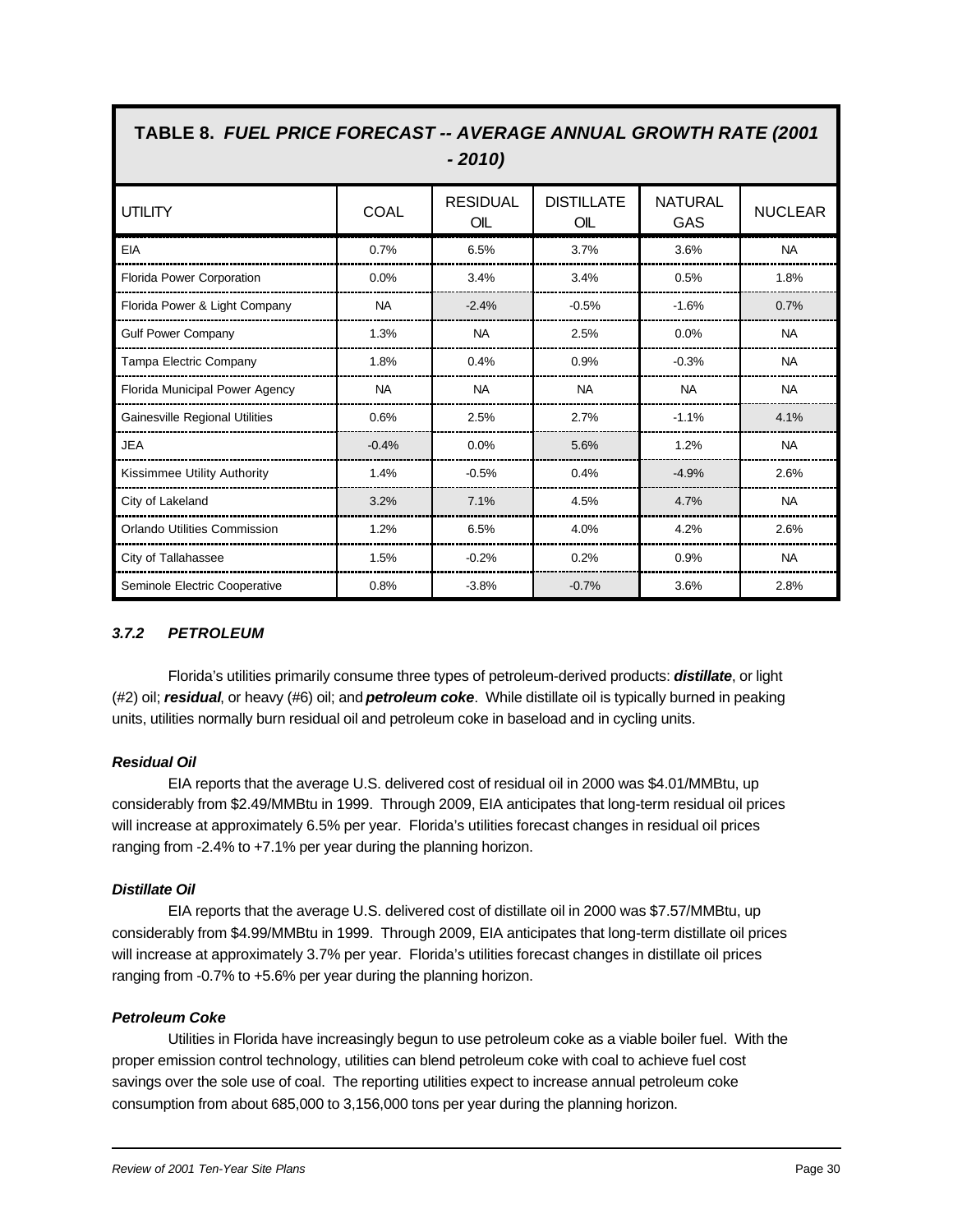#### *3.7.3 NATURAL GAS*

The average cost of natural gas for electric utilities nationwide in 2000 was \$4.32/MMBtu, up over 65% over 1999 costs. Several factors influence short-term natural gas prices: gas availability, storage levels, short-term fluctuations in residual and distillate oil prices, and weather implications. Florida's utilities forecast changes in natural gas prices ranging from -4.9% to +4.7% per year during the planning horizon.

The Commission examined the status of proven natural gas reserves at both the national and regional level. If sufficient quantities of natural gas are not available, prices may rise to prohibitively expensive levels which may cause natural gas-fired generation to be more costly than other types of generation. At the end of 1999, EIA estimated that U.S. proven natural gas reserves were approximately 167.4 trillion cubic feet (Tcf), a slight (2.1%) increase over year-earlier estimates. However, most natural gas consumed in Florida originates either from the Gulf of Mexico or from states adjacent to this region. EIA estimated, at the end of 1999, that proven natural gas reserves in the Gulf of Mexico region were approximately 79.9 Tcf, a 1.8% increase from year-earlier estimates. EIA also estimated natural gas production in this region at approximately 11.7 Tcf in 1999.

#### *3.7.4 NUCLEAR*

EIA expects that energy generation from nuclear will decrease by 0.1% per year during the planning horizon. By the year 2015, EIA assumes that nationwide nuclear capacity will drop by 18% due to the expected retirement of several nuclear units. However, both FPL and FPC expect their nuclear units to operate throughout the planning horizon.

Spent nuclear fuel disposal is a primary concern to both FPL and FPC. The U.S. DOE has been collecting a 0.1  $\mathcal{C}/k$ Wh fee on nuclear-fired generation to finance the management and disposal of spent nuclear fuel. Nationwide, ratepayers pay approximately \$600 million per year into the DOE's Nuclear Waste Fund. FPL and FPC ratepayers pay a combined total of nearly \$25 million per year into the fund. However, DOE has yet to begin accepting spent nuclear fuel, and utilities nationwide may incur significant costs to build additional on-site spent fuel storage capacity. If DOE removal of spent nuclear fuel from reactor sites does not occur, an estimated 80% of the utilities' spent fuel pools will reach capacity by 2010.

#### *3.7.5 RENEWABLES*

Renewable sources comprise four broad categories: *solar*, *wind*, *water*, and *biomass*. Through tax incentives, legal mandates, and technical assistance going back over 25 years, federal and state governments have attempted to increase the amount of electricity derived from renewable sources. Because of relatively high capital and operating costs, renewable energy has consistently accounted for only 0.2% of the state's total energy generation since 1980. In Florida, non-utility generators sell around 450 MW of renewable capacity, in the form of municipal solid waste-fired capacity, to the grid. Renewable energy is currently generated at four utility-owned sites:

- TAL's Corn Station generates 11 MW of hydroelectric capacity;
- LAK and OUC use refuse-derived fuel to supplement the coal-fired generation at McIntosh Unit 3;
- OUC can burn landfill methane gas in both of its Stanton coal units; and
- JEA burns landfill methane gas at its 3 MW Girvin facility.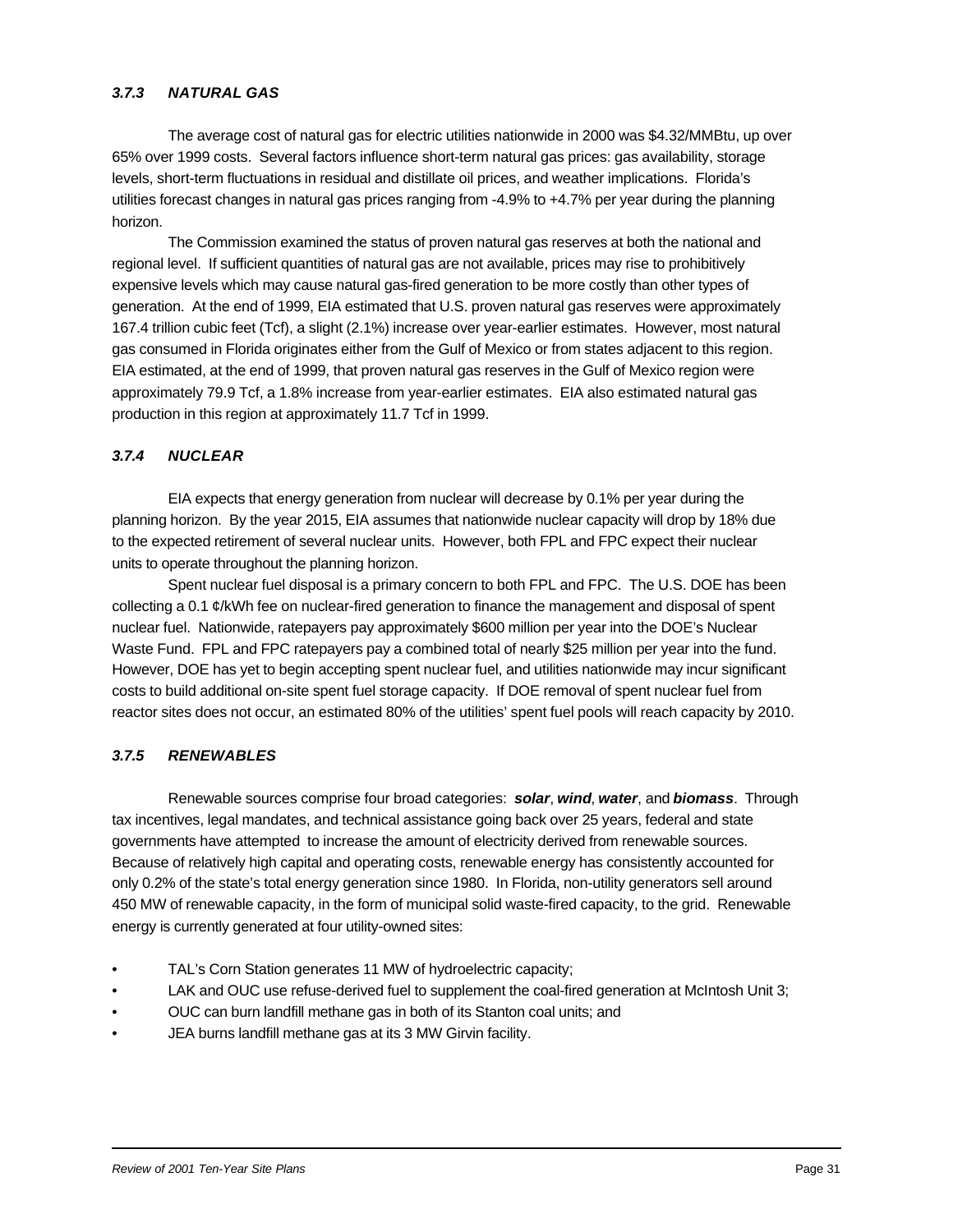# **3.8 GENERATION SELECTION**

Florida's utilities supply electricity from many generating unit types. However, generating units in Florida were fueled primarily by oil prior to the early 1970's. While oil-fired generation still provides just under 18% of Florida's electricity at present, the oil embargoes of the 1970's forced utilities to turn more to domestic fuels such as coal, nuclear, and natural gas to generate electricity. Figure 15 illustrates the historical and forecasted energy generation mix by fuel type for Florida's electric utilities.

Over the next ten years, Florida's utilities forecast a substantial increase in natural gas-fired generation as the emphasis shifts away from oil-fired and coal-fired generating units. Nearly all gas-fired capacity is expected to come from efficient combined cycle and combustion turbine units. Coal-fired generation is not considered a viable option for most of Florida's electric utilities because of environmental constraints and high construction costs, although both JEA and LAK have proposed coal units in their *Ten-Year Site Plans*. Likewise, additional nuclear power plants are not considered a viable option in Florida's future primarily because of high construction costs and uncertainty over spent fuel disposal.



**Figure 15**. *ENERGY GENERATION BY FUEL TYPE / HISTORY AND FORECAST*

#### *.8.1 NATURAL GAS*

Florida's utilities project a substantial increase in natural gas-fired generation over the next ten years, from approximately 16% to 38% of all energy generated. The increase is due primarily to planned combined cycle and combustion turbine unit additions. In addition, all proposed unit repowerings and unit additions by non-utility generators are expected to use natural gas. Projections of increased natural gas consumption do not include the recently announced new merchant plants.

#### *3.8.2 COAL*

Coal generation increased substantially during the 1980's in response to the oil price increases of the 1970's. Coal plants have traditionally been justified based on low forecasts of coal prices relative to oil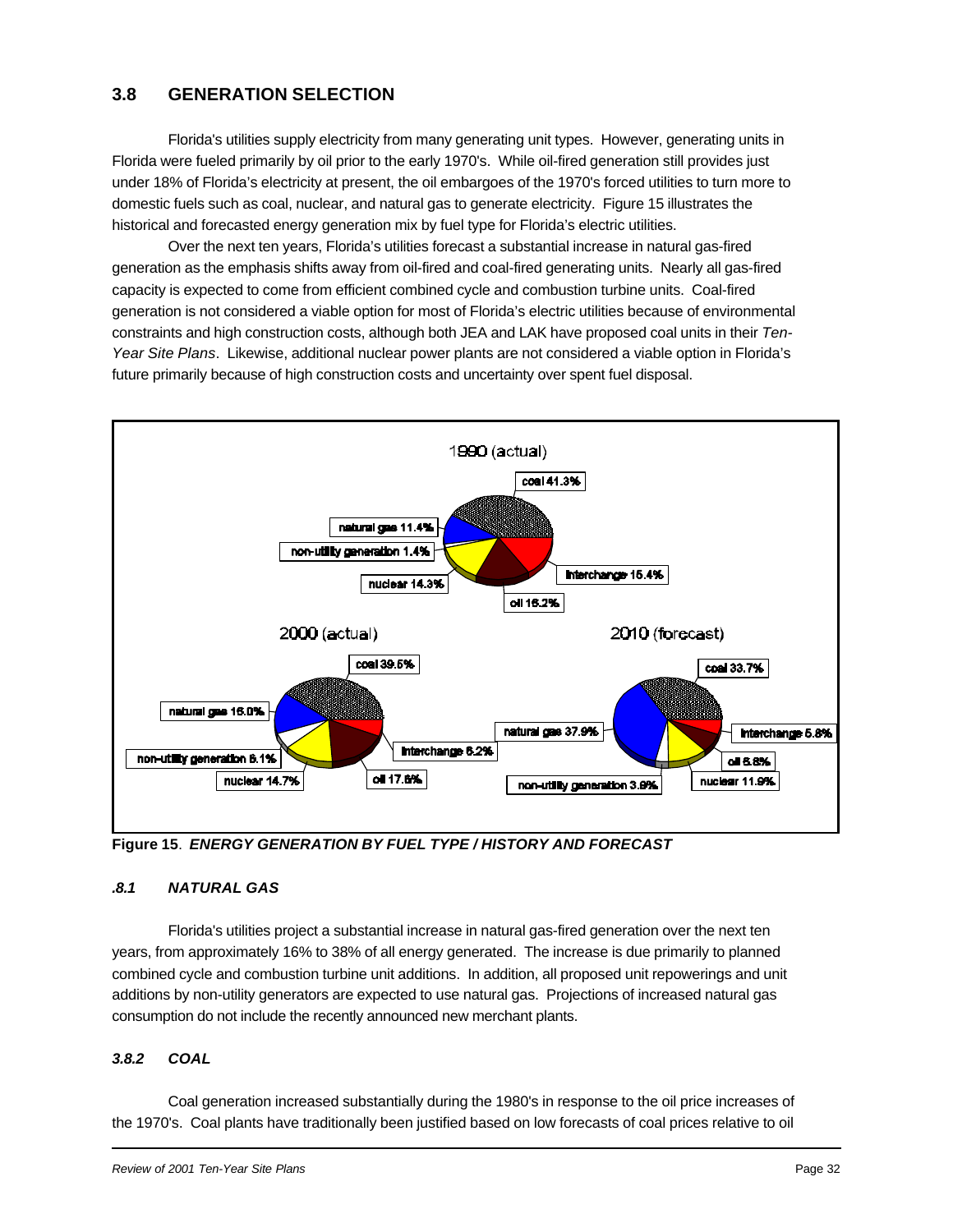or natural gas. However, coal plants are capital-intensive, and there are increased concerns surrounding the emissions of coal plants that may lead to stricter regulations that further increase capital investments at coal plants. As a result, Florida's utilities forecast that coal-fired energy will slowly decrease, from a current level of 39.5% down to approximately 34% of all energy produced over the next ten years.

#### *3.8.3 COAL GASIFICATION*

Coal gasification technology appears to provide utilities the flexibility to meet potential environmental restrictions and address concerns over the high initial capital investment, if the combined cycle portion of the facility is constructed first. If the differential between oil / natural gas and coal widens, the savings from coal gasification might justify additional capital investment at that time. As a result, for power plant siting purposes, it is important to consider whether a site can support coal gasification and all the implications to the local transportation infrastructure. No Florida utility currently plans to build a new coal gasification plant.

#### *3.8.4 INTERCHANGE PURCHASES*

Peninsular Florida's utilities continue to rely on capacity and energy purchases from out-of-state utilities. Interchange purchases are typically short-term purchases of excess capacity and energy between utilities. Florida can safely import approximately 3600 MW over the Southern Company-Florida interconnection. Of the total interface, approximately 2600 MW is currently reserved for firm sales, leaving approximately 1000 MW available for non-firm, economy transactions.

Florida's utilities forecast a slow decline in interchange power purchases over the planning horizon. Interchange purchases are forecasted to comprise 5.8% of all energy consumed in ten years, down slightly from a current level of 6.1%. The forecasted slight decrease is primarily because load growth in Southern Company's territory is expected to use much of the excess capacity and energy currently available for resale to Florida. While the amount of interchange power is projected to decrease, the transfer capability between Southern Company and Peninsular Florida is expected to remain at approximately 3600 MW. As a result, some capacity from Southern Company should remain for economy and emergency transactions.

### *3.8.5 PURCHASES FROM NON-UTILITY GENERATORS*

*Non-utility generators (NUGs)* build and operate power plants to satisfy contractual requirements with retail-serving electric utilities. NUGs supply firm capacity to many of Florida's utilities under long-term and short-term purchased power contracts. NUGs do not serve retail customers.

The amount of NUG electricity purchased by Peninsular Florida's utilities is expected to decrease, from 6.2% to 3.9% of total energy consumed, during the planning horizon. The forecasted decrease is due to the expiration of around 970 MW of firm NUG contracts. However, these generators will remain once their contracts expire, and it is likely that the owners of these NUGs will sign new purchased power contracts with utilities.

#### *3.8.6 HYDROELECTRIC*

While existing hydroelectric generating units continue to make a minute contribution (less than 0.1%) to Peninsular Florida's generation mix, there are no planned new units due to the absence of a feasible location. Florida's flat terrain does not lend itself to hydroelectric power.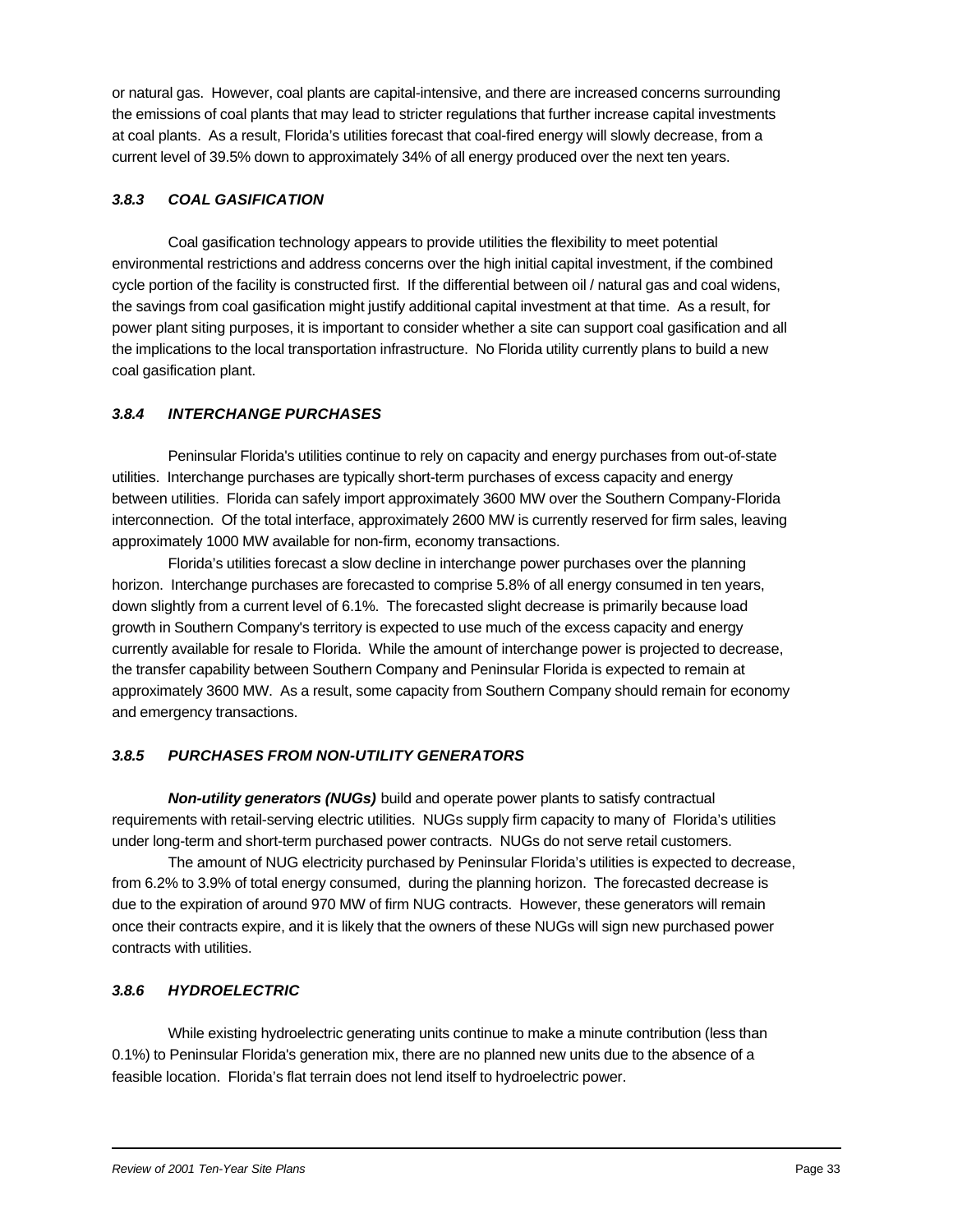# **3.9 STATUS OF NEED DETERMINATIONS & SITE CERTIFICATIONS**

The Commission has granted a Determination of Need for several generating units in recent years. Many of these units have gone on to receive certification under the Power Plant Siting Act (Sections 403.501 through 403.518, Florida Statutes) by Florida's Governor and Cabinet, acting as the Power Plant Siting Board.

The following summary describes those generating units that have received a Determination of Need from the Commission but have yet to be placed into commercial operation.

#### *Seminole Electric Cooperative -- Payne Creek Generating Station Unit 1*

The Commission granted SEC's need petition for a 440 MW combined cycle unit at the existing Hardee Power Station site in June, 1994. This unit was certified under the Power Plant Siting Act in August, 1995 and originally was to be in service by 1999. However, SEC deferred construction of the unit in order to purchase cost-effective firm capacity from FPC. The revised capacity of the unit is 574 MW, and the anticipated in-service date is January, 2002

#### *Gulf Power Company -- Smith Unit 3*

In June, 1999, the Commission granted Gulf's petition for a 532 MW gas-fired combined cycle unit at the existing Lansing Smith site in Bay County. Smith Unit 3 was certified under the Power Plant Siting Act in July, 2000. Gulf began construction on the unit in November, 2000 to meet an in-service date of June, 2002.

#### *City of Lakeland -- McIntosh Unit 5*

In April, 1999, the Commission granted LAK's petition to build a 120 MW steam turbine portion of a 365 MW combined cycle unit at the McIntosh site in Polk County. The steam turbine portion of McIntosh Unit 5 was certified under the Power Plant Siting Act in June, 2000. Construction began immediately thereafter to meet an anticipated January, 2002 in-service date.

#### *Florida Power Corporation – Hines Unit 2*

In December, 2000, the Commission granted FPC's petition to build a 567 MW gas-fired combined cycle unit at the existing Hines plant site in Polk County. This unit was certified under the Power Plant Siting Act in September, 2001. The unit has an anticipated November, 2003 in-service date.

Panda Energy International, Inc. (Panda) questioned whether FPC properly evaluated proposed bids offered as alternatives to Hines Unit 2. On February 5, 2001, Panda appealed the Commission's approval to the Florida Supreme Court. The Supreme Court's final decision is expected later this year. Construction on the unit is scheduled to start early in 2002.

#### *JEA – Brandy Branch Unit 4*

In February, 2001, the Commission granted JEA's petition to add a 191 MW heat recovery steam generator (HRSG) at the new Brandy Branch site in Duval County. The HRSG, with an anticipated June, 2003 in-service date, will be fitted to two 191 MW combustion turbine units already placed into service in January, 2001, forming a 573 MW combined cycle unit. JEA is awaiting final certification from the Power Plant Siting Board.

#### *Seminole Electric Cooperative / Calpine Construction Finance Company – Calpine Osprey Unit*

In April, 2001, the Commission granted a joint petition by SEC and Calpine to construct a 529 MW gas-fired combined cycle unit at a new site in Polk County. The unit will be owned by Calpine, who will sell 350 MW of firm capacity to SEC from June, 2004 through May, 2009. The expected in-service date of the unit is the second quarter of 2003. Subject to contract reopener provisions, SEC may purchase up to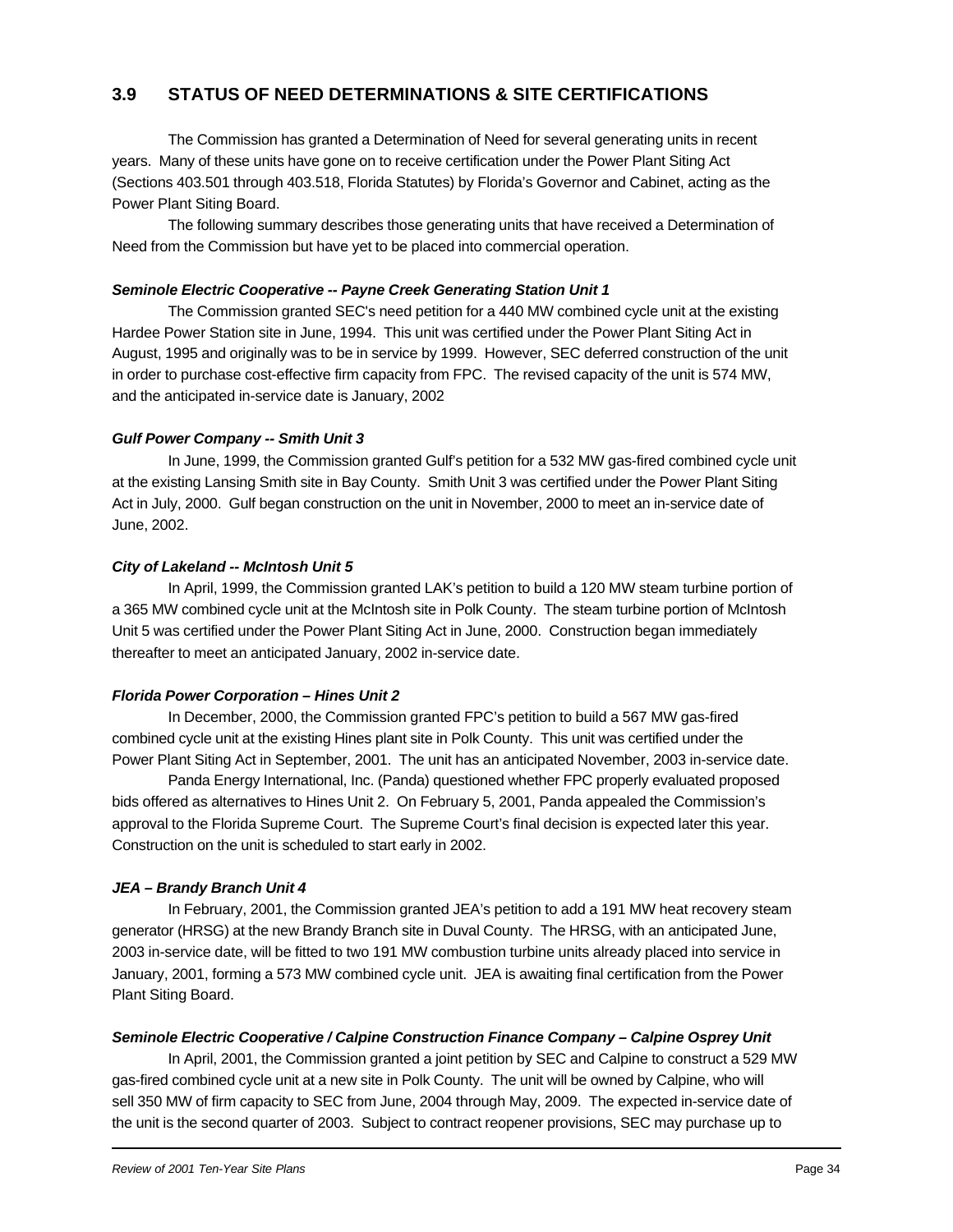the full output of the unit through May, 2020. SEC and Calpine are awaiting a final certification decision from the Power Plant Siting Board.

#### *Orlando Utilities Commission / Kissimmee Utility Authority / Florida Municipal Power Agency/Southern Company-Florida, LLC – Stanton Unit A*

In April, 2001, the Commission granted a joint petition by OUC, KUA, FMPA, and Southern-Florida to construct a 633 MW gas-fired combined cycle unit at the existing Stanton site in Orange County. This unit was certified under the Power Plant Siting Act in September, 2001. Construction began immediately thereafter to meet an anticipated October, 2003 in-service date.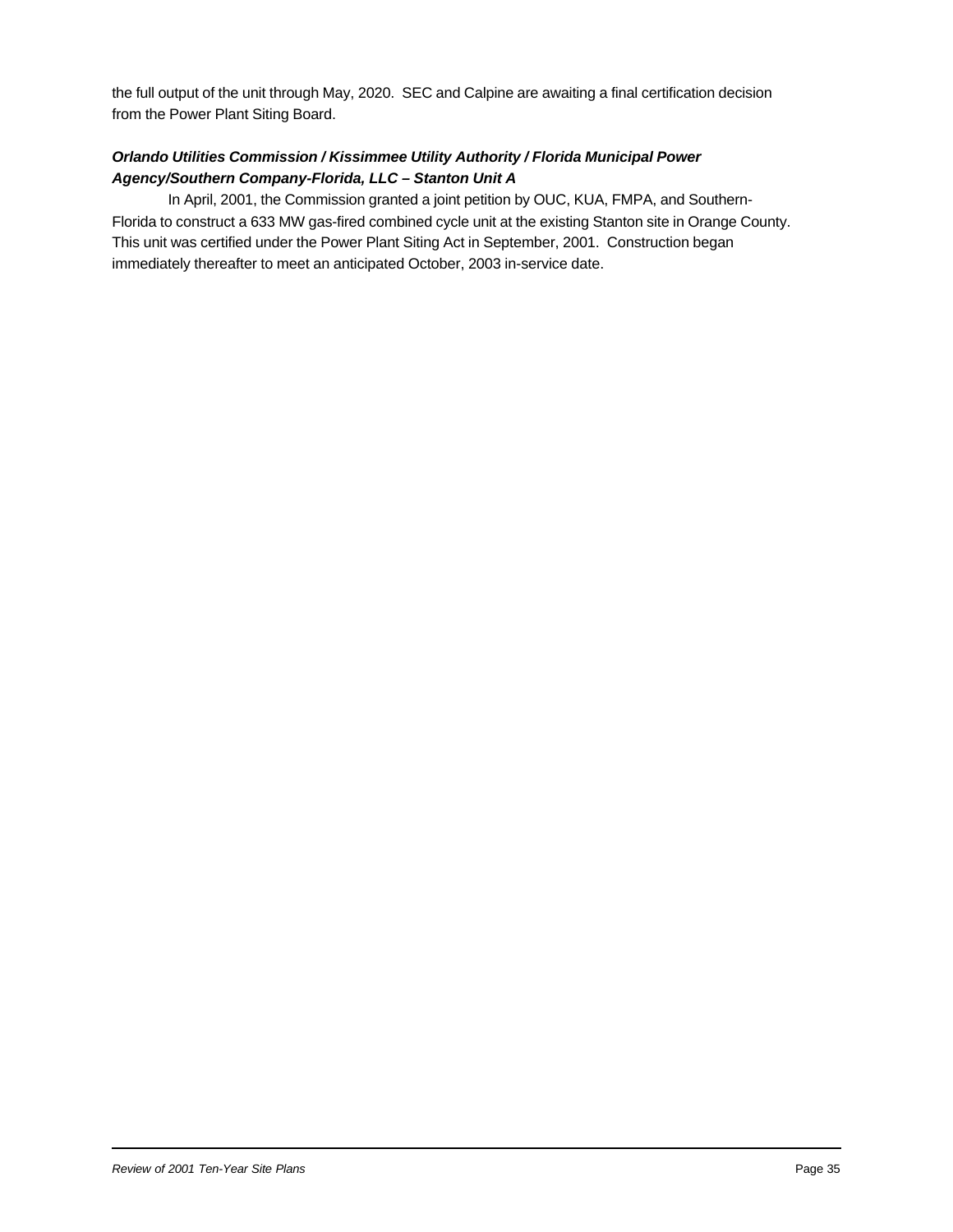# **3.10 PLANNED UTILITY-OWNED GENERATING UNITS REQUIRING CERTIFICATION**

The *Ten-Year Site Plans* filed by the reporting utilities contain proposed generating units which will require certification under the Power Plant Siting Act prior to their construction. This section summarizes these proposed units. The general location of these sites can be found in Figure 5 on page 13.

#### *Florida Power Corporation -- Hines Units 3, 4, and 5*

FPC has proposed to add three new 596 MW, gas-fired combined cycle units at the existing Hines plant site in Polk County. Identical to the first two units at the site, Hines Units 3-5 are currently scheduled to be placed into commercial service in 2005, 2007, and 2009, respectively. All three proposed Hines units will require certification under the Power Plant Siting Act. A request for proposals to seek out alternatives to Unit 3 will be issued next year.

#### *Florida Power & Light Company -- Martin Units 5 and 6; Midway Unit 1; five Unsited combined cycle units*

FPL plans to add two new 596MW, gas-fired combined cycle units at the existing Martin plant site in Martin County. Martin Units 5 and 6 are currently scheduled to begin commercial service in June, 2005 and June, 2006, respectively. FPL also plans to add an identical unit at the new Midway site in St. Lucie County. Midway Unit 1 as an anticipated in-service date of June, 2005. All of these proposed units will require certification under the Power Plant Siting Act. A request for proposals to seek alternatives to Martin Unit 5 has been issued.

FPL has also proposed to build five 596 MW gas-fired combined cycle units at yet-to-be determined sites. These units have planned in-service dates of 2007, 2009, and 2010 (three units), respectively. If FPL ultimately decides to build these units, they will require certification under the Power Plant Siting Act.

#### *JEA – Unsited combined cycle unit; Unsited Coal Unit*

JEA has proposed to build a new 352 MW gas-fired combined cycle unit at a yet-to-be determined site in Duval County. The proposed unit has a tentative in-service date of January, 2007. JEA has also proposed to build a 250 MW pulverized coal at a yet-to-be determined site in Duval County. This unit has a tentative in-service date of may, 2010. If these units are ultimately built, they will require certification under the Power Plant Siting Act.

#### *City of Lakeland -- McIntosh Unit 4*

LAK has proposed to construct a 288 MW pressurized fluidized bed coal unit at the existing McIntosh plant site in Polk County. This unit was formerly a candidate for funding from the U.S. Department of Energy's Clean Coal Technology Program. LAK plans to petition the Commission for a Determination of Need in the near future to meet a June, 2005 in-service date. This unit will require certification under the Power Plant Siting Act.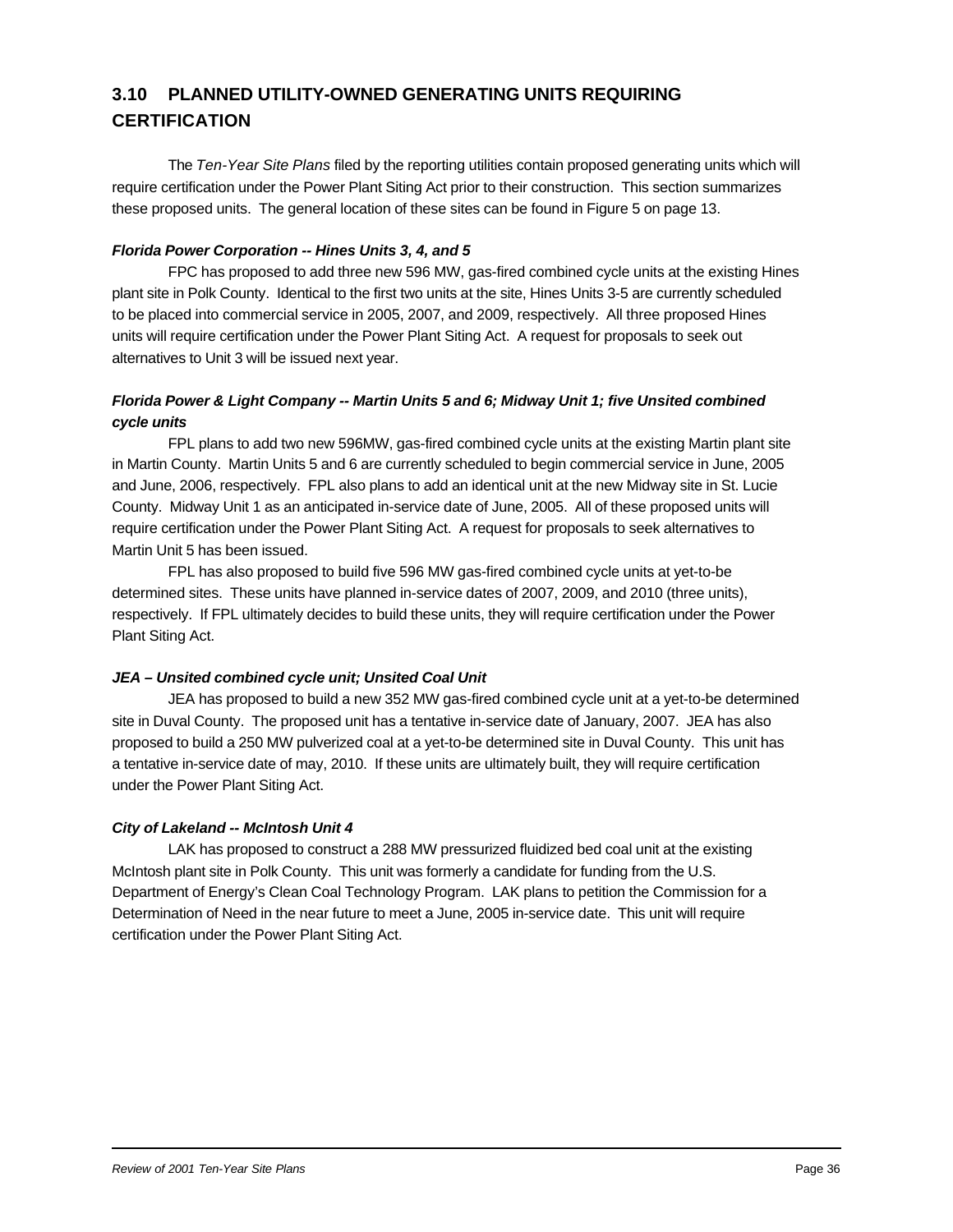# **4.0 REVIEW AND ANALYSIS - INDIVIDUAL UTILITIES**

# **4.1 FLORIDA POWER CORPORATION (FPC)**

#### *4.1.1 GENERATION SELECTION*

As seen in Table 9, FPC's system winter capacity is currently 9,824 MW. Of this total, 8,574 MW comes from FPC-owned generation. Firm interchange purchases account for 469 MW, while the remaining 831 MW comes from non-utility generators. FPC currently exports 50 MW of firm capacity to other utilities.

FPC plans to add one 567 MW, and three 579 MW, gas-fired combined cycle units at the **Hines** site in 2003, 2005, 2007, and 2009, respectively. Planned for 2006 is a new 182 MW combustion turbine unit at the **DeBary** site. FPC plans to retire nine units with a total generating capacity of 392 MW. The following sites will be affected: **Higgins** (134 MW), **Suwannee** (146 MW), **Avon Park** (64 MW), **Turner** (32 MW), and **Rio Pinar** (16 MW). Additionally, FPC expects to lose approximately 175 MW due to the expiration of five cogeneration contracts. Current firm exports of 50 MW are forecasted to end by 2007.

| TABLE 9. FPC - WINTER CAPACITY BY FUEL TYPE |                                         |                                          |  |  |  |  |
|---------------------------------------------|-----------------------------------------|------------------------------------------|--|--|--|--|
| <b>UNIT TYPE</b>                            | <b>EXISTING</b><br><b>CAPACITY (MW)</b> | <b>PROPOSED</b><br><b>ADDITIONS (MW)</b> |  |  |  |  |
| Nuclear                                     | 782                                     | $\Omega$                                 |  |  |  |  |
| Coal                                        | 2341                                    | <sup>0</sup>                             |  |  |  |  |
| Firm Imports                                | 469                                     | 10                                       |  |  |  |  |
| Firm Exports                                | $-50$                                   | 50                                       |  |  |  |  |
| Firm Non-Utility Generation                 | 831                                     | $-173$                                   |  |  |  |  |
| <b>Combined Cycle</b>                       | 752                                     | 2304                                     |  |  |  |  |
| <b>Fossil Steam</b>                         | 1642                                    | $-146$                                   |  |  |  |  |
| <b>Combustion Turbine</b>                   | 3057                                    | $-64$                                    |  |  |  |  |
| TOTAL                                       | 9824                                    | 1981                                     |  |  |  |  |

#### *4.1.2 RELIABILITY CRITERIA*

FPC currently plans resource additions on its system to meet a dual reliability criteria of 15% summer and winter peak reserve margin and a 0.1 days per year loss of load probability (LOLP). Pursuant to a stipulation reached in the Commission's reserve margin investigation (Docket No. 981890- EU), FPC has agreed to raise its reserve margin criterion to 20% starting in the summer of 2004. FPC currently plans to retain its LOLP planning criterion. FPC is a winter-peaking utility.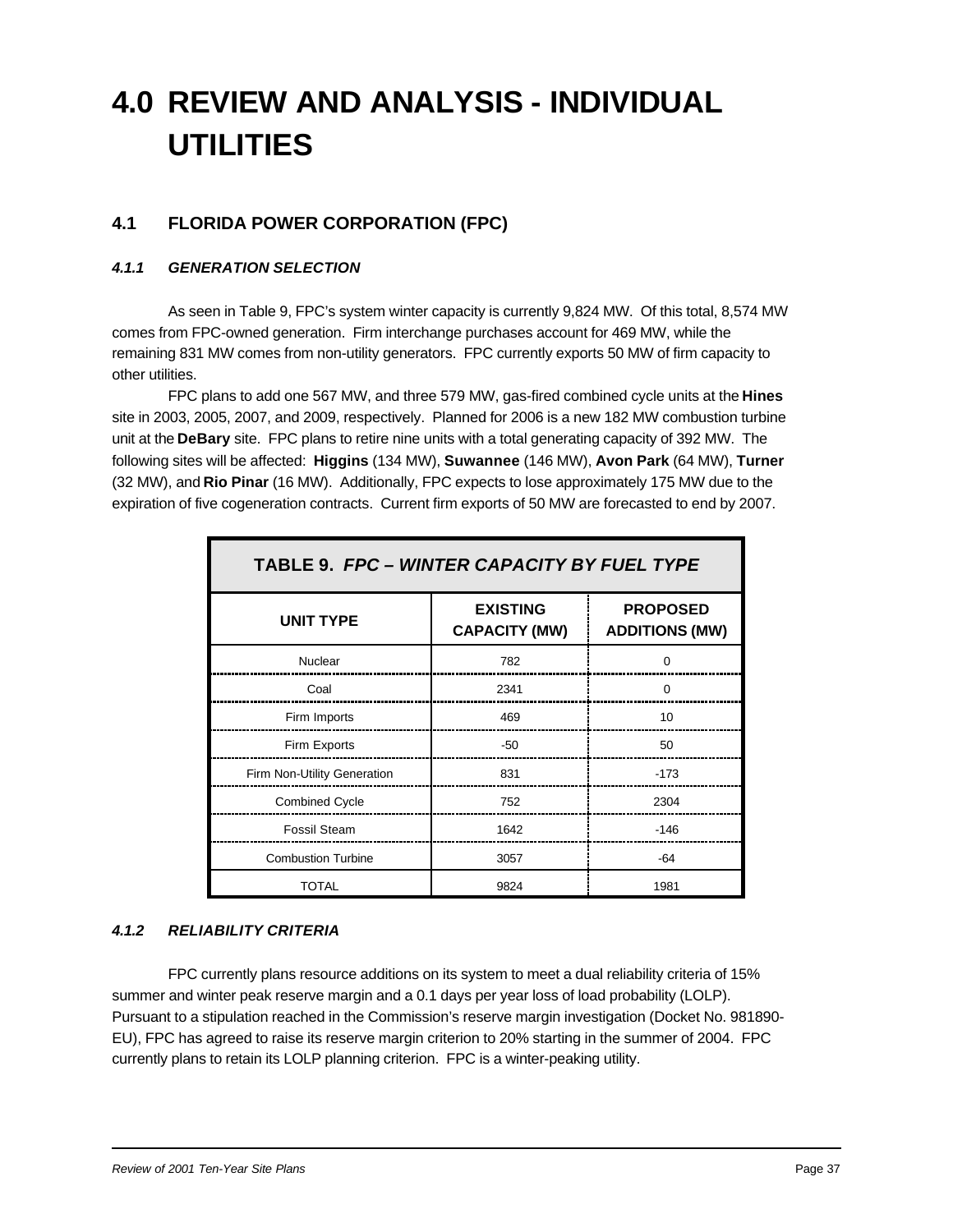#### *4.1.3 LOAD FORECAST*

FPC identifies and justifies its load forecast methodology via its models, variables, data sources, assumptions, and informed judgements. The Commission believes that all of these factors have been accurately documented. A combination of short-term econometric models and an hourly and annual peak and energy end-use forecasting system provide a sound foundation for planning purposes. The variables used were obtained from reputable sources and are representative of a valid load forecast model.

Under base-case assumptions, FPC forecasts that winter firm demand will increase at an average annual growth rate (AAGR) of 1.24% per year over the next ten years, considerably below the actual 1991-2000 AAGR of 3.85%. For the 2001-2010 planning horizon, base-case summer firm demand is forecasted to grow at an AAGR of 1.33%. FPC assumes the loss of a short-term wholesale sales contract with Seminole Electric Cooperative, thus accounting for most of the slow forecasted demand growth. In addition, forecasted retail sector growth is below the historical average due to slower population growth, less rapid economic expansion, and improved appliance efficiencies. FPC has the lowest forecasted growth rate of all reporting utilities.

FPC's 1996-2000 retail sales forecasts have an absolute forecast error of 1.18%, considerably below the 3.02% average for the reporting utilities. Over the same period, FPC's retail sales forecasts have an average forecast error of 0.12%, which shows a history of slightly over-forecasting.

#### *4.1.4 DEMAND-SIDE MANAGEMENT*

The Commission set new DSM goals for FPC in August, 1999. These goals call for a cumulative reduction of 163 MW of summer peak demand, 426 MW of winter peak demand, and 204 GWh of energy consumption over the next ten years. FPC's DSM Plan was approved by the Commission in April, 2000.

FPC's DSM Plan consists of 14 programs -- five residential, eight commercial/industrial, and one research and development. FPC also has a low income pilot program offered in conjunction with the Department of Community Affairs. In total, FPC's DSM programs are forecasted to reduce 2010 winter peak demand by 1595 MW (15.8%). Much of FPC's winter, 2010 forecasted savings are attributed to nondispatchable conservation programs (631MW), interruptible service tariffs (344 MW), and load management (620 MW). Due to decreased customer participation, residential load management savings are forecasted to drop by approximately 240 MW during the planning horizon.

However, non-firm resources such as interruptible service and load management make up a substantial part of FPC's reserve margin. Non-firm resources currently comprise approximately 78% of FPC's winter reserves. In recent years, the Commission has been concerned with the level of non-firm reserves carried by FPC. However, this appears to be primarily a winter problem and is expected to be short-term. FPC forecasts a considerable level of customer attrition from its load management program, and FPC's reliance on non-firm resources is expected to drop to 55% by winter, 2010 as new supply-side resources are added.

#### *4.1.5 STATE, REGIONAL, AND LOCAL AGENCY COMMENTS*

#### *Florida Department of Community Affairs (DCA)*

DCA provided general comments on FPC's *Ten-Year Site Plan*. Stated that the Hines facility is consistent with applicable local land use and zoning ordinances.

#### *Florida Department of Environmental Protection (DEP)*

DEP found that FPC's *Ten-Year Site Plan* is adequate for planning purposes.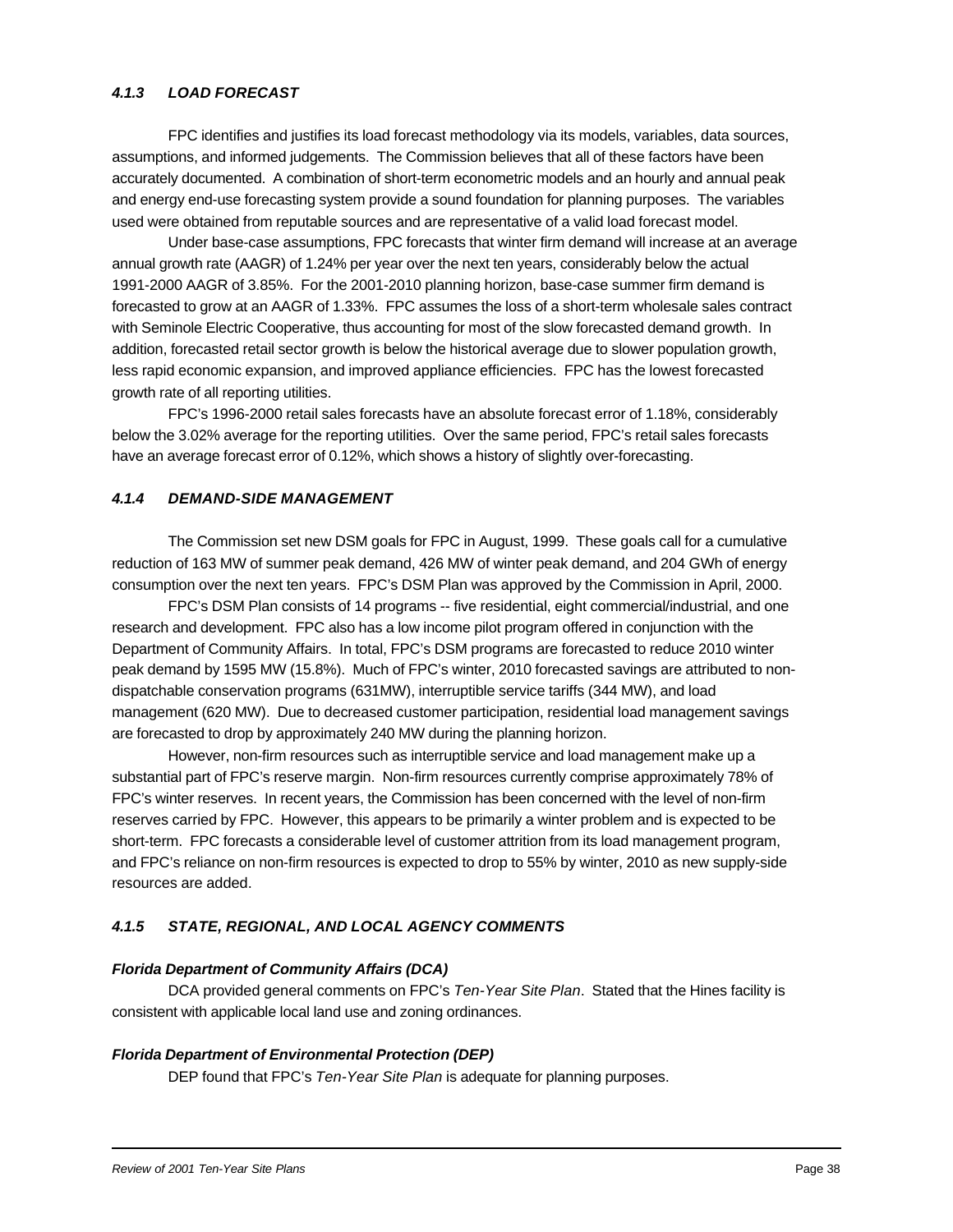#### *South Florida Water Management District*

The District does not have any adverse comments regarding the suitability of FPC's proposed plant sites.

#### *Southwest Florida Water Management District*

The District has concerns with the number of proposed inland sites for plant expansion. The District recommends that the utilities consider coastal alternatives for plant expansion to take advantage of sea water for cooling purposes.

#### *Tampa Bay Regional Planning Council*

FPC's *Ten-Year Site Plan* is consistent with regional policies. The proposed combined cycle units at the Polk site will have a net positive effect on air and water quality in the region due to lower emissions and decrease cooling water requirements.

#### *4.1.6 SUITABILITY*

Forecasted reserve margins are expected to be at or above FPC's criterion of 15% for each seasonal peak through the summer of 2004, after which time forecasted reserve margins are expected to be at or above the new 20% criterion. FPC's *Ten-Year Site Plan* is *suitable* for planning purposes.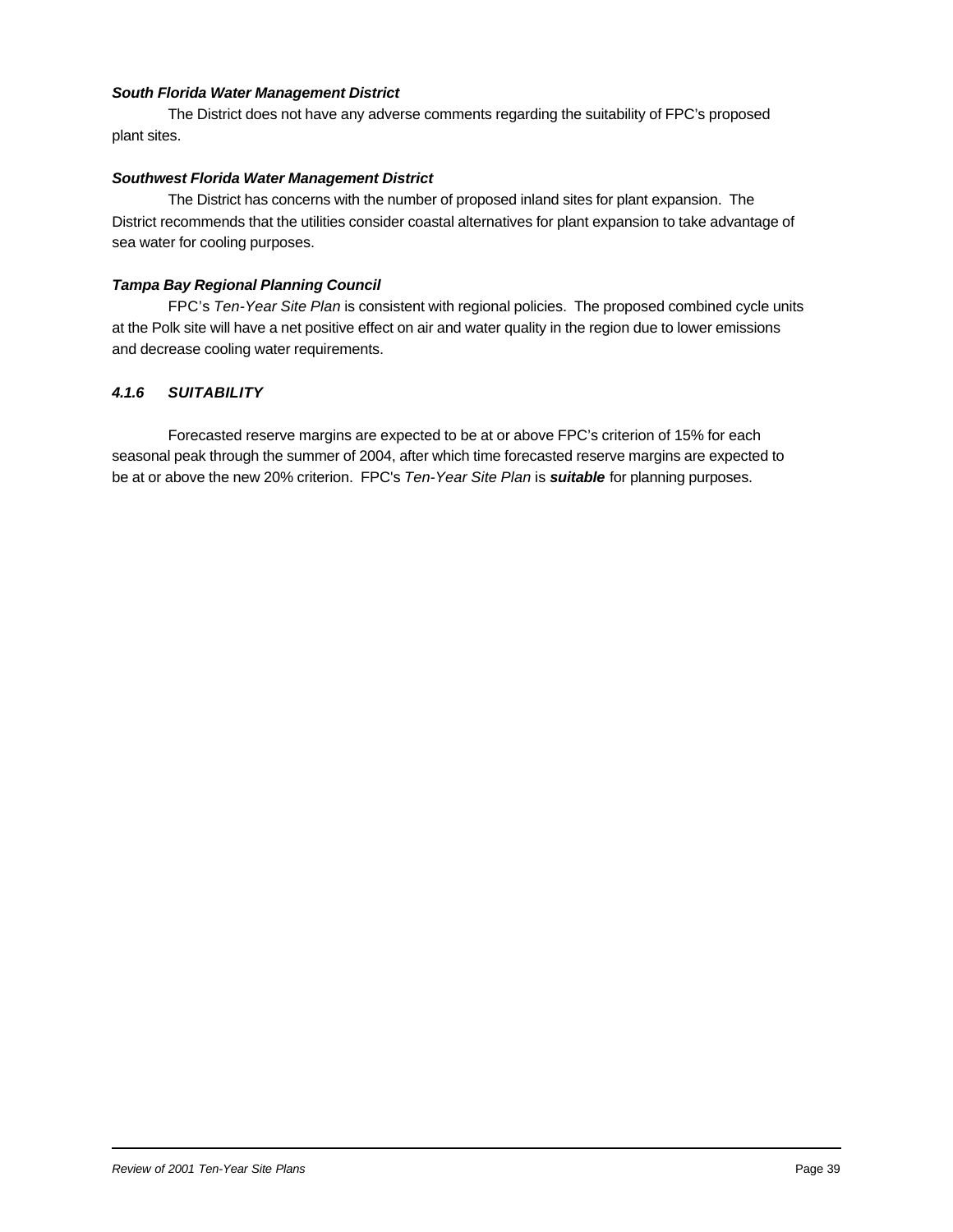# **4.2 FLORIDA POWER & LIGHT COMPANY (FPL)**

#### *4.2.1 GENERATION SELECTION*

As seen in Table 10, FPL's system winter capacity is currently 19,955 MW. Of this total, 17,750 MW comes from FPL-owned generation. Firm capacity purchases from Southern Company and JEA account for another 1,319 MW of firm capacity, while purchases from non-utility generators comprises the remaining 886 MW.

FPL plans to add approximately 5,850 MW of supply-side resources during the planning horizon. A significant part of FPL's expansion plan is the repowering of existing **Ft. Myers** and **Sanford** generating units. FPL is constructing state-of-the-art combustion turbines to feed steam into the existing boilers, thus operating as combined cycle units. These unit repowerings alone are expected to add over 2,400 MW of winter generating capacity to FPL's system by May, 2003. These unit repowerings were exempt from the Power Plant Siting Act and have had no pre-approval from the Commission.

FPL placed into service, in June, 2001, two 181 MW CT units at the **Martin** site. Also proposed during the planning horizon are five 596 MW gas-fired combined cycle units: **Martin Unit 5** and **Midway Unit 1** in June, 2005; **Martin Unit 6** in June, 2006, and a yet-to-be sited unit in 2007 and 2009. Firm capacity imports are expected to increase by over 1,000 MW in 2002, but drop back to current levels by 2005. FPL forecasts a loss of approximately 200 MW from non-utility generators due to the expiration of four cogeneration contracts.

| TABLE 10. FPL - WINTER CAPACITY BY FUEL TYPE |                                         |                                          |  |
|----------------------------------------------|-----------------------------------------|------------------------------------------|--|
| <b>UNIT TYPE</b>                             | <b>EXISTING</b><br><b>CAPACITY (MW)</b> | <b>PROPOSED</b><br><b>ADDITIONS (MW)</b> |  |
| Nuclear                                      | 3013                                    |                                          |  |
| Coal                                         | 926                                     | 0                                        |  |
| Firm Imports                                 | 1319                                    | $\Omega$                                 |  |
| Firm Non-Utility Generation                  | 886                                     | $-203$                                   |  |
| <b>Combined Cycle</b>                        | 2528                                    | 5246                                     |  |
| <b>Fossil Steam</b>                          | 8432                                    | $-386$                                   |  |
| <b>Combustion Turbine</b>                    | 2851                                    | 1192                                     |  |
| TOTAL                                        | 19955                                   | 5849                                     |  |

#### *4.2.2 RELIABILITY CRITERIA*

Prior to 1998, FPL planned resource additions on its system to meet a dual reliability criteria of 15% summer peak reserve margin and a 0.1 days per year loss of load probability (LOLP). In 1998, FPL added a third reliability criterion, 15% winter peak reserve margin. Pursuant to a stipulation reached in the Commission's reserve margin investigation (Docket No. 981890-EU), FPL has agreed to raise its summer and winter planning reserve margin to 20% starting in the summer of 2004. FPL plans to retain its LOLP planning criterion.

FPL has traditionally been a summer-peaking utility because winter temperatures have been mild in recent years. However, FPL forecasts that winter peak demand will be higher than summer peak during the planning horizon.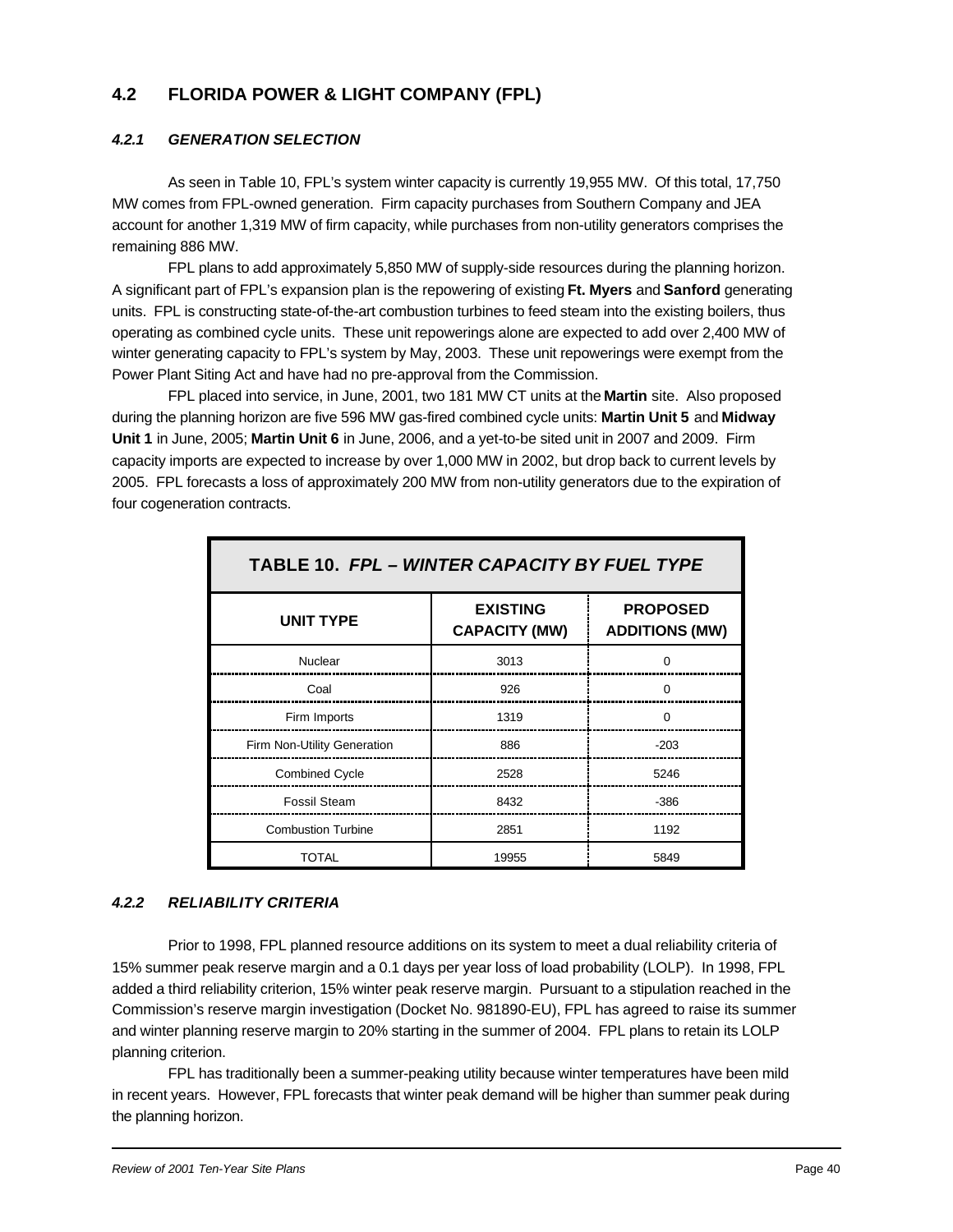#### *4.2.3 LOAD FORECAST*

FPL develops its residential load forecast with an integrated end-use/econometrics model. This method forecasts electricity sales in the residential sector simulating the energy usage of eleven major residential appliances plus residual electricity use. Following an analysis of appliance stock, prices, and other factors, electricity consumption is then aggregated across all households to generate a forecast for total residential sales. In addition, the model simulates appliance stock in new and existing homes by taking energy, weather, and conservation measures into consideration.

FPL adequately identifies and describes the models, variables, data sources, assumptions, and informed judgements used to generate its demand and energy forecasts. The Commission believes that these factors have been accurately documented and that FPL's data sources are credible.

Under base-case assumptions, FPL forecasts that summer firm demand will increase at an AAGR of 2.37%, considerably above the actual 1990-1999 AAGR of 1.04%. FPL's 2001 base-case summer peak demand forecast is higher than its 2000 forecast by an average of 1,175 MW over the forecast horizon. FPL attributes the rise of the telecommunications industry for 570MW of this increase. Other contributors include a larger customer base, continued economic growth, and an increasing stock of electricity-consuming appliances.

For the 2001-2010 planning horizon, FPL's base-case winter firm demand is forecasted to grow at an AAGR of 2.31%. FPL's 2001 base-case winter peak demand forecast is higher than its 2000 forecast by an average of 1,140 MW over the forecast horizon due to the same factors that affect summer peak demand.

FPL's 1995-1998 retail sales forecasts have an absolute percent error of 1.88%, which is lower than the 3.02% average for the reporting utilities. For the same five-year period, FPL's retail sales forecasts have an average forecast error of -1.77%, which reflects a history of under-forecasting.

#### *4.2.4 DEMAND-SIDE MANAGEMENT*

The Commission set new DSM goals for FPL in August, 1999. These goals call for a cumulative reduction of 765 MW of summer peak demand, 505 MW of winter peak demand, and 1,287 GWh of energy consumption over the next ten years. FPL's DSM Plan was approved by the Commission in April, 2000.

FPL currently offers six residential and eight commercial/industrial DSM programs to its customers. These programs are forecast to reduce winter peak demand by 2,345 MW by 2010, representing approximately 10.3% of FPL's total winter peak demand. These programs are also projected to reduce FPL's system annual energy usage by 1,210 GWh (1%) in 2010.

#### *4.2.5 STATE, REGIONAL, AND LOCAL AGENCY COMMENTS*

#### *Florida Department of Community Affairs (DCA)*

DCA expressed general concerns with the ongoing repowering projects at Ft. Myers and Sanford, as well as proposed new generation at Martin. DCA also provided general comments on the future use of the Cape Canaveral, Riviera, and Port Everglades power plant sites and the Midway substation site.

#### *Florida Department of Environmental Protection (DEP)*

DEP found that FPL's *Ten-Year Site Plan* is adequate for planning purposes.

#### *Lee County*

FPL's *Ten-Year Site Plan* is consistent with the County's comprehensive plan. Expansion at existing sites, such as Ft. Myers, is consistent with the comprehensive plan.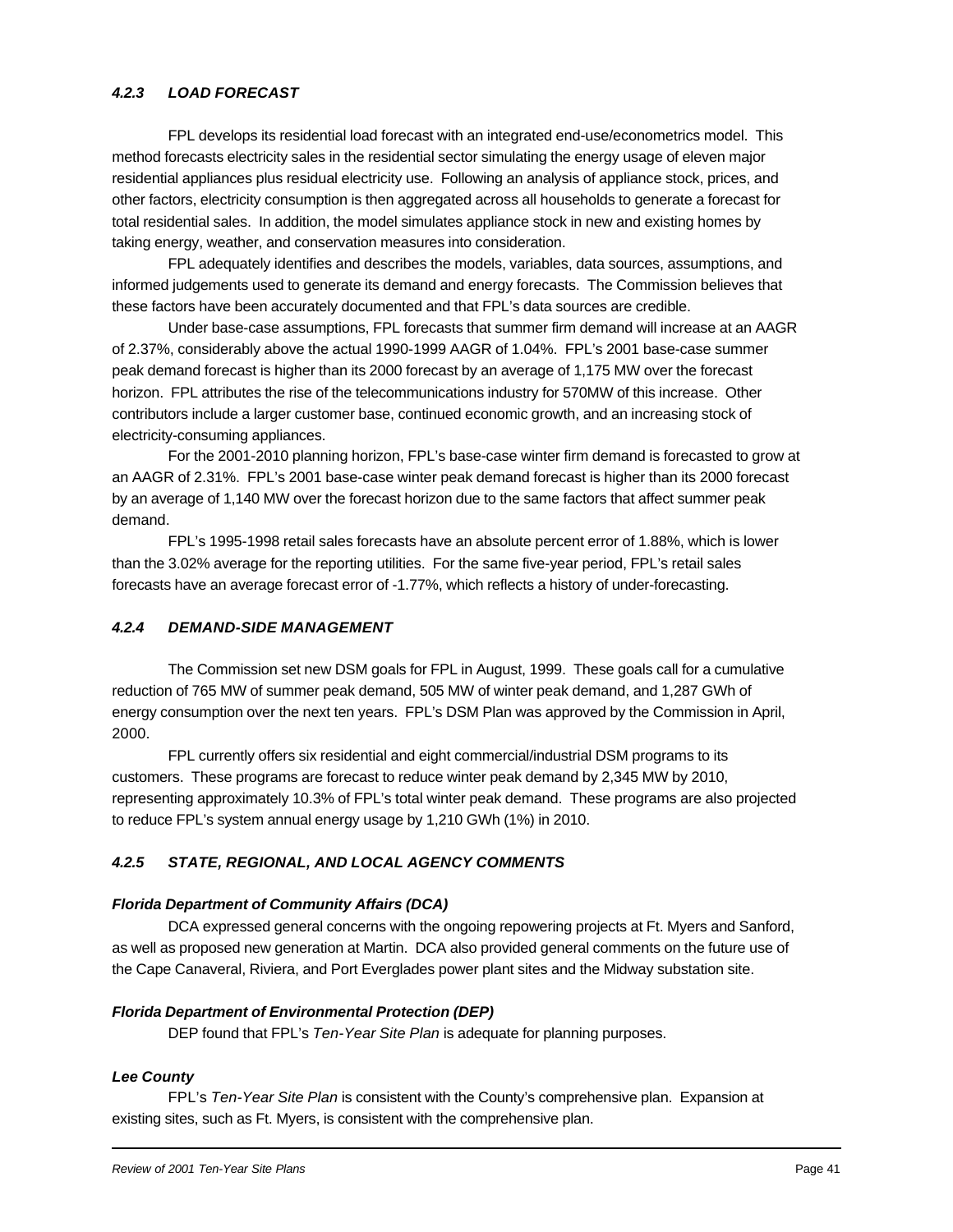#### *Northeast Florida Regional Planning Council*

No new plants or modifications to existing sites are expected in the Region. Therefore, no comments are offered on FPL's *Ten-Year Site Plan*.

#### *Southwest Florida Regional Planning Council*

Supports FPL's Ft. Myers repowering project because of improved air emissions, elimination of a tank farm, and elimination of barge traffic in adjacent waterways.

#### *South Florida Water Management District*

The District does not have any adverse comments regarding the suitability of FPL's proposed plant sites.

#### *Southwest Florida Water Management District*

The District has concerns with the number of proposed inland sites for plant expansion. The District recommends that the utilities consider coastal alternatives for plant expansion to take advantage of sea water for cooling purposes.

#### *Treasure Coast Regional Planning Council*

The Council has previously found that expansion at the Martin site does not conflict with regional policies. Agrees with FPL's identification of the Riviera site for possible future expansion because it is an existing site. Provided general comments on its belief that FPL and the State of Florida should develop new programs to reduce reliance on coal and other fossil fuels, increase conservation to offset the need for new plants, and increase reliance on photovoltaic systems to produce electricity.

#### *Tampa Bay Regional Planning Council*

FPL's *Ten-Year Site Plan* is consistent with regional policies.

#### *4.2.6 SUITABILITY*

Forecasted reserve margins are expected to meet or exceed FPL's 15% criterion for each seasonal peak through the summer of 2004. After that time forecasted reserve margins are expected to meet or exceed the new 20% criterion. FPL's *Ten-Year Site Plan* is *suitable* for planning purposes.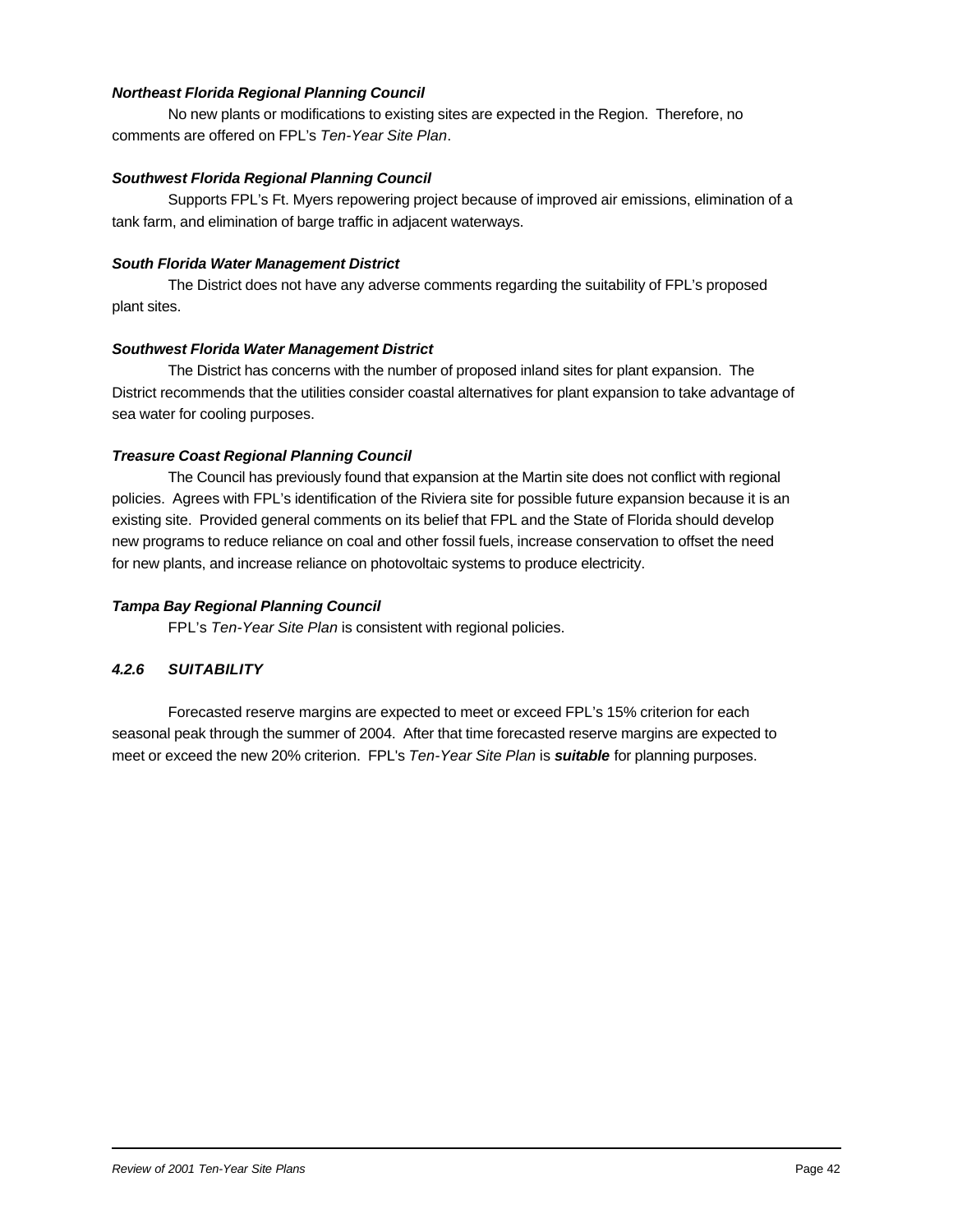### **4.3 GULF POWER COMPANY (Gulf)**

#### *4.3.1 GENERATION SELECTION*

As seen in Table 11, Gulf's system winter capacity is currently 2,379 MW. Gulf owns 2,259 MW of this capacity, purchases 320 MW of firm capacity via interchange, purchases 19 MW from a single nonutility generator, and exports 219 MW to other Southern Company members.

The primary unit addition in Gulf's *Ten-Year Site Plan* is the 574 MW **Smith Unit 3**, the first gasfired combined cycle unit on Gulf's system. This unit is expected to be placed into commercial service in June, 2002. Gulf also plans to build a new 157 MW gas-fired combustion turbine unit at the Smith site. This unit is expected to be placed into service in June, 2005. Gulf expects to have a 60 MW ownership share of a generic combustion turbine unit to be located in Southern Company's territory. This units is expected to be placed into commercial service in 2007. Firm imports are forecasted to drop to approximately 11 MW during the planning horizon, while firm exports are expected to drop to 210 MW during that time. Gulf also plans to retire a 40 MW combustion turbine at the Smith site in December, 2006. Finally, Gulf will also lose 19 MW due to the expiration of its only cogeneration contract.

| TABLE 11. GULF - WINTER CAPACITY BY FUEL TYPE |                                         |                                          |
|-----------------------------------------------|-----------------------------------------|------------------------------------------|
| <b>UNIT TYPE</b>                              | <b>EXISTING</b><br><b>CAPACITY (MW)</b> | <b>PROPOSED</b><br><b>ADDITIONS (MW)</b> |
| Coal                                          | 2122                                    |                                          |
| Firm Imports                                  | 320                                     | $-309$                                   |
| Firm Exports                                  | $-219$                                  | 9                                        |
| Firm Non-Utility Generation                   | 19                                      | $-19$                                    |
| <b>Combined Cycle</b>                         | ŋ                                       | 574                                      |
| Fossil Steam                                  | 83                                      | ∩                                        |
| <b>Combustion Turbine</b>                     | 54                                      | 177                                      |
| TOTAL                                         | 2379                                    | 432                                      |

#### *4.3.2 RELIABILITY CRITERIA*

Gulf is typically a summer peaking utility because natural gas (for heating) is readily available in its service territory. Southern Company currently uses a systemwide 13.5% reserve margin for its near-term (3-year) criterion. Beyond three years (in this case, 2004), the reserve margin planning criterion is 15%.

Nonetheless, Gulf forecasts that its planning criteria will be violated in the summer of 2001, 2004, 2008, and 2009. Gulf also expects to violate its planning criterion for the upcoming winter (2001/02). Gulf's *Ten-Year Site Plan* discusses at length the company's ability to rely on firm capacity interchange from other Southern Company members to meet capacity deficiencies on Gulf's system. As seen in Table 12 on the next page, the magnitude of Gulf's reserve deficiency is forecasted to grow to 75 MW by summer, 2010. This illustrates Gulf's expectation that it will be a net purchaser of capacity from the Southern Company pool.

Because Gulf's service territory is not located in Peninsular Florida, Gulf is not bound by the 20% reserve margin stipulation reached by FPC, FPL, and TECO in the Commission's reserve margin investigation (Docket No. 981890-EU).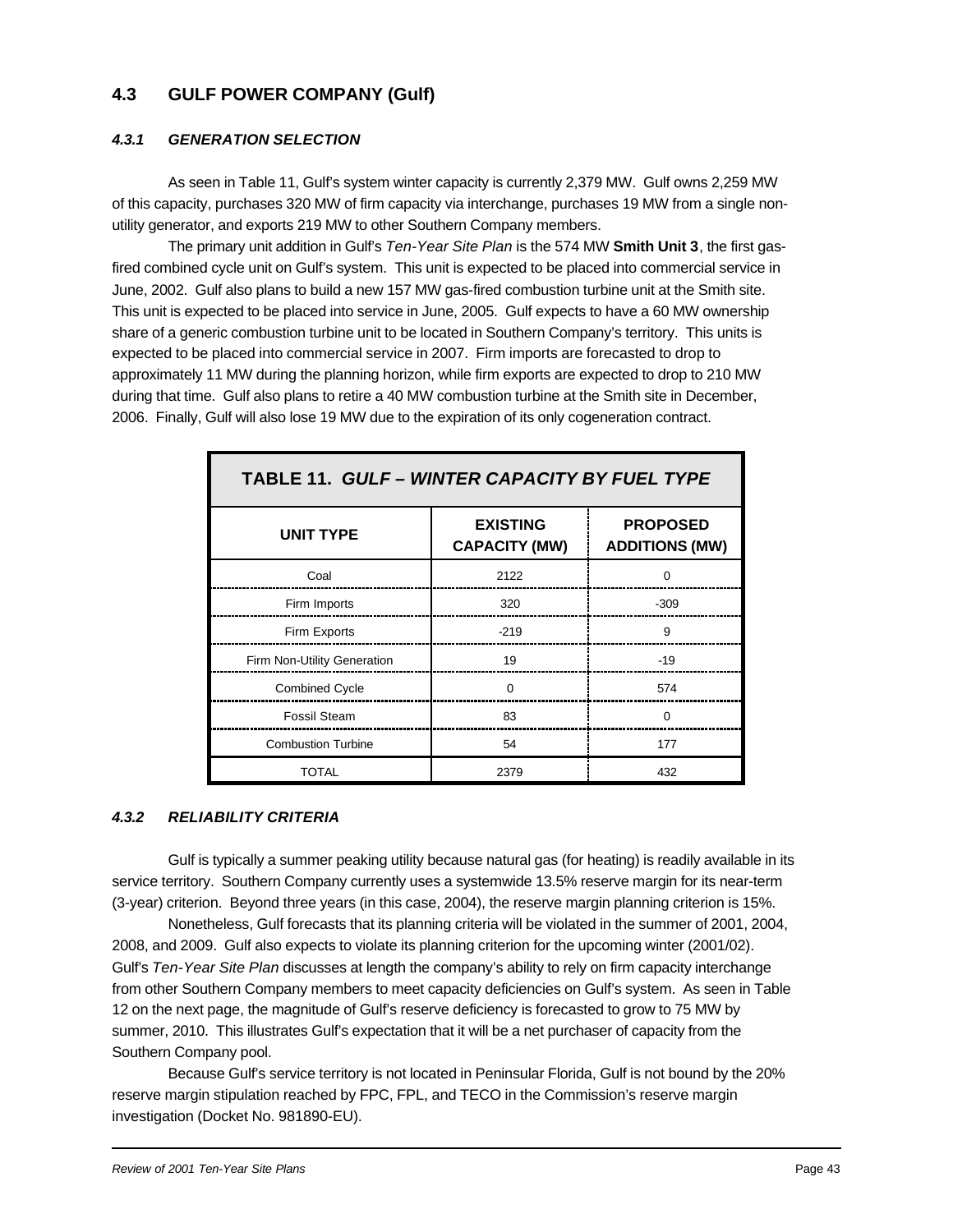| IABLE 12. GULF – CAPACII Y NEEDED TO ACHIEVE<br><b>RESERVE MARGIN CRITERION</b> |                      |                                                                    |       |    |
|---------------------------------------------------------------------------------|----------------------|--------------------------------------------------------------------|-------|----|
| <b>RESERVE</b><br><b>RESERVE MARGIN (%)</b>                                     |                      |                                                                    |       |    |
|                                                                                 | <b>SEASON (YEAR)</b> | <b>DEFICIENCY</b><br><b>CRITERION</b><br><b>FORECASTED</b><br>(MW) |       |    |
| <b>SUMMER</b>                                                                   | 2001                 | 11.5%                                                              | 13.5% | 45 |
|                                                                                 | 2004                 | 13.9%                                                              | 15%   | 25 |
|                                                                                 | 2008                 | 13.6%                                                              | 15%   | 34 |
|                                                                                 | 2009                 | 12.0%                                                              | 15%   | 75 |
| <b>WINTER</b>                                                                   | 2001/02              | 10.7%                                                              | 13.5% | 60 |

# **TABLE 12.** *GULF – CAPACITY NEEDED TO ACHIEVE*

#### *4.3.3 LOAD FORECAST*

Gulf uses different methods to produce its short-term (0-2 years) and intermediate/long-term (3-25 years) forecasts. Short-term forecasts are based upon a variety of forecasting methods. Customer growth estimates are made using the aggregate of district projections performed by district personnel based on their contacts with sectors of the local economy and historical trends. Short-term energy sales forecasts are developed using multiple regression analyses. Gulf's intermediate- and long-term forecast models combine end-use and econometric methods such as the Residential End-Use Energy Planning System (REEPS) and the Commercial End-Use Model (COMMEND). Gulf did not specifically identify its data sources, and low- and high-band forecasts were not performed.

Gulf's base-case summer peak demand forecast for the next ten years shows an annual average growth rate (AAGR) of 1.22%, which is less than half of the 3.04% historical growth rate. The base-case winter peak demand over the forecast period is 1.13%, slightly more than half of the historical AAGR of 3.02%.

Gulf stated in 1997 that the stabilization of appliance saturation rates and appliance efficiencies are the main factors suppressing demand growth. Another factor suppressing demand growth is residential conservation programs. However, Gulf's projected 1.3% average annual population growth for the 2000-2005 period is substantially below the state's average annual growth rate of 1.7% per year. Underestimating population growth may contribute to Gulf underestimating retail sales growth. Gulf's average forecast error increased from -3.83% for the 1995-99 period to -4.17% for the 1996-2000 period.

#### *4.3.4 DEMAND-SIDE MANAGEMENT*

The Commission set new DSM goals for Gulf on August 17, 1999. These goals call for a cumulative reduction of 221 MW of summer peak demand, 235 MW of winter peak demand, and 143 GWh of energy consumption over the next ten years. Gulf's DSM Plan was approved by the Commission in April, 2000.

Most of Gulf's forecasted demand savings are expected to result from an interruptible service tariff, the Good Cents Home program, and the Advanced Energy Management program (a customercontrolled demand control program in which customers can reduce electricity consumption in response to pricing signals). All of Gulf's existing and new DSM programs are expected to reduce winter peak demand by an estimated 539 MW (19.2%). Gulf receives only 27 MW of savings from its interruptible service tariff. Gulf does not have dispatchable load management on its system. As a result, only 27 MW (8.6%) of Gulf's 2001 winter reserves are comprised of non-firm resources.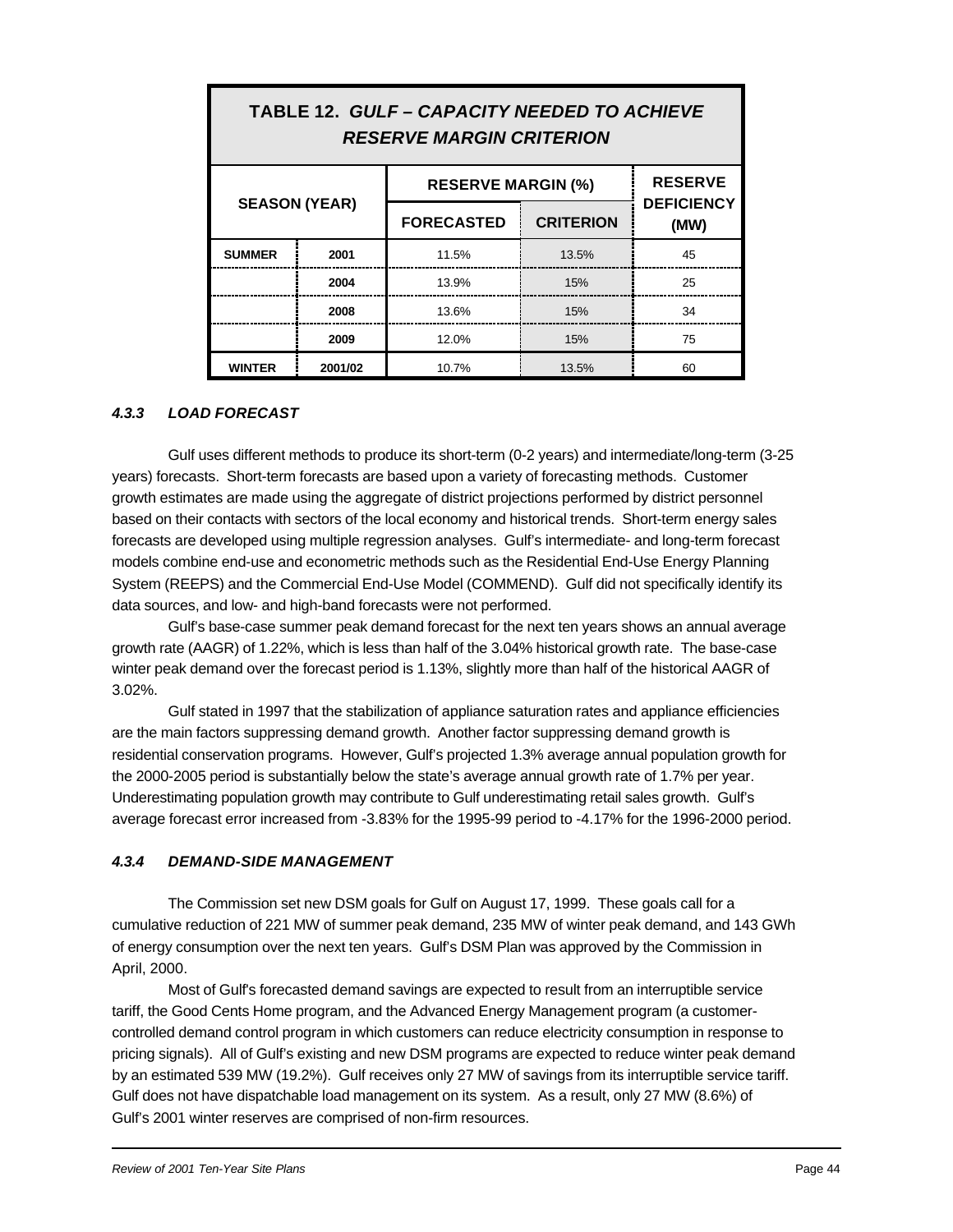#### *4.3.5 STATE, REGIONAL, AND LOCAL AGENCY COMMENTS*

#### *Florida Department of Community Affairs (DCA)*

DCA cannot comment on Gulf's proposed 60 MW combustion turbine unit planned for 2006 because no location is identified for this unit.

#### *Florida Department of Environmental Protection (DEP)*

DEP found that Gulf's *Ten-Year Site Plan* is adequate for planning purposes.

#### *West Florida Regional Planning Council*

Gulf's *Ten-Year Site Plan* does not conflict with regional policies in the West Florida Strategic Regional Policy Plan. However, the Council notes that additional air quality monitoring may be necessary in Bay County to determine whether the area becomes a "non-attainment" zone.

#### *4.3.6 SUITABILITY*

The Commission notes that Gulf expects to violate its short-term 13.5% / long-term 15% reserve margin criteria for four summer seasons and one winter season during the planning horizon. As it has in past years, Gulf indicates that it will continue to rely on capacity purchases from other the Southern Company pool during these times. It should be noted that Gulf's capacity deficiency is extremely small in magnitude in relation to the size of the Southern Company. For this reason, Gulf's *Ten-Year Site Plan* is *suitable* for planning purposes.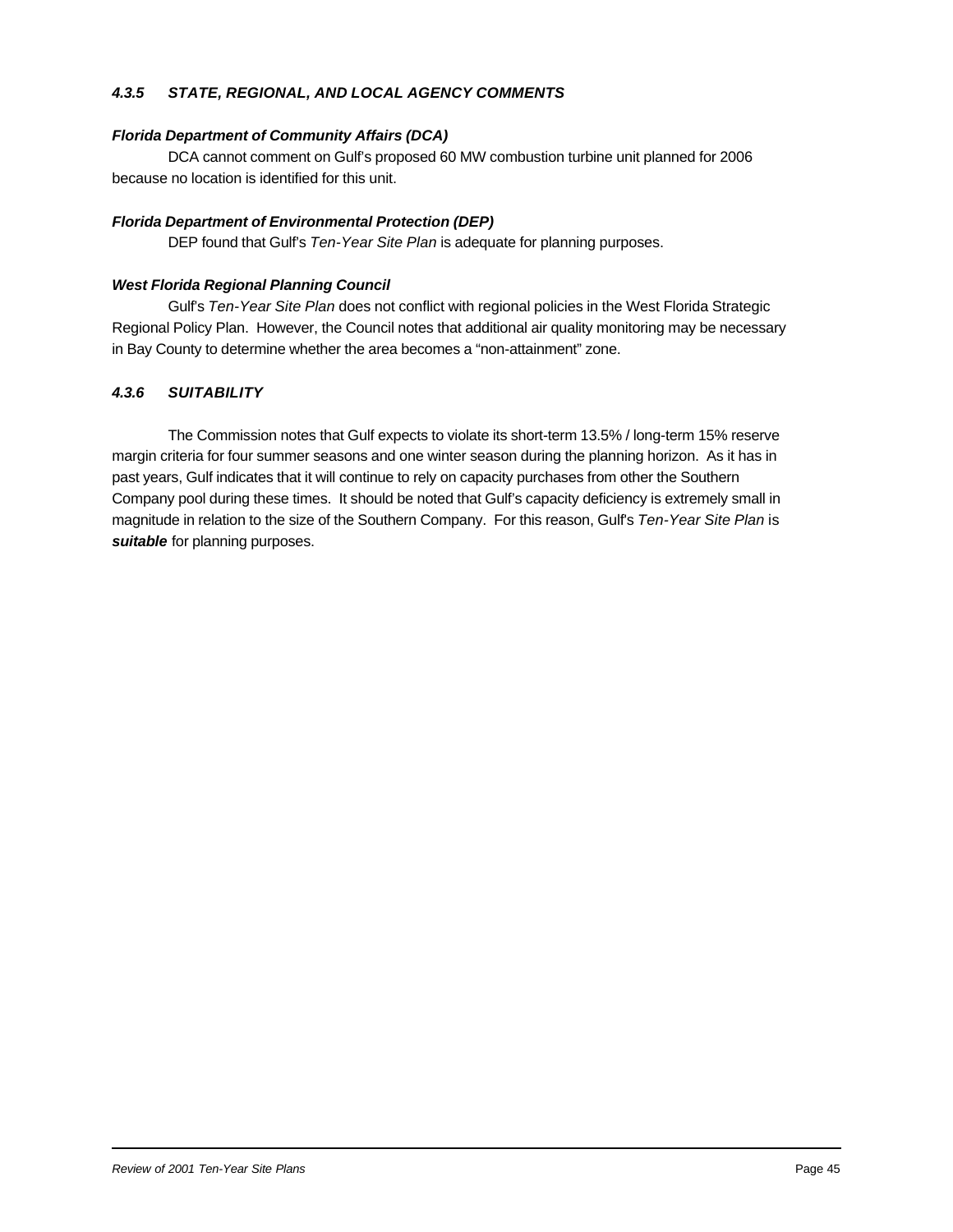# **4.4 TAMPA ELECTRIC COMPANY (TECO)**

#### *4.4.1 GENERATION SELECTION*

As seen in Table 13, TECO's system winter capacity is currently 4,099 MW. Of this total, 3,749 MW comes from TECO-owned generation. TECO currently purchases 604 MW of firm capacity from other utilities and 49 MW from non-utility generators. TECO also currently exports 299 MW of firm capacity to other utilities.

TECO's installed capacity is dominated by coal-fired generation. However, TECO's supply-side additions during the planning period are expected to consist solely of gas-fired generation. Five 180 MW gas-fired combustion turbine units are included in TECO's *Ten-Year Site Plan*, four at the **Polk** site and one at a yet-to-be determined location. Additionally, TECO plans to cease all coal operations at the **Gannon** site by the end of 2004. At that time, units 1 through 4 will be placed into long-term reserve shutdown status, causing a reduction of 526 MW. Units 5 and 6 will be fed the steam output of seven new gas-fired combustion turbine units and seven heat recovery steam generators. The resulting facility, renamed **Bayside Power Station**, will consist of two combined cycle units with a winter capacity of approximately 1842 MW. TECO expects to place the two Bayside units into service in 2003 and 2004, respectively.

TECO retired a 17 MW combustion turbine unit at the Gannon site in April of this past year. TECO also plans to retire all five units, totaling 189 MW, at the **Hookers Point** site in 2003. Firm capacity imports are forecasted to drop to 449 MW in 2003 and stay at that level for the remainder of the planning horizon. Exports are forecasted to drop to zero by 2003.

| TABLE 13. TECO - WINTER CAPACITY BY FUEL TYPE |                                         |                                          |  |
|-----------------------------------------------|-----------------------------------------|------------------------------------------|--|
| <b>UNIT TYPE</b>                              | <b>EXISTING</b><br><b>CAPACITY (MW)</b> | <b>PROPOSED</b><br><b>ADDITIONS (MW)</b> |  |
| Coal                                          | 2902                                    | $-1160$                                  |  |
| Firm Imports                                  | 604                                     | $-155$                                   |  |
| Firm Exports                                  | $-299$                                  | 299                                      |  |
| Firm Non-Utility Generation                   | 45                                      | 15                                       |  |
| Integrated Coal Gasified Combined Cycle       | 250                                     | $\Omega$                                 |  |
| <b>Combined Cycle</b>                         | $\Omega$                                | 1842                                     |  |
| <b>Fossil Steam</b>                           | 189                                     | $-189$                                   |  |
| <b>Combustion Turbine</b>                     | 408                                     | 883                                      |  |
| TOTAL                                         | 4099                                    | 1535                                     |  |

#### *4.4.2 RELIABILITY CRITERIA*

TECO has been primarily a summer-peaking utility, as seven of the last ten annual peaks have occurred during the summer season. However, because winter peak demands are a primary concern to utilities in Florida, TECO currently uses a 15% winter peak reserve margin as its reliability criterion.

Pursuant to a stipulation reached in the Commission's reserve margin investigation (Docket No. 981890-EU), TECO has agreed to raise its reserve margin criterion to 20% starting in the summer of 2004. A new subcomponent of TECO's future 20% reserve margin criterion is a 7% summer supply-side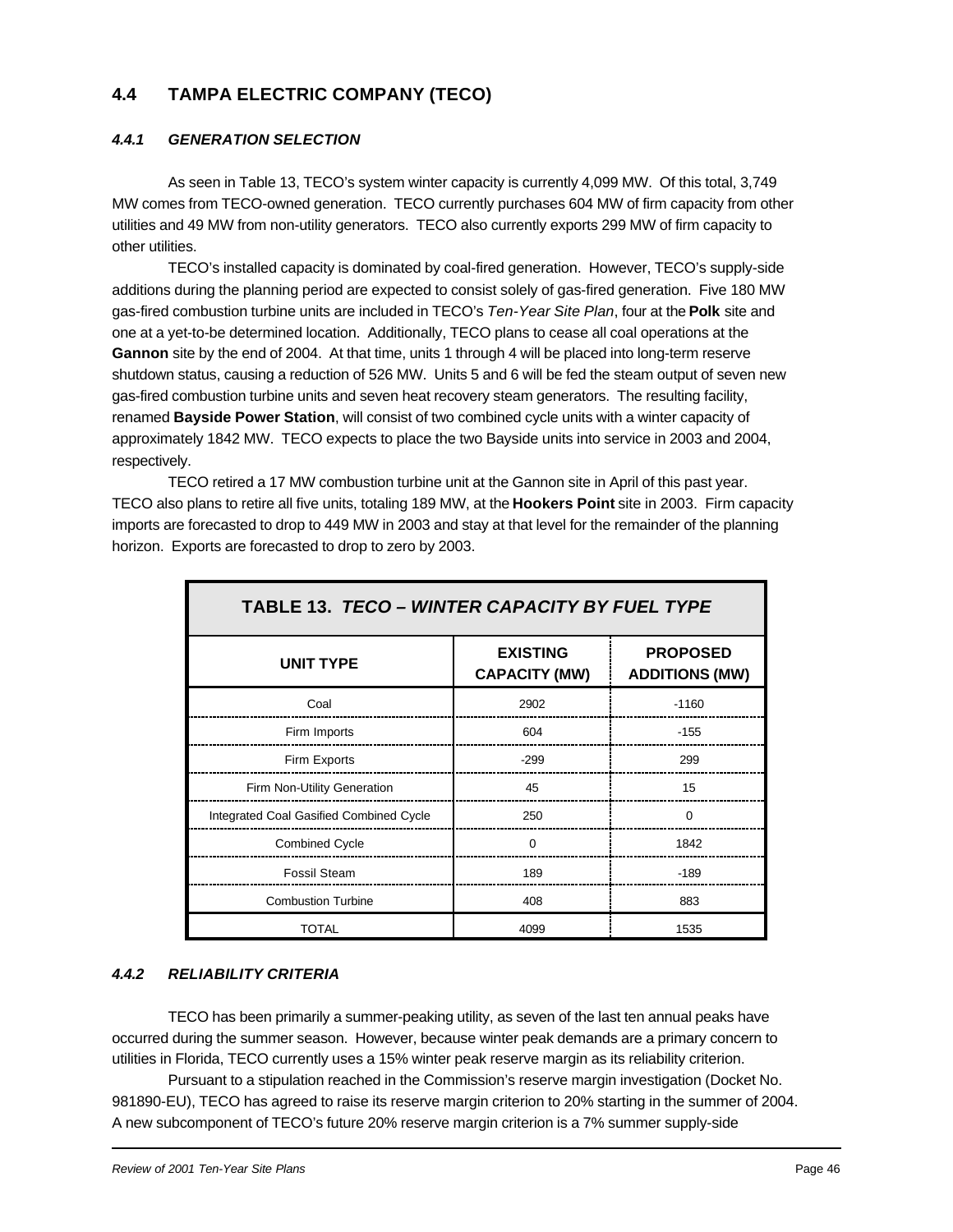component. The supply-side component requires a minimum level of supply-side reserves while not limiting the contributions of non-firm resources. The Commission has not formally approved TECO's 7% summer supply-side reserve margin component.

#### *4.4.3 TREATMENT OF HARDEE POWER STATION*

Hardee Power Partners, Limited, a TECO Power Services Corporation, owns and operates the Hardee Power Station (HPS), a 362 MW facility consisting of a 269 MW combined cycle unit and a separate 93 MW combustion turbine unit. Seminole Electric Cooperative (SEC) has first priority use of HPS capacity as a reserve resource when its own generating units have capacity deratings or have forced or maintenance outages at its coal-fired generating station. TECO can purchase capacity and energy from HPS at times when SEC does not exercise its capacity rights.

Because HPS is shared by two utilities, there is particular interest in how each utility accounts for the capacity in their respective *Ten-Year Site Plan*. Currently, both TECO and SEC include HPS capacity in their reserve margin calculations. However, SEC has first call on this capacity for backup and emergency purposes. Since SEC can call on this capacity at any time during the year, including a seasonal peak, SEC's calculation of reserve margin properly accounts for HPS capacity.

However, in its *Ten-Year Site Plan*, TECO states that its reserve margin calculation assumes that no forced outages will occur at the time of system peak. TECO has historically purchased most of the capacity and energy generated by HPS in past years, particularly during seasonal peaks. The Commission is unsure whether TECO has properly estimated the number of hours and amount of capacity it expects to purchase from HPS based on historical use. The Commission has a commitment from TECO to resolve its HPS sharing arrangement with SEC when calculating individual reserve margins for the 2002 *Ten-Year Site Plan*.

Sufficient reserves currently exist in Peninsular Florida, and the FRCC's *2001 Regional Load and Resource Plan* shows that Peninsular Florida's utilities as a whole appear to be planning to have sufficient reserves over the next ten years. However, the Commission believes that if an extended or weather-related capacity shortfall were to occur, TECO will likely need to buy high-priced capacity and energy on the wholesale market.

#### *4.4.4 LOAD FORECAST*

TECO's retail demand and energy forecast is the result of five separate forecasting methods: *detailed end-use* model, *multiregression* model, *trend analysis*, *phosphate analysis*, and *conservation* programs. The detailed end-use model is the most comprehensive method. The first three forecasting methods are combined to develop a demand and energy projection. Phosphate demand and energy are forecasted separately and then combined into the final forecast. Projected demand and energy reductions from TECO's conservation, load management, and cogeneration programs are subtracted from the forecast. TECO's end-use methodology takes into account a wide range of forecast variables. TECO also constructed high- and low-case forecasts using explicit assumptions on higher or lower expected growth in the number of customers, employment, and income.

TECO's base-case summer peak demand is projected to increase at an average annual growth rate (AAGR) of 3.10%, which is higher than the summer historical growth rate of 2.90%. TECO's basecase winter peak demand is projected to increase at an AAGR of 2.94% considerably lower than the winter historical growth rate of 4.77%.

TECO's 1996-2000 retail sales forecasts have an absolute percent error of 1.91%, which is lower than the numeric average for the nine reporting utilities with sufficient historical data. For the same fiveyear period, TECO's retail sales forecasts have an average forecast error of -1.91%, which reflects a history of under-forecasting.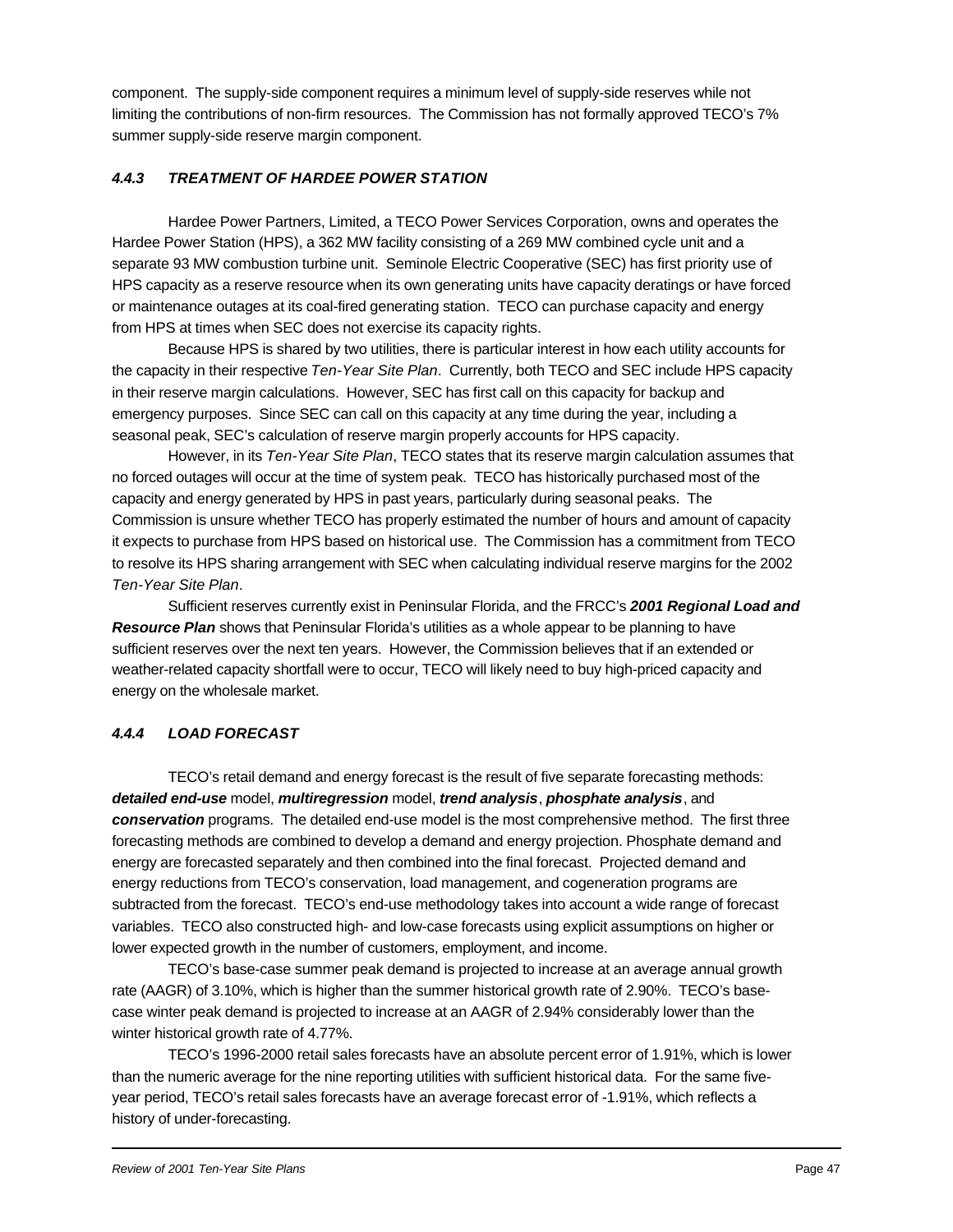#### *4.4.5 DEMAND-SIDE MANAGEMENT*

The Commission set new DSM goals for TECO on August 17, 1999. These goals call for a cumulative reduction of 71 MW of summer peak demand, 123 MW of winter peak demand, and 189 GWh of energy consumption over the next ten years. TECO's DSM Plan was approved by the Commission in April, 2000.

TECO currently offers ten DSM programs. Most of TECO's forecasted demand savings are expected to come from non-dispatchable conservation programs (winter demand reduction estimated at 630 MW by 2010) and a dispatchable load management program (263 MW by 2010). While interruptible service is forecasted to continue during the planning horizon, its contribution to TECO's winter demand savings is forecasted to decrease from 188 MW to 166 MW during the planning horizon. In total, TECO's DSM programs are forecasted to reduce winter peak demand by approximately 1059 MW (20.0%) by 2010.

However, non-firm resources such as interruptible service and load management make up a substantial part of TECO's reserve margin. Non-firm resources currently make up around 87% of TECO's winter reserves. This is expected to be a short-term event, as TECO has adopted a 7% supply-side reserve margin criterion beginning in 2004.

#### *4.4.6 STATE, REGIONAL, AND LOCAL AGENCY COMMENTS*

#### *Florida Department of Community Affairs (DCA)*

Provided general comments on the Polk and Bayside (formerly Gannon) site. DCA cannot comment on the 150 MW combustion turbine unit proposed for 2010 because TECO does not give a location for this unit.

#### *Florida Department of Environmental Protection (DEP)*

DEP found that TECO's *Ten-Year Site Plan* is adequate for planning purposes.

#### *Southwest Florida Water Management District*

The District has concerns with the number of proposed inland sites for plant expansion. The District recommends that the utilities consider coastal alternatives for plant expansion to take advantage of sea water for cooling purposes.

#### *Tampa Bay Regional Planning Council*

TECO's *Ten-Year Site Plan* is consistent with regional policies. The proposed changes at Big Bend and Gannon will have a net positive effect on air and water quality in the region due to the decreased use of coal.

#### *4.4.7 SUITABILITY*

Reserve margins are expected to meet or exceed TECO's 15% reserve margin criterion for each peak through the summer of 2004. After that time, forecasted reserve margins are expected to meet or exceed the new dual 20% overall / 7% supply-side criteria. TECO's *Ten-Year Site Plan* is *suitable* for planning purposes.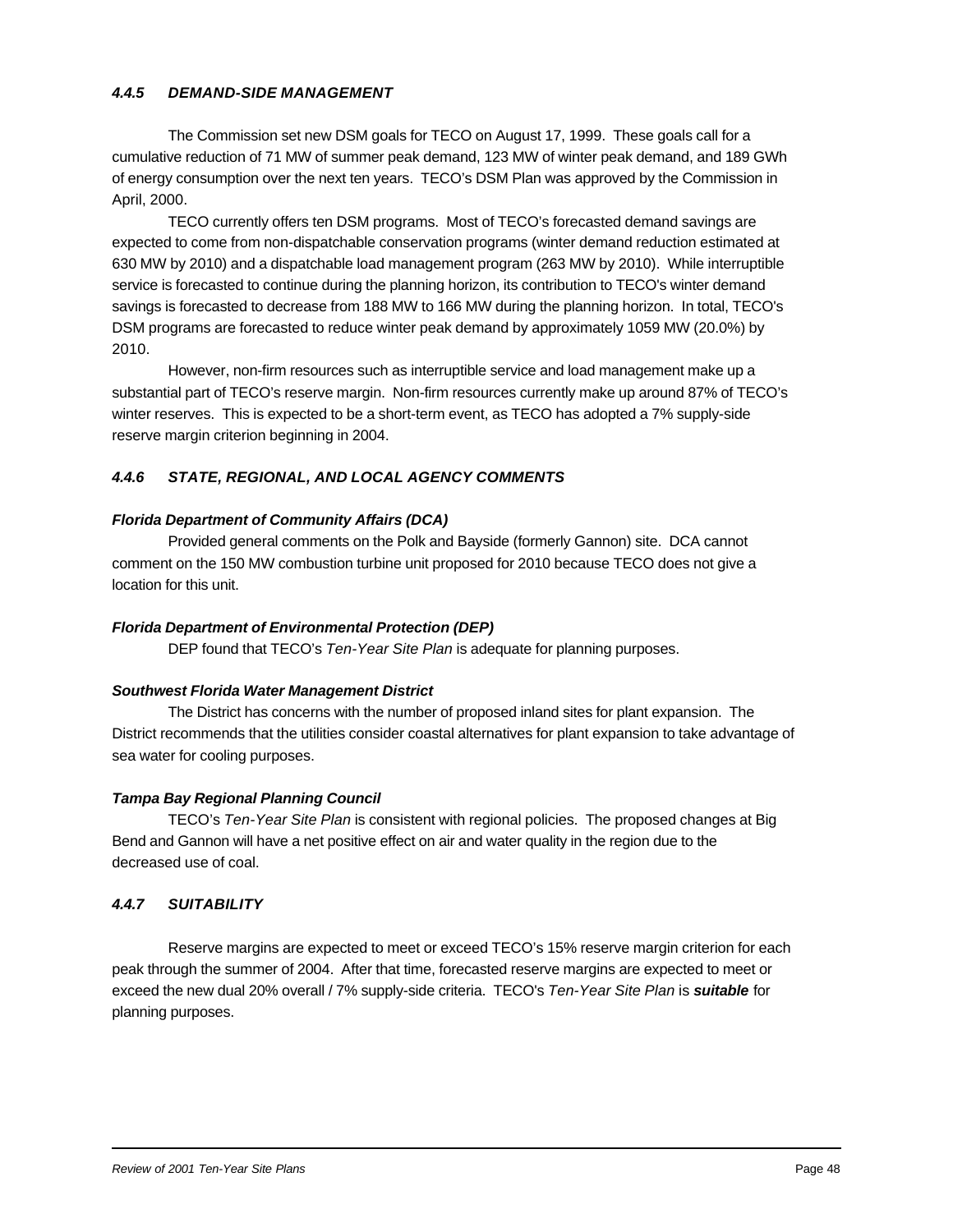# **4.5 FLORIDA MUNICIPAL POWER AGENCY (FMPA)**

FMPA is an organization that jointly manages and operates the activities of 29 municipal electric utilities. Thirteen member utilities currently comprise the All-Requirements Project, meaning that FMPA has committed to plan for, and supply, all power requirements for these members. Member cities not involved in the All-Requirements Project are responsible for planning their own generation and transmission needs.

#### *4.5.1 GENERATION SELECTION*

As seen in Table 14, FMPA's All-Requirements Project currently has a winter system generating capacity of 527 MW. However, the combined capacity of FMPA's members is insufficient to meet aggregate load. To serve load that exceeds generation, FMPA currently purchases over 800 MW of capacity from other utilities. FMPA has partial requirements contracts with FPC and FPL, who serve the amount of load that exceeds FMPA's own generation and capacity purchases.

FMPA plans to add 288 MW of generation during the planning period. All proposed capacity is expected to come from joint ownership shares in three new generating units:

- 125 MW from **Cane Island Unit 3**, a gas-fired combined cycle unit jointly owned with KUA. This unit was placed into commercial service in June, 2001.
- 63 MW from **Stanton Unit A**, a 585 MW gas-fired combined cycle unit jointly owned with OUC, KUA, and Southern Company-Florida, LLC. Certified under the Power Plant Siting Act in September, 2001, this unit is scheduled to be placed into service in 2003.
- 100 MW from **McIntosh Unit 4**, a fluidized bed coal unit jointly owned with LAK. This unit is scheduled to be placed into service in 2005.

| TABLE 14. FMPA - WINTER CAPACITY BY FUEL TYPE |                                         |                                          |  |
|-----------------------------------------------|-----------------------------------------|------------------------------------------|--|
| <b>UNIT TYPE</b>                              | <b>EXISTING</b><br><b>CAPACITY (MW)</b> | <b>PROPOSED</b><br><b>ADDITIONS (MW)</b> |  |
| Nuclear                                       | 75                                      |                                          |  |
| Coal                                          | 245                                     | n                                        |  |
| <b>Combined Cycle</b>                         | 60                                      | 288                                      |  |
| <b>Combustion Turbine</b>                     | 147                                     | ∩                                        |  |
| TOTAL                                         | 527                                     | 288                                      |  |

#### *4.5.2 RELIABILITY CRITERIA*

FMPA has historically been a summer-peaking utility. As such, FMPA plans resource additions on its system to meet a reserve margin criterion of 18% summer peak / 15% winter peak. FMPA's *Ten-Year Site Plan* indicates that its 18% summer criterion will be violated in every summer season except for 2002. Further, FMPA's winter criterion is expected to be violated for the last four winter seasons (2006/07 through 2009/10) of the planning horizon. FMPA's *Ten-Year Site Plan* did not identify any capacity resources to meet these projected reserve shortfalls. However, the Commission has been notified that FMPA has the option to purchase capacity and energy throughout the planning horizon under existing purchased power contracts. These contracts are expected to provide sufficient capacity to meet FMPA's current load forecast.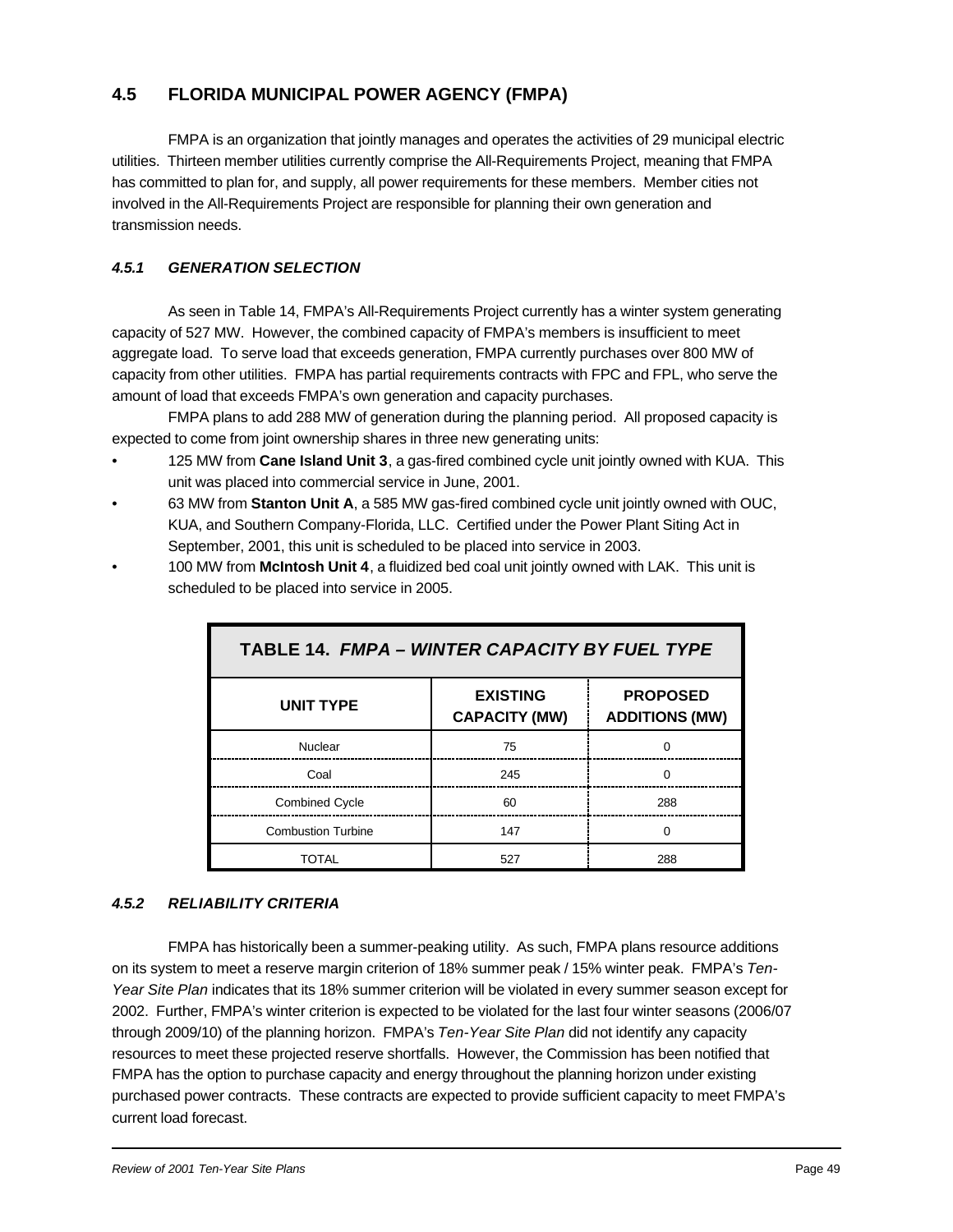#### *4.5.3 LOAD FORECAST*

To estimate the energy needs for its All-Requirements Project members, FMPA uses econometric modeling and statistical analysis, incremental load analysis, and informed judgement. Some general economic and demographic assumptions are identified, but only one data source is identified. Applying generalized economic assumptions across all relevant member systems may not best represent the load characteristics for these geographically-dispersed municipalities. FMPA did not provide sensitivity analyses based upon varying economic and demographic assumptions, but rather high- and lowbandwidth cases based on different scenarios of events. Further, FMPA has insufficient historical forecast data to enable the Commission to compare FMPA's forecast accuracy to other utilities.

For the 1991-2000 period, FMPA's base-case summer peak demand increased at an average annual growth rate (AAGR) of 9.92%, due primarily to the addition of new member utilities. The projected AAGR for the next ten years is 3.08%. FMPA's base-case winter peak demand for the 1991-2000 period increased at an AAGR of 9.65%. For the ten year planning horizon, FMPA forecasts winter peak demand to increase at an AAGR of 3.13%.

#### *4.5.4 DEMAND-SIDE MANAGEMENT*

Member utilities individually promote their own conservation programs with assistance from FMPA. All-Requirements participants may choose from among seven conservation programs that have been evaluated to ensure cost effectiveness. These programs are forecasted to reduce the total 2010 winter load of FMPA's member utilities by 7 MW (0.5%).

#### *4.5.5 STATE, REGIONAL, AND LOCAL AGENCY COMMENTS*

#### *Florida Department of Community Affairs (DCA)*

DCA participated in the site certification process for **Cane Island Unit 3** and **Stanton Unit A**. Therefore, no further comments are necessary.

#### *Florida Department of Environmental Protection (DEP)*

DEP found that FMPA's *Ten-Year Site Plan* is adequate for planning purposes.

#### *Northeast Florida Regional Planning Council*

No new plants or modifications to existing sites are expected in the Region.

#### *Southwest Florida Water Management District*

The District has concerns with the number of proposed inland sites for plant expansion. The District recommends that the utilities consider coastal alternatives for plant expansion to take advantage of sea water for cooling purposes.

#### *4.5.6 SUITABILITY*

As filed in its *Ten-Year Site Plan*, FMPA's forecasted reserve margins fall below the 18% summer reserve margin criterion in each summer season except 2002. Also, as filed, FMPA's 15% winter reserve margin criterion is forecasted to be violated each of the last four years of the planning horizon. However, FMPA has the option to continue purchasing capacity under existing contracts. These purchases are expected to meet FMPA's forecasted need for capacity and energy throughout the planning horizon. For this reason, FMPA's *Ten-Year Site Plan* is *suitable* for planning purposes.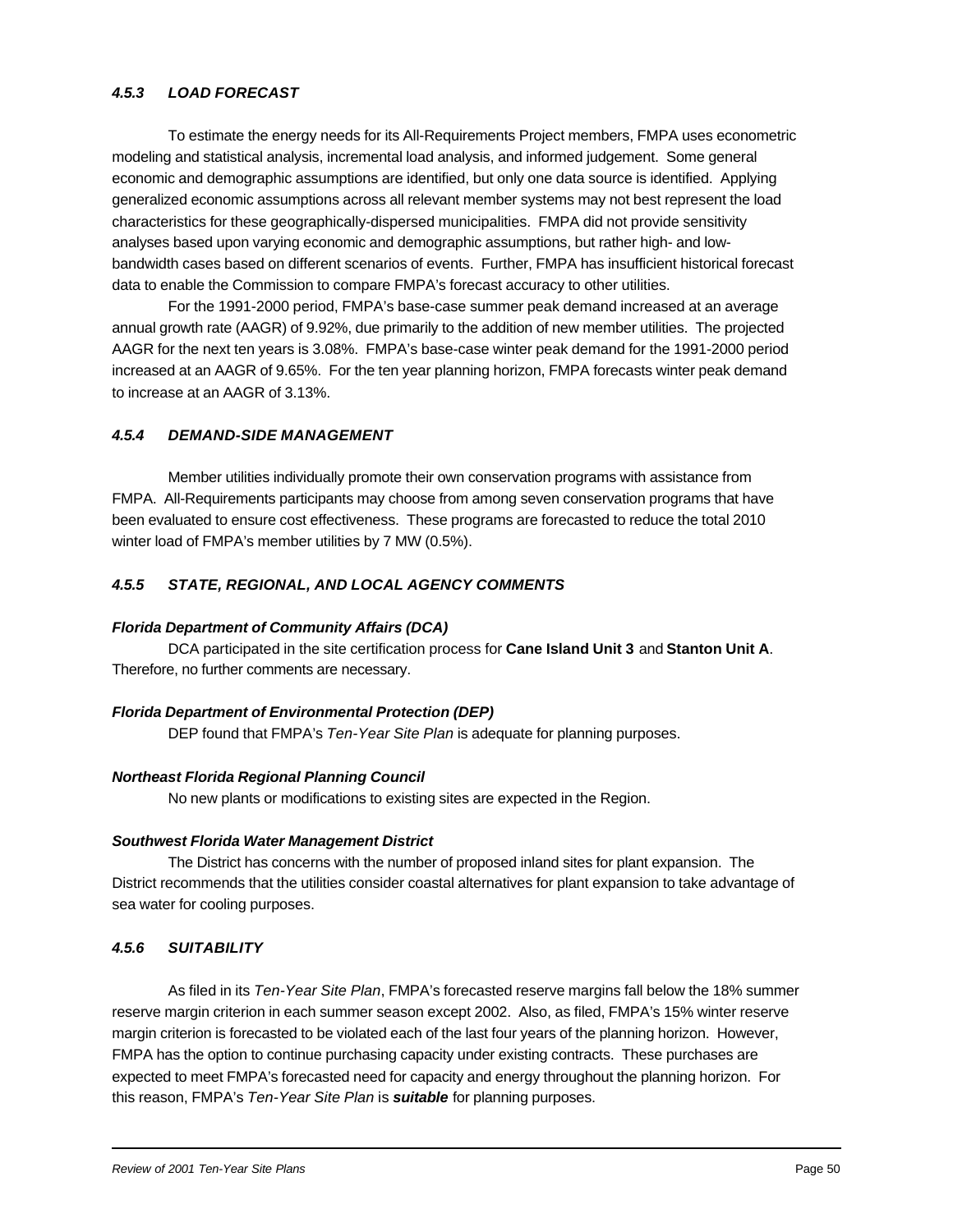# **4.6 GAINESVILLE REGIONAL UTILITIES (GRU)**

#### *4.6.1 GENERATION SELECTION*

As seen in Table 15, GRU has a winter system capacity of 468 MW. GRU's system actually has 511 MW of winter generation. However, GRU currently exports 43 MW of firm capacity to FMPA, although these exports are expected to drop to zero by 2004.

The only new capacity addition in GRU's *Ten-Year Site Plan* is the repowering of **J. R. Kelly Unit 8** as a 121 MW combined cycle unit. This unit was placed into service in April, 2001.

| TABLE 15. GRU - WINTER CAPACITY BY FUEL TYPE |                                         |                                          |  |
|----------------------------------------------|-----------------------------------------|------------------------------------------|--|
| <b>UNIT TYPE</b>                             | <b>EXISTING</b><br><b>CAPACITY (MW)</b> | <b>PROPOSED</b><br><b>ADDITIONS (MW)</b> |  |
| Nuclear                                      | 11                                      |                                          |  |
| Coal                                         | 228                                     | ∩                                        |  |
| Firm Exports                                 | $-43$                                   | 43                                       |  |
| <b>Combined Cycle</b>                        | $\Omega$                                | 121                                      |  |
| Fossil Steam                                 | 106                                     | $\Omega$                                 |  |
| <b>Combustion Turbine</b>                    | 166                                     | $\Omega$                                 |  |
| TOTAL                                        | 468                                     | 164                                      |  |

#### *4.6.2 RELIABILITY CRITERIA*

GRU has historically been a summer-peaking utility. GRU plans resource additions on its system to meet a reliability criterion of 15% summer and winter peak reserve margin.

#### *4.6.3 LOAD FORECAST*

GRU uses a series of linear multiple regression models to forecast energy consumption. GRU's historical data have been obtained from reputable sources, and GRU outlined the key assumptions of its forecast. The assumptions include normal weather conditions, prices adjusted for inflation, a 3% average annual inflation rate throughout the forecast, and declining real electricity prices.

Under base-case assumptions, GRU forecasts that summer peak demand will increase at an average annual growth rate (AAGR) of 2.35% , less than the 4.05% AAGR for the 1991-2000 period. GRU does not explain the reasons for the lower projected growth rate. Under base-case conditions, GRU forecasts that winter peak demand will increase at an AAGR of 1.77%.

GRU's 1996-2000 retail sales forecasts have an absolute percent error of 3.41%, higher than the numeric average for the nine reporting utilities with sufficient available historical data. For the same period, GRU's retail sales forecasts have an average forecast error of -3.41%, which reflects a history of under-forecasting.

#### *4.6.4 DEMAND-SIDE MANAGEMENT*

GRU is no longer subject to the requirements of the Florida Energy Efficiency and Conservation Act (FEECA). However, GRU expects to continue offering conservation programs. GRU does not have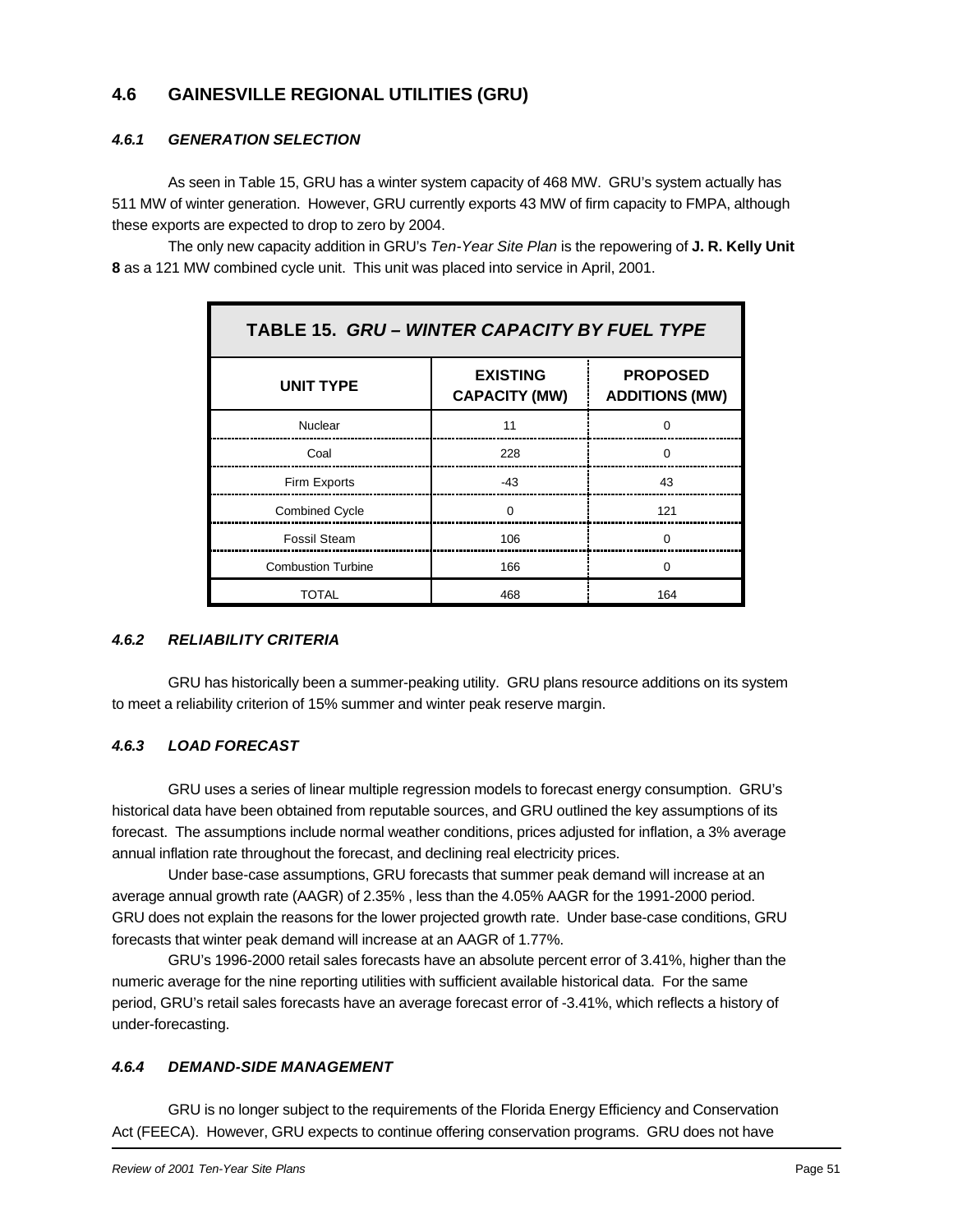any non-firm load. GRU offers energy audits, home fix-up programs, natural gas displacement of electric space heating and water heating, commercial lighting efficiency and maintenance services, and public information and education programs. These programs are expected to reduce GRU's winter peak demand by an estimated 18 MW (4.0%) by 2010.

#### *4.6.5 STATE, REGIONAL, AND LOCAL AGENCY COMMENTS*

#### *Florida Department of Community Affairs (DCA)*

Did not comment on GRU's *Ten-Year Site Plan* since no new generating units are proposed during the planning horizon.

#### *Florida Department of Environmental Protection (DEP)*

DEP found that GRU's *Ten-Year Site Plan* is adequate for planning purposes.

#### *North Central Florida Regional Planning Council*

Commented that GRU's *Ten-Year Site Plan* is consistent with the North Central Florida Strategic Regional Policy Plan.

#### *4.6.6 SUITABILITY*

Forecasted reserve margins are expected to substantially exceed GRU's 15% reserve margin criterion for each seasonal peak throughout the planning horizon. GRU's *Ten-Year Site Plan* is *suitable* for planning purposes.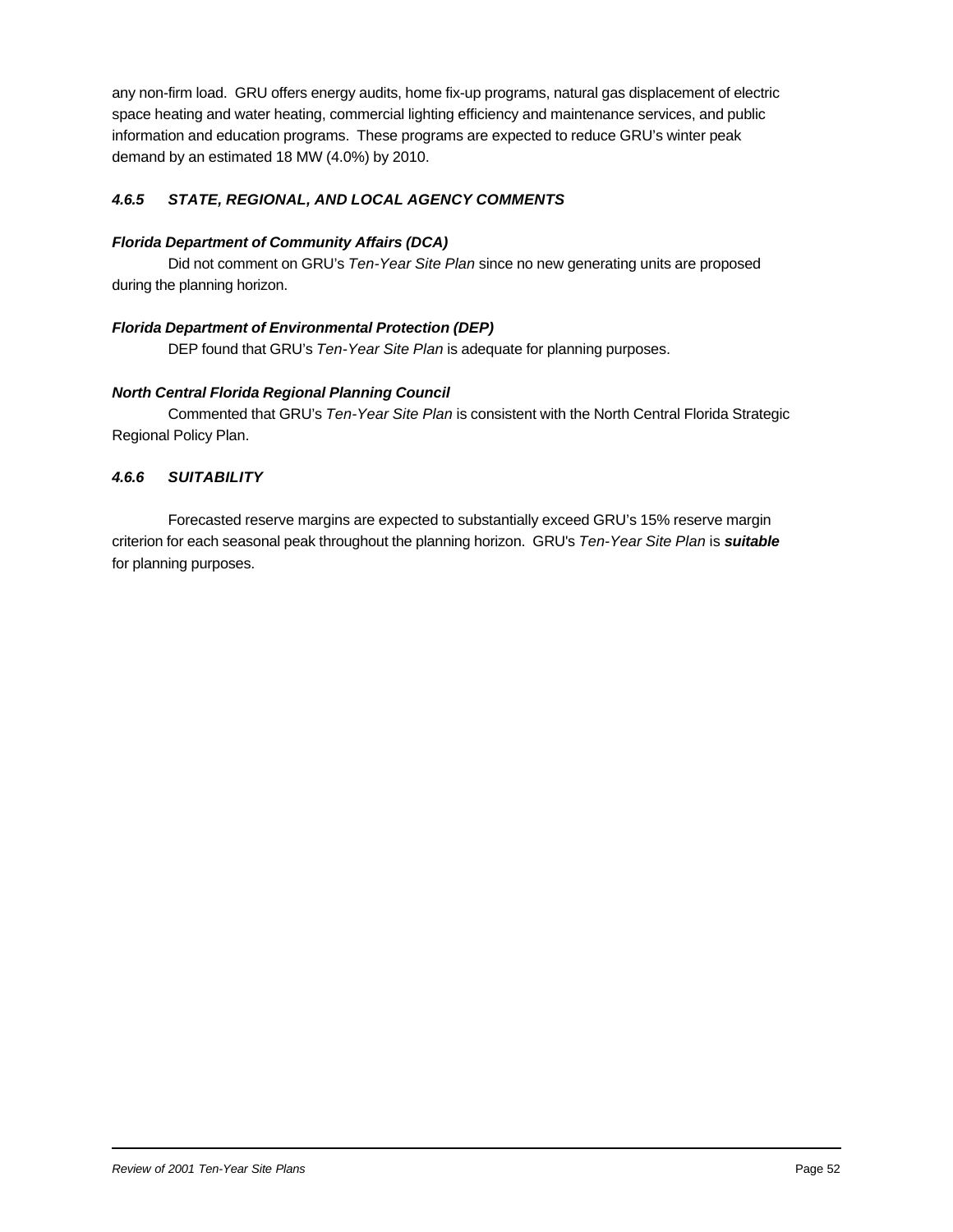### **4.7 JEA**

#### *4.7.1 GENERATION SELECTION*

As seen in Table 16, JEA has a winter system capacity of 2,943 MW. Of this total, 2,828 MW comes from JEA-owned generation. JEA imports 560 MW of firm capacity via interchange but also exports 445 MW to other utilities.

JEA plans to add three new 191 MW combustion turbine (CT) units at the new **Brandy Branch** site. Two of these units went into commercial service in May, 2001; the third one is expected to be on-line in December, 2001. JEA plans to add a 191 MW heat recovery steam generator to two of these CT units, converting the block to a 573 MW combined cycle unit in June, 2004. JEA also plans to convert **Northside Unit 1** from gas/oil-fired steam to coal and repower **Northside Unit 2**, both in 2002. JEA's *Ten-Year Site Plan* also includes a planned 352 MW combined cycle unit in 2007 and a 250 MW fluidized bed coal unit in 2010. Both of these units are planned for a yet-to-be-determined site and, if ultimately built, will require certification under the Power Plant Siting Act.

In addition to adding new capacity, JEA also plans to retire 209 MW of fossil steam capacity at the **Southside** site by the end of 2001. JEA forecasts that firm exports will decrease to 383 MW by 2010, while firm purchases are expected to decrease to 207 MW during that time.

JEA's capacity purchases are made through a partnership with the Municipal Electric Authority of Georgia and the South Carolina Public Service Authority. This partnership, known as The Energy Authority, works on behalf of JEA as its power marketing group to meet purchased power needs.

| TABLE 16. JEA – WINTER CAPACITY BY FUEL TYPE |                                         |                                          |
|----------------------------------------------|-----------------------------------------|------------------------------------------|
| <b>UNIT TYPE</b>                             | <b>EXISTING</b><br><b>CAPACITY (MW)</b> | <b>PROPOSED</b><br><b>ADDITIONS (MW)</b> |
| Coal                                         | 1221                                    | 518                                      |
| Firm Exports                                 | $-445$                                  | 62                                       |
| Firm Imports                                 | 560                                     | $-353$                                   |
| <b>Combined Cycle</b>                        | $\Omega$                                | 925                                      |
| <b>Fossil Steam</b>                          | 976                                     | $-209$                                   |
| <b>Combustion Turbine</b>                    | 631                                     | 191                                      |
| TOTAL                                        | 2943                                    | 1134                                     |

#### *4.7.2 RELIABILITY CRITERIA*

Historically, JEA's peak demand has occurred nearly split between the summer and winter seasons. Because of these variations, JEA uses a 15% summer and winter peak reserve margin as its reliability criterion.

#### *4.7.3 LOAD FORECAST*

JEA uses trend analysis based on historical data to evaluate base, high, and low forecasts of demand, energy, and number of customers. All criteria are adjusted for JEA's assessment of the strength of the local economy. JEA's methodology splits the difference between a constant growth of 410 GWh per year and a constant growth rate of 3.4% per year. This methodology produces an increasing amount of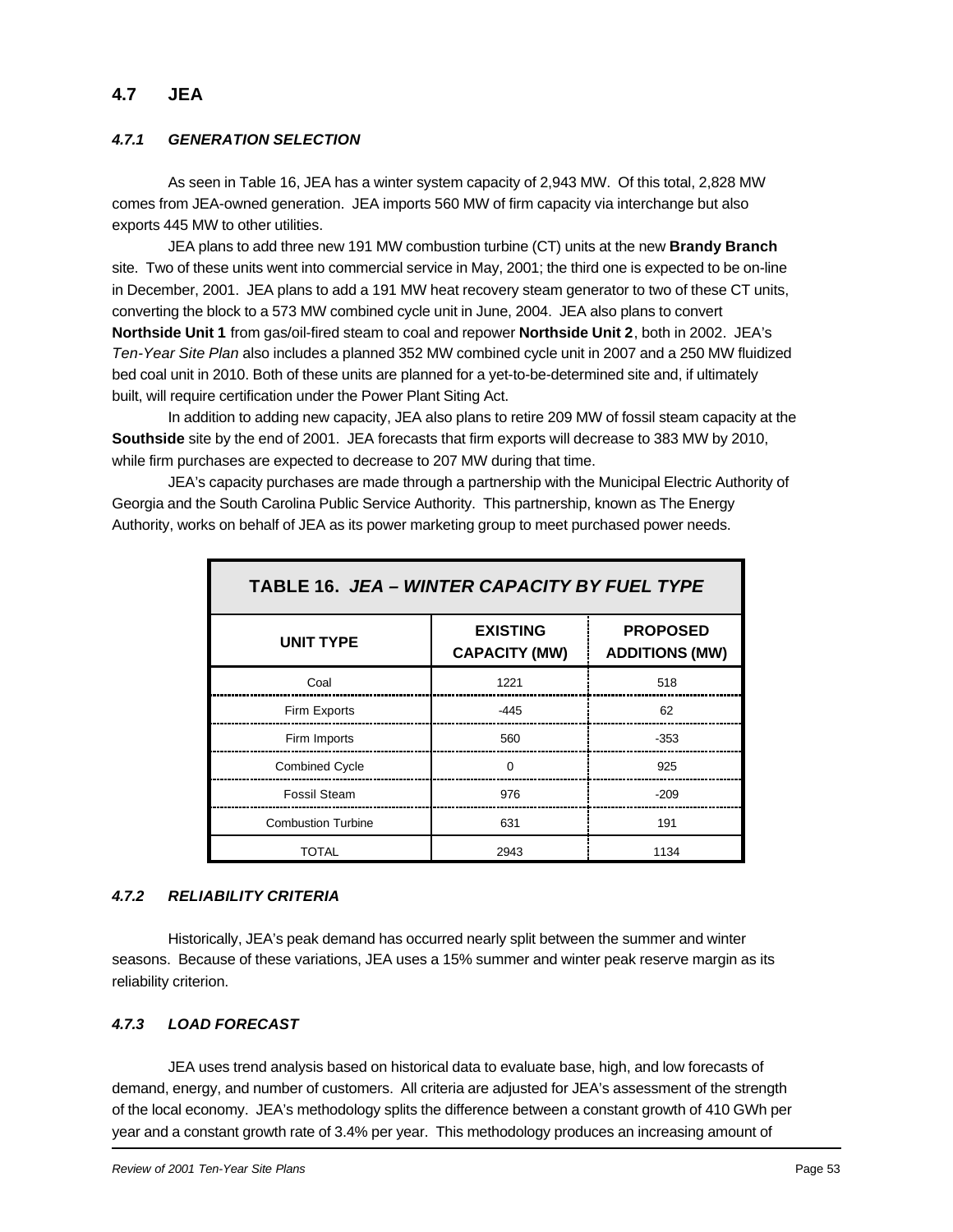energy consumption but at a decreasing rate.

JEA's 1996-2000 retail sales forecasts have an absolute percent error of 6.96%, the highest among all of the state's reporting utilities and 3.91 percentage points over the statewide average of 3.02%. For the same period, JEA's retail sales forecasts have an average forecast error of -6.96%, which shows a strong tendency to under-forecast.

JEA's base-case winter peak demand forecast reflects an average annual growth rate (AAGR) of 2.56% over the planning horizon, which is lower than the historical winter peak AAGR of 4.45%. The base-case summer peak demand forecast shows an AAGR of 2.83%, which is lower than the historical summer peak AAGR of 3.44%.

JEA's method of trending historical data merely extends historical error into future time periods. Trend forecasts do not explicitly capture the impact of projected growth in personal income, population, and other variables related to electricity usage. Forecasts based upon multiple regression models include such variables. Trending techniques also ignore the detailed analyses of appliance use, efficiency, and saturation – all of which are the foundation of end-use models. Most of the state's large utilities, those with annual energy sales greater than 10,000 GWh, use end-use and econometric models simultaneously to generate load forecasts. However, JEA defends its use of trending methods because of lower cost and because good quality demographic data becomes available. It should be noted that JEA's trending results from the last three years show a significant improvement over previous forecasting results.

#### *4.7.4 DEMAND-SIDE MANAGEMENT*

The Commission set numeric goals of **zero** for JEA in April, 2000. JEA was unable to identify any cost-effective DSM programs to offer. However, JEA has agreed to continue its existing DSM programs including audits (required by FEECA), public information and education programs, and home fix-up programs. JEA does not currently have a load management program. Nearly all forecasted demand savings that can be documented are expected to come from JEA's interruptible tariffs, which are forecasted to reduce JEA's total winter peak demand by 189 MW by 2010.

#### *4.7.5 STATE, REGIONAL, AND LOCAL AGENCY COMMENTS*

#### *City of Jacksonville / Duval County*

States that JEA's *Ten-Year Site Plan* is suitable as a planning document.

#### *Florida Department of Community Affairs (DCA)*

Provided general land-use comments on JEA's **Northside** and **Brandy Branch** sites. Land use compatibility questions have not been settled for the new **Brandy Branch** units. DCA cannot comment on JEA's 295 MW combined cycle unit planned for 2007 because no location is identified for this unit.

#### *Florida Department of Environmental Protection (DEP)*

DEP found that JEA's *Ten-Year Site Plan* is adequate for planning purposes.

#### *Northeast Florida Regional Planning Council*

JEA's planned additions are generally consistent with regional policies.

#### *4.7.6 SUITABILITY*

Forecasted reserve margins are expected to meet or exceed JEA's 15% reserve margin criterion for each seasonal peak throughout the planning horizon. JEA's *Ten-Year Site Plan* is *suitable* for planning purposes.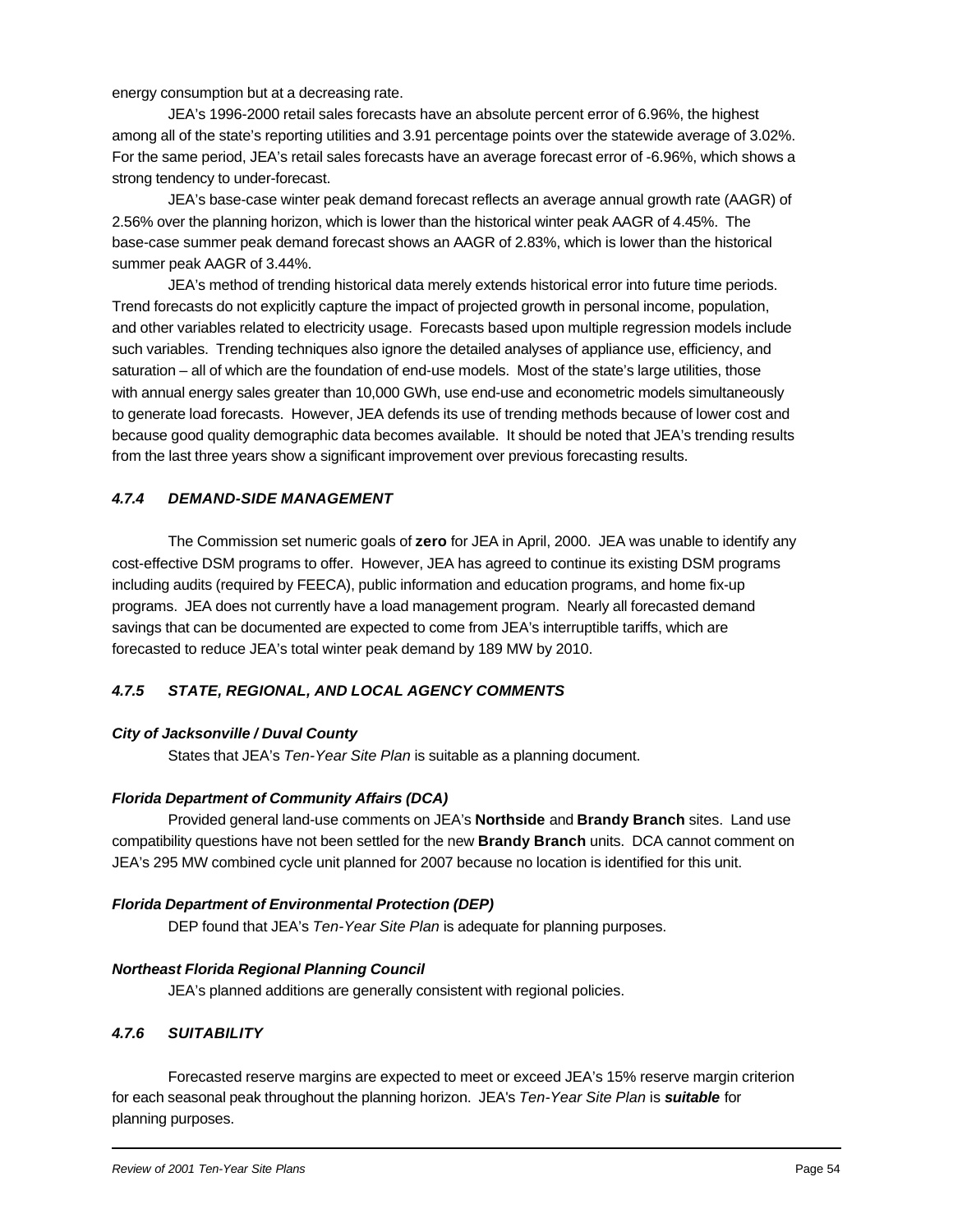# **4.8 KISSIMMEE UTILITY AUTHORITY (KUA)**

#### *4.8.1 GENERATION SELECTION*

As seen in Table 17, KUA has a winter system capacity of 284 MW. 176 MW of this total comes from KUA-owned generation, while 108 MW of firm capacity is purchased from other utilities.

KUA's expansion plan reflects the addition of 133 MW of combined cycle capacity from **Cane Island Unit 3**, which was placed into commercial service in June, 2001. This unit is jointly owned with FMPA. KUA also has a 23 MW ownership share in the proposed **Stanton Unit A**, a 585 MW gas-fired combined cycle unit due to be completed in October, 2003. This unit, jointly owned by OUC, KUA, FMPA, and Southern Company-Florida, LLC, was certified under the Power Plant Siting Act in September, 2001. KUA currently forecasts that its firm capacity purchases will decrease to 89 MW by 2010.

| TABLE 17. KUA – WINTER CAPACITY BY FUEL TYPE |                                         |                                          |  |
|----------------------------------------------|-----------------------------------------|------------------------------------------|--|
| <b>UNIT TYPE</b>                             | <b>EXISTING</b><br><b>CAPACITY (MW)</b> | <b>PROPOSED</b><br><b>ADDITIONS (MW)</b> |  |
| Nuclear                                      | 6                                       |                                          |  |
| Coal                                         | 21                                      | U                                        |  |
| Firm Imports                                 | 108                                     | $-19$                                    |  |
| <b>Combined Cycle</b>                        | 115                                     | 156                                      |  |
| <b>Combustion Turbine</b>                    | 34                                      | $\Omega$                                 |  |
| TOTAL                                        | 284                                     | 137                                      |  |

#### *4.8.2 RELIABILITY CRITERIA*

KUA is primarily a summer-peaking utility. However, KUA plans its system to meet a reliability criterion of a 15% summer and winter peak reserve margin.

Nonetheless, KUA's 15% criterion is forecasted to be violated for the summers of 2008, 2009, and 2010 and the winter of 2009/10. The magnitude of these capacity deficiencies is small. KUA acknowledges the deficiency in its *Ten-Year Site Plan* but relies only on unspecified capacity purchases to maintain its 15% reserve margin.

### *4.8.3 LOAD FORECAST*

KUA's econometric forecast models measure changes in electricity usage per customer class as a function of temperature, population, and income. Economic and population forecasts were obtained from the Bureau of Economic and Business Research, and normal weather conditions were assumed for the load forecast model. There is insufficient data to measure the absolute percent error of KUA's 1996-2000 retail sales forecasts. However, KUA's methodology and assumptions are appropriate.

KUA's base-case summer peak demand forecast reflects an average annual growth rate (AAGR) of 4.15%, higher than the historical AAGR of 4.77%. KUA's base-case winter peak demand forecast for 2000-2009 shows an AAGR of 4.17%, lower than the historical AAGR of 5.32%. KUA's base-case NEL forecast for the next ten years reflects an AAGR of 4.14%, lower than the historical growth rate of 5.17%.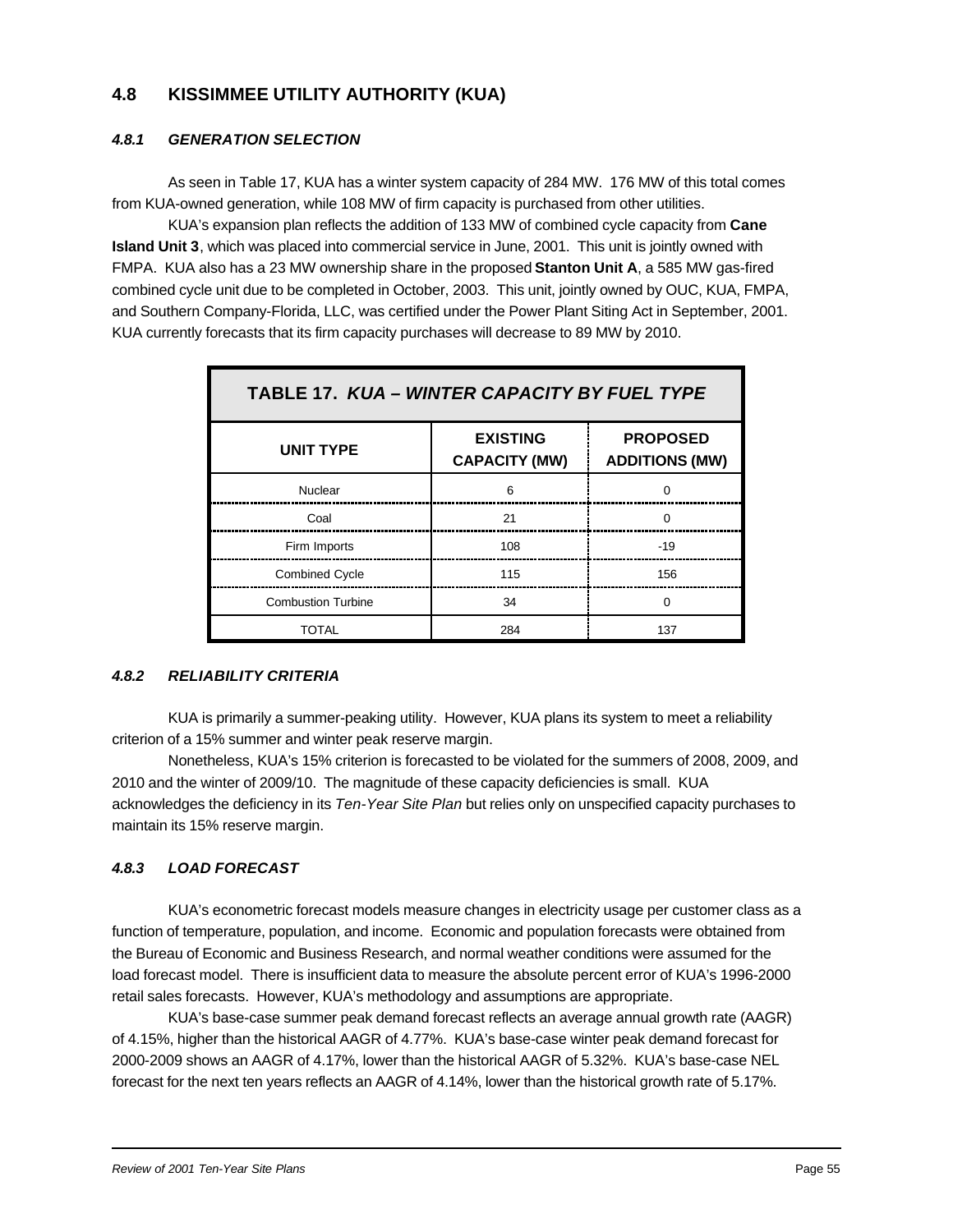#### *4.8.4 DEMAND-SIDE MANAGEMENT*

KUA is no longer subject to the requirements of the Florida Energy Efficiency and Conservation Act (FEECA). As a result, the Commission does not set numeric conservation goals for KUA. However, KUA plans to continue offering conservation programs such as energy audits and a residential load management program. The load management program is expected to reduce KUA's winter peak demand by an estimated 8 MW (2.2%) by 2010.

#### *4.8.5 STATE, REGIONAL, AND LOCAL AGENCY COMMENTS*

#### *Florida Department of Community Affairs (DCA)*

DCA participated in the site certification process for **Cane Island Unit 3**. Therefore, no further comments are necessary.

#### *Florida Department of Environmental Protection (DEP)*

DEP found that KUA's *Ten-Year Site Plan* is adequate for planning purposes.

#### *Southwest Florida Water Management District*

The District has concerns with the number of proposed inland sites for plant expansion. The District recommends that the utilities consider coastal alternatives for plant expansion to take advantage of sea water for cooling purposes.

#### *4.8.6 SUITABILITY*

Forecasted reserve margins are expected to fall below KUA's 15% reserve margin criterion in the summers of 2008, 2009, and 2010, and the winter of 2009/2010. The forecasted capacity deficiencies are small and occur in the later years of the planning horizon. For this reason, KUA has ample time to select resources to meet its future needs. Therefore, KUA's *Ten-Year Site Plan* is *suitable* for planning purposes.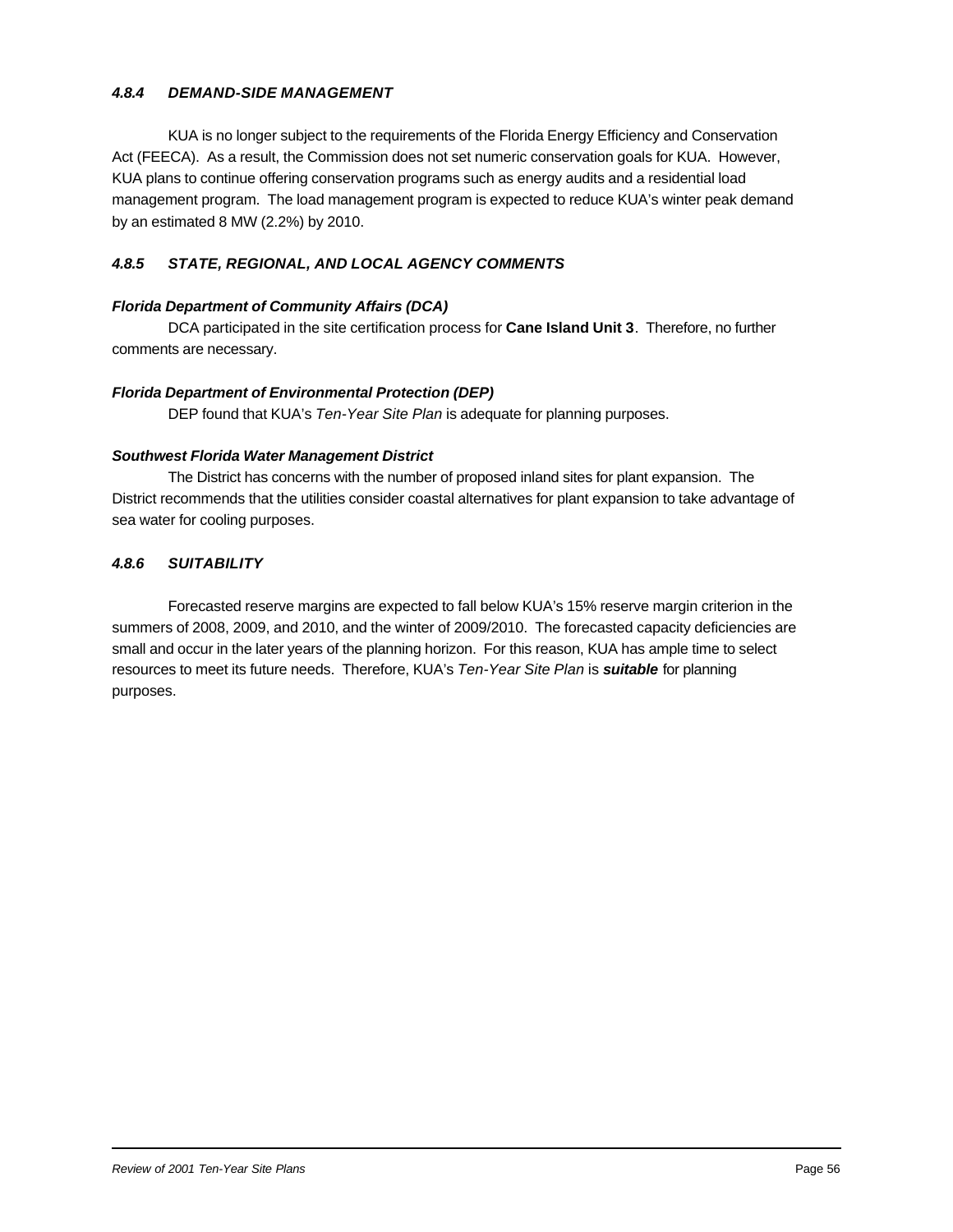# **4.9 CITY OF LAKELAND (LAK)**

#### *4.9.1 GENERATION SELECTION*

As seen in Table 18, LAK has a winter system capacity of 704 MW. LAK owns 647 MW of generating units and imports 57 MW of firm capacity from other utilities.

LAK's expansion plans reflect the addition of a 120 MW heat recovery steam generator to **McIntosh Unit 5**. When placed into service in January, 2002, the total capacity of this combined cycle unit will be 365 MW. LAK also plans **McIntosh Unit 4**, a 188 MW fluidized bed coal unit with an in-service date of June, 2005.

LAK's plans also reflect the retirement of 74 MW of steam turbine capacity at the **Larsen** site. LAK's 57 MW of firm imports are expected to go to zero starting in 2002, and firm exports of 100 MW are forecasted to begin in 2002 and continue throughout the planning horizon.

| <b>TABLE 18. LAK - WINTER CAPACITY BY FUEL TYPE</b> |                                         |                                          |
|-----------------------------------------------------|-----------------------------------------|------------------------------------------|
| <b>UNIT TYPE</b>                                    | <b>EXISTING</b><br><b>CAPACITY (MW)</b> | <b>PROPOSED</b><br><b>ADDITIONS (MW)</b> |
| Coal                                                | 205                                     | 188                                      |
| Firm Imports                                        | 57                                      | $\Omega$                                 |
| Firm Exports                                        | $\Omega$                                | $-100$                                   |
| <b>Combined Cycle</b>                               | 124                                     | 388                                      |
| <b>Fossil Steam</b>                                 | 264                                     | $-161$                                   |
| <b>Combustion Turbine</b>                           | 54                                      | $\Omega$                                 |
| TOTAL                                               | 704                                     | 315                                      |

#### *4.9.2 RELIABILITY CRITERIA*

LAK is a winter-peaking utility. For this reason, LAK now has a higher reserve margin criterion for winter peak. LAK recently increased its reserve margin criteria from 15% overall to 20% summer peak / 22% winter peak.

#### *4.9.3 LOAD FORECAST*

LAK's load forecast methodology includes several regression models measuring population, accounts, sales, net energy for load, and peak demand. LAK's load forecast is built from three data sources: Polk County population projections from the 1998 Bureau of Economic and Business Research forecast; the number of residential accounts in LAK's service area; and the results of LAK's 1994 Appliance Saturation Survey. The 1994 survey is dated and may not give appropriate results for the forecast. The Commission encourages use of the most recent possible data.

Under base case conditions, winter peak demand is projected to increase at an average annual growth rate (AAGR) of 1.77% over the next ten years, lower than the 4.06% AAGR for the 1991-2000 period. Summer peak demand is projected to increase at an AAGR of 2.45%, lower than the 2.97% AAGR for the 1991-2000 period. LAK does not specifically justify these lower growth rates, although its *Ten-Year Site Plan* notes that the projections include the effect of energy conservation programs.

LAK's 1996-2000 retail sales forecasts have an absolute percent error of 1.56%, lower than the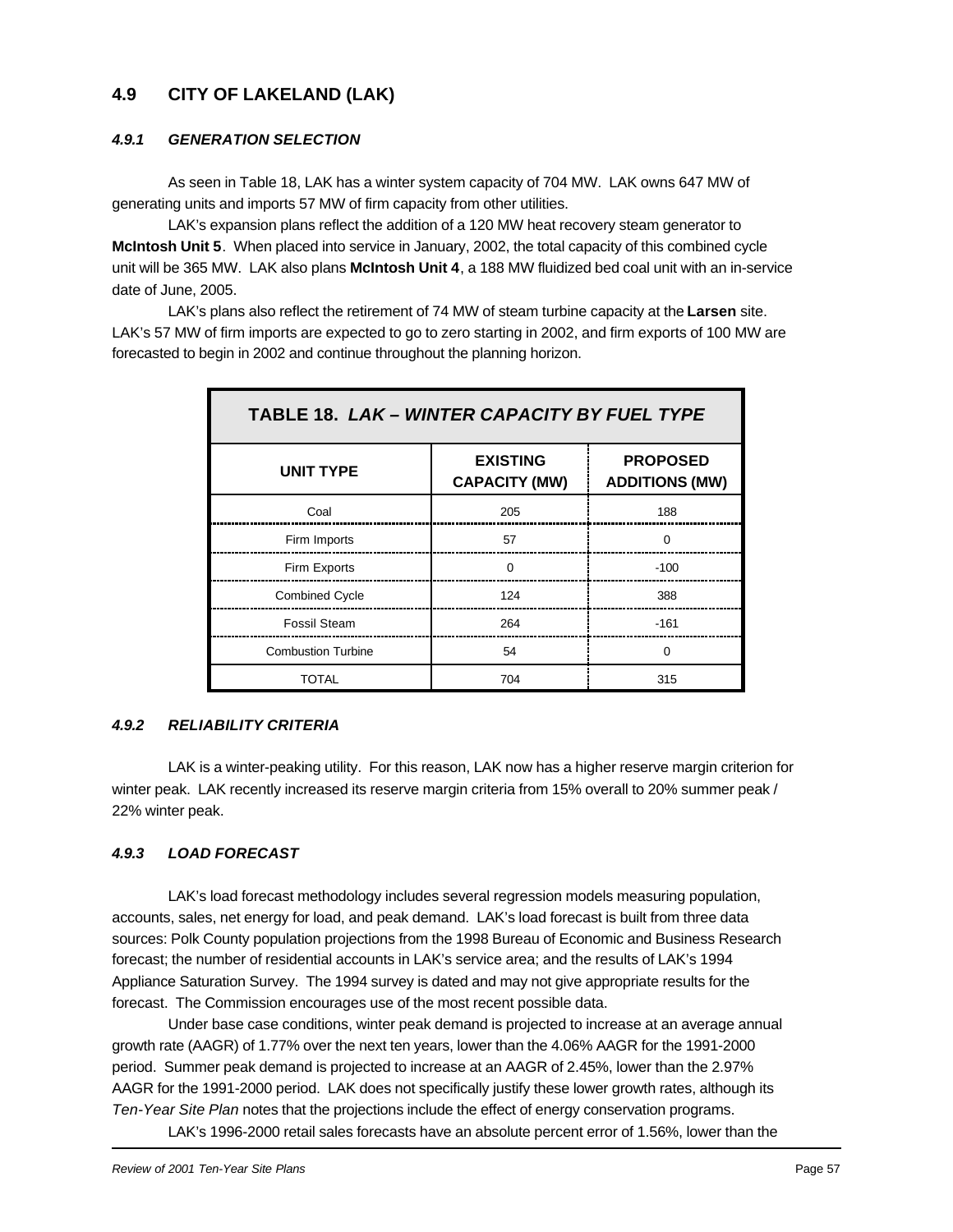numeric average for the nine reporting utilities with sufficient available historical data. For the same period, LAK's retail sales forecasts have an average forecast error of 0.03%, which is the best among the reporting utilities.

#### *4.9.4 DEMAND-SIDE MANAGEMENT*

LAK is no longer subject to the requirements of the Florida Energy Efficiency and Conservation Act (FEECA). As a result, the Commission does not set numeric conservation goals for LAK. However, LAK plans to continue its research into other DSM technologies, including photovoltaic applications. Further, the utility plans to continue its existing conservation programs. In addition to interruptible service, LAK offers two residential programs (load management and a loan program) and three commercial programs (lighting, thermal energy storage, and high-pressure sodium outdoor lighting). These programs are expected to reduce LAK's winter peak demand by an estimated 69 MW (8.1%) by 2010.

### *4.9.5 STATE, REGIONAL, AND LOCAL AGENCY COMMENTS*

#### *Florida Department of Community Affairs (DCA)*

DCA provided general land-use comments on proposed new units at the **McIntosh** site.

#### *Florida Department of Environmental Protection (DEP)*

DEP found that LAK's *Ten-Year Site Plan* is adequate for planning purposes.

#### *Southwest Florida Water Management District*

The District has concerns with the number of proposed inland sites for plant expansion. The District recommends that the utilities consider coastal alternatives for plant expansion to take advantage of sea water for cooling purposes.

#### *4.9.6 SUITABILITY*

Forecasted reserve margins are expected to exceed LAK's 20% summer and 22% winter reserve margin criteria for each seasonal peak throughout the planning horizon. LAK's *Ten-Year Site Plan* is *suitable* for planning purposes.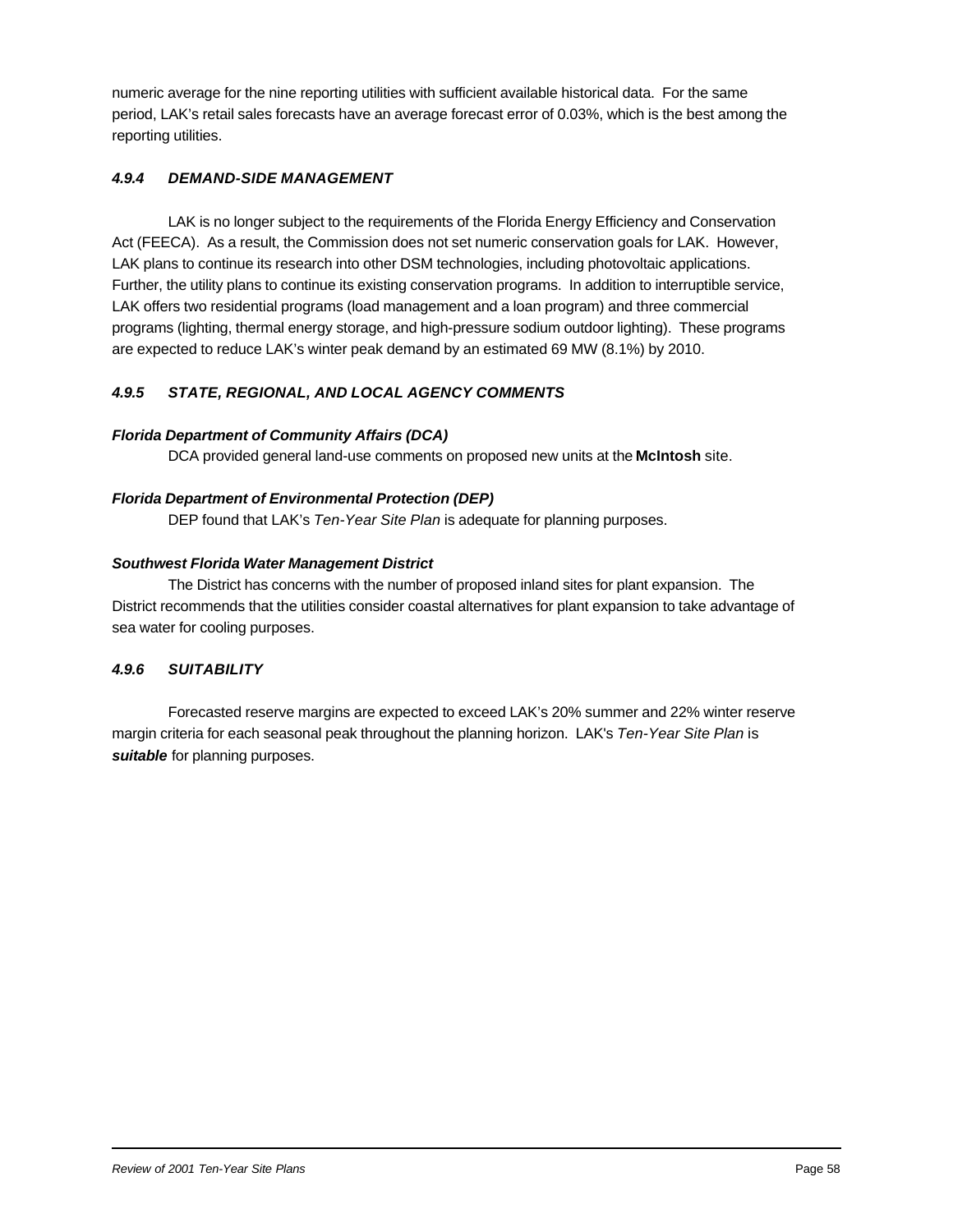# **4.10 ORLANDO UTILITIES COMMISSION (OUC)**

#### *4.10.1 GENERATION SELECTION*

As seen in Table 19, OUC has a winter system capacity of 1,323. Of this total, 1,071 MW comes from OUC-owned generation. OUC currently purchases 593 MW of firm capacity out of the **Indian River** fossil steam units purchased from OUC by **Reliant Energy** in 1999. OUC currently exports 341 MW of capacity to other utilities.

OUC's expansion plan reflects the addition of **Stanton Unit A**, a 585 MW gas-fired combined cycle unit, in October, 2003. This unit, jointly owned by OUC, KUA, FMPA, and Southern Company-Florida, LLC, was certified under the Power Plant Siting Act in September, 2001. This unit will be added to offset the gradual reduction, to zero, of the Reliant Energy firm purchase by the end of 2003. Also proposed are two 175 MW combustion turbine units at the Stanton site, with in-service dates of 2007 and 2008, respectively. Firm imports are forecasted to decrease to 336 MW by 2010, while firm exports to other utilities are expected to drop to 146 MW by 2010.

| TABLE 19. OUC - WINTER CAPACITY BY FUEL TYPE |                                         |                                          |
|----------------------------------------------|-----------------------------------------|------------------------------------------|
| <b>UNIT TYPE</b>                             | <b>EXISTING</b><br><b>CAPACITY (MW)</b> | <b>PROPOSED</b><br><b>ADDITIONS (MW)</b> |
| Nuclear                                      | 65                                      |                                          |
| Coal                                         | 759                                     |                                          |
| Firm Imports                                 | 593                                     | $-257$                                   |
| Firm Exports                                 | $-341$                                  | 195                                      |
| <b>Combined Cycle</b>                        | ∩                                       | 585                                      |
| <b>Combustion Turbine</b>                    | 247                                     | 350                                      |
| TOTAL                                        | 1323                                    | 873                                      |

#### *4.10.2 RELIABILITY CRITERIA*

OUC is primarily a summer-peaking utility. OUC plans its utility system using a reliability criterion of 15% summer and winter peak reserve margin.

#### *4.10.3 LOAD FORECAST*

OUC uses an end-use/econometric load forecasting methodology that has been enhanced to produce loads for each hour of the year in chronological order. OUC's methodology and assumptions are appropriate. There was insufficient data to measure the absolute percent error of OUC's 1996-2000 retail sales forecasts.

Under base case conditions, summer peak demand is projected to increase at an average annual growth rate (AAGR) of 2.55% over the forecast period, lower than the 3.11% AAGR actually experienced during the 1991-2000 period. Winter peak demand is forecast to increase at an AAGR of 2.68%, lower than the historical AAGR of 4.55%. OUC's base case net energy for load forecast for 2001-2010 shows a 2.55% AAGR, slightly higher than the 3.36% AAGR seen over the past ten years.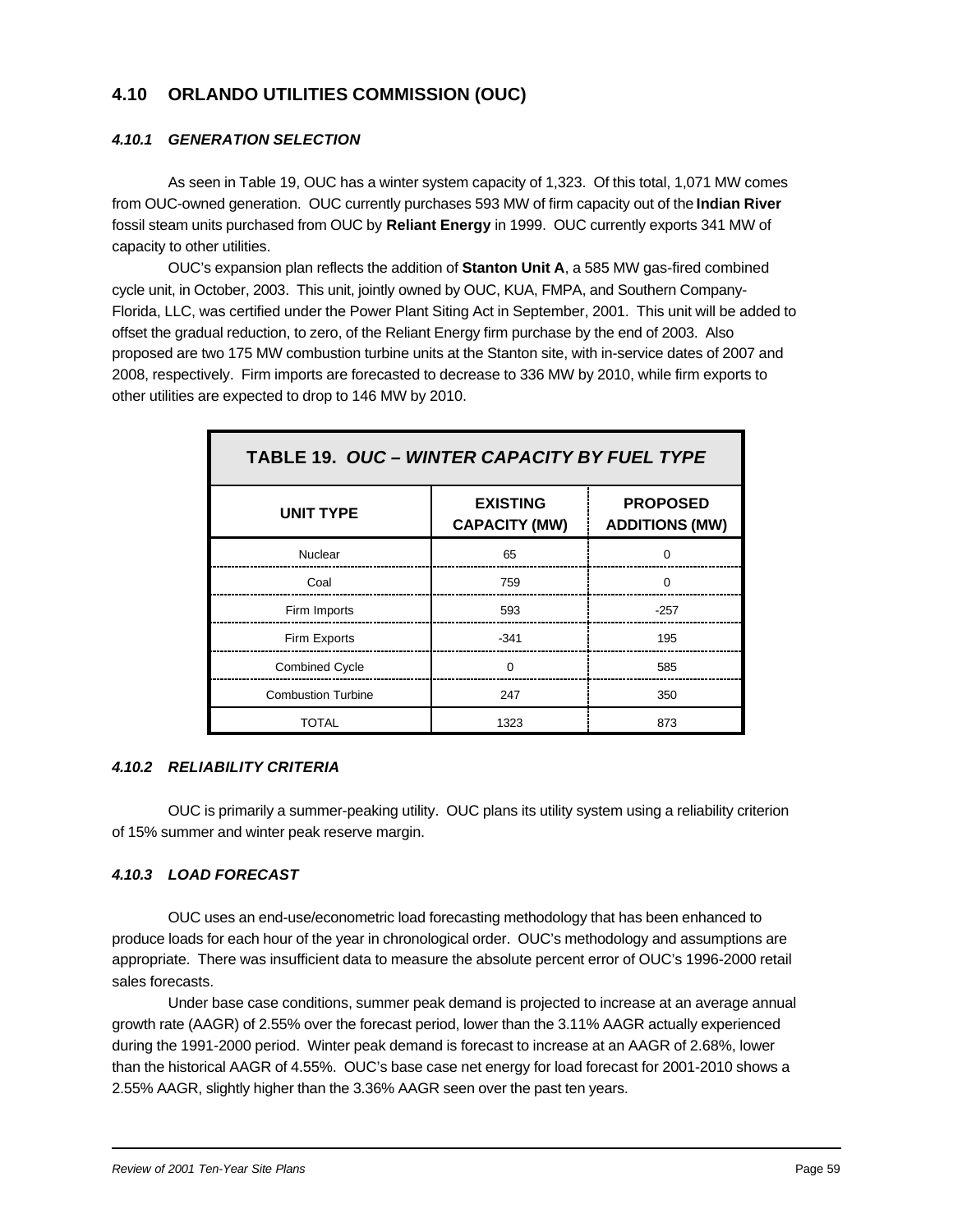#### *4.10.4 DEMAND-SIDE MANAGEMENT*

The Commission set numeric goals of **zero** for OUC in April, 2000. OUC was unable to identify any cost-effective DSM programs to offer. However, OUC will continue its existing DSM programs including five residential conservation programs (audit, heat pump replacement, water heating, weatherization, home energy fix-up) and one commercial program (audit). OUC has an interruptible tariff but no load management program. Overall, OUC's conservation programs are expected to reduce winter peak demand by 32 MW (2.8%) in 2007.

#### *4.10.5 STATE, REGIONAL, AND LOCAL AGENCY COMMENTS*

#### *Florida Department of Consumer Affairs (DCA)*

DCA provided general comments on the combustion units proposed for the **Stanton** site. DCA participated in the site certification process for **Stanton Unit A**. Therefore, no further comments are necessary on this unit.

#### *Florida Department of Environmental Protection (DEP)*

DEP found that OUC's *Ten-Year Site Plan* is adequate for planning purposes.

#### **4.10.6 SUITABILITY**

Forecasted reserve margins are expected to exceed OUC's 15% reserve margin criterion for each seasonal peak throughout the planning horizon. OUC's *Ten-Year Site Plan* is *suitable* for planning purposes.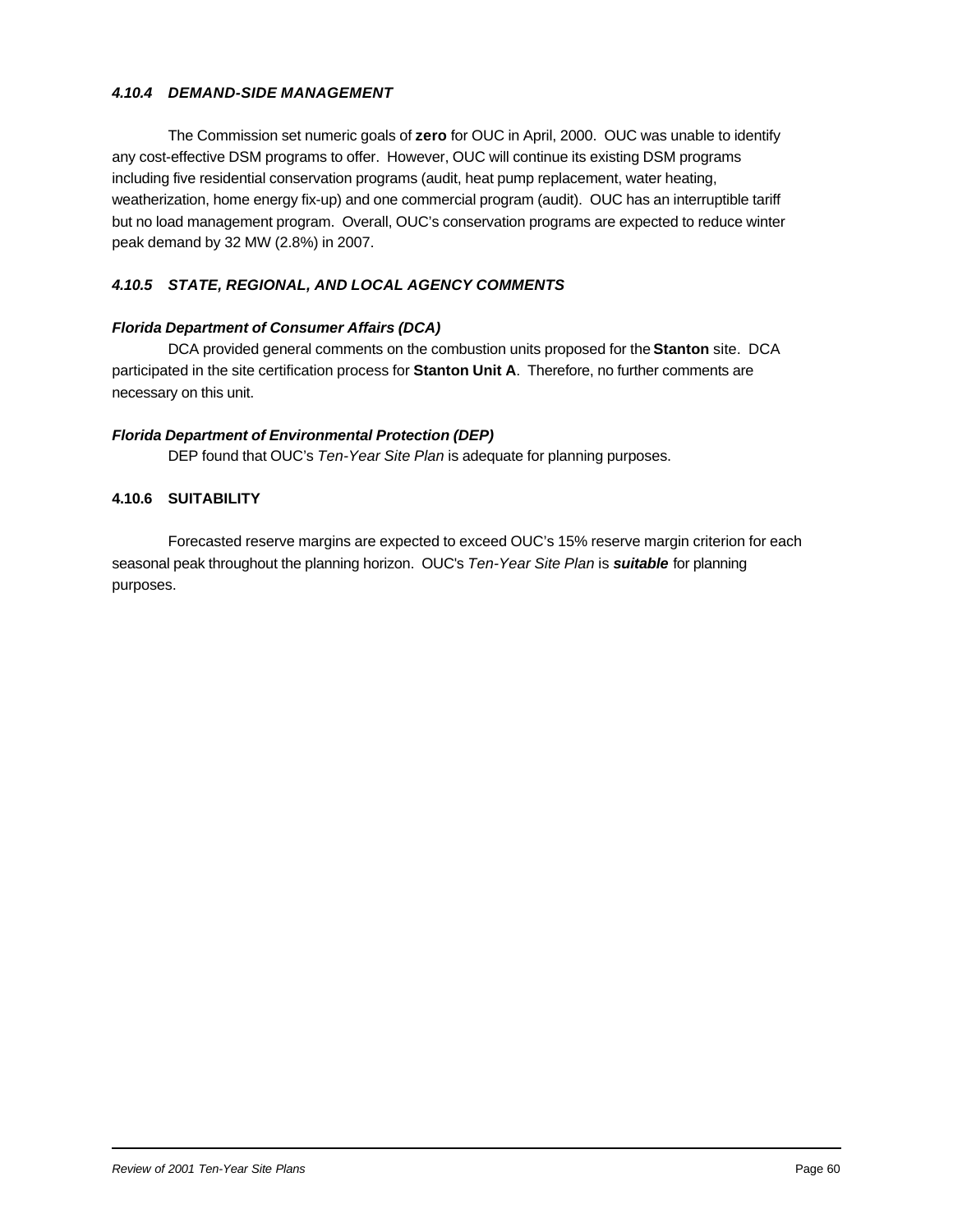# **4.11 CITY OF TALLAHASSEE (TAL)**

#### *4.11.1 GENERATION SELECTION*

As seen in Table 20, TAL has a winter system capacity of 620 MW. TAL actually owns 711 MW of generation, but sells 125 MW of capacity to other utilities. TAL currently purchases 34 MW of firm capacity, 25 MW from Entergy and 11 MW from FPC.

TAL's *Ten-Year Site Plan* shows the addition of two 50 MW combustion turbine units at a yet-tobe determined site. The Entergy firm capacity purchase is set to expire in 2002, leaving only the 11 MW FPC purchase throughout the planning horizon. Firm exports are currently expected to drop to zero in 2002. TAL plans to retire two CT units (10 MW total) at the Purdom site in 2008 and 2009, respectively.

| TABLE 20. TAL - WINTER CAPACITY BY FUEL TYPE |                                         |                                          |  |
|----------------------------------------------|-----------------------------------------|------------------------------------------|--|
| <b>UNIT TYPE</b>                             | <b>EXISTING</b><br><b>CAPACITY (MW)</b> | <b>PROPOSED</b><br><b>ADDITIONS (MW)</b> |  |
| Firm Imports                                 | 34                                      | $-25$                                    |  |
| Firm Exports                                 | $-125$                                  | 125                                      |  |
| <b>Combined Cycle</b>                        | 262                                     | $\Omega$                                 |  |
| <b>Fossil Steam</b>                          | 378                                     | ∩                                        |  |
| Hydroelectric                                | 11                                      | $\Omega$                                 |  |
| <b>Combustion Turbine</b>                    | 60                                      | 90                                       |  |
| TOTAL                                        | 620                                     | 190                                      |  |

#### *4.11.2 RELIABILITY CRITERIA*

TAL is primarily a summer-peaking utility. TAL plans resource additions on its system to meet a reliability criterion of 17% reserve margin. As a result of the Commission's reserve margin investigation in Docket No. 981890-EI, TAL may consider increasing its reserve margin criterion in the near future.

TAL's *Ten-Year Site Plan* reflects the inclusion of unspecified capacity purchases to maintain the existing 17% reserve margin criterion. Absent the inclusion of these unspecified purchases, TAL's existing 17% criterion would be violated for the summers of 2004, 2009, and 2010. The magnitude of these capacity deficiencies is small. TAL is currently conducting a comprehensive planning study to identify future resources to meet these small deficiencies.

#### *4.11.3 LOAD FORECAST*

TAL uses a series of econometric-based linear regression forecasting models to develop its energy forecasts. These models rely upon an analysis of the system's historical growth, usage patterns, and population statistics. TAL lists data sources and tests its load forecast sensitivities for high load growth and low load growth cases. However, one potentially significant forecasting assumption, customer income, was not listed.

Under base-case conditions, summer peak demand is projected to increase at an average annual growth rate (AAGR) of 2.18% over the forecast period, lower than the 3.26% AAGR actually experienced during the 1991-2000 period. Under base-case assumptions, TAL forecasts winter peak demand to increase at an AAGR of 2.32%, compared to a historical AAGR of 3.22%.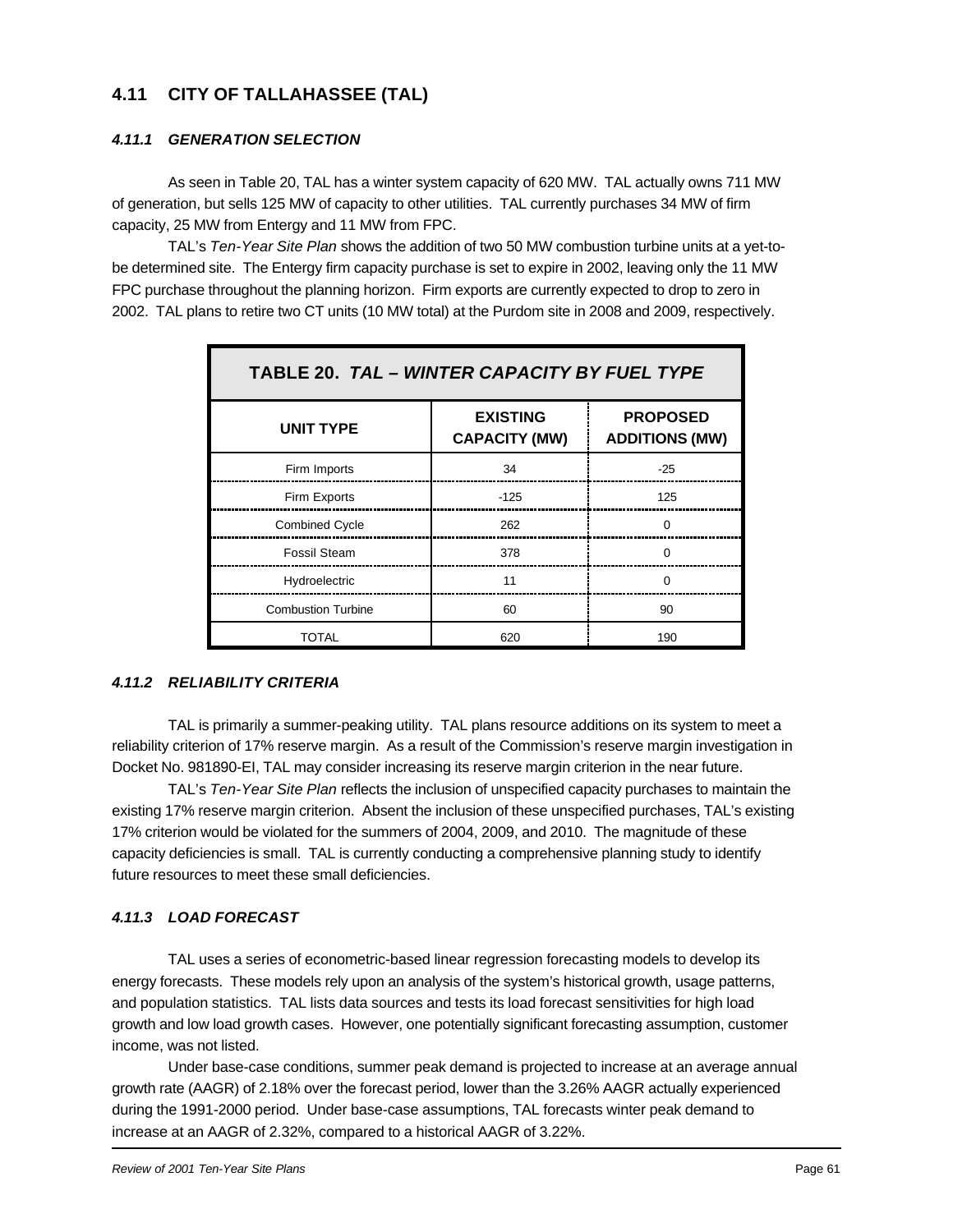TAL's 1996-2000 retail sales forecasts have an absolute percent error of 2.87%, which is lower than the 3.02% numeric average for the nine reporting utilities with sufficient available historical data. For the same period, TAL's retail sales forecasts have an average forecast of -2.87%, which reflects a history of under-forecasting.

#### *4.11.4 DEMAND-SIDE MANAGEMENT*

TAL is no longer subject to the requirements of the Florida Energy Efficiency and Conservation Act (FEECA). As a result, the Commission does not set numeric conservation goals for TAL. However, TAL does not expect to reduce its current commitment to conservation. TAL offers five residential and five commercial programs. These programs include natural gas conversion, non-dispatchable conservation programs, public information and education programs, and home improvement programs. TAL does not have a load management program. TAL forecasts that its DSM programs will reduce winter peak demand by an estimated 35 MW (5.2%) by 2010.

#### *4.11.5 STATE, REGIONAL, AND LOCAL AGENCY COMMENTS*

#### *Florida Department of Consumer Affairs (DCA)*

DCA provided general comments on TAL's proposed combustion turbine units.

#### *Florida Department of Environmental Protection (DEP)*

DEP found that TAL's *Ten-Year Site Plan* is adequate for planning purposes.

#### *4.11.6 SUITABILITY*

Forecasted reserve margins are expected to fall below TAL's 17% reserve margin criterion in the summers of 2004, 2009, and 2010 unless unspecified purchases are included. The forecasted capacity deficiencies are small and occur in the later years of the planning horizon. It should be noted that TAL has indicated that it is currently conducting a comprehensive planning study to identify future resources to meet these deficiencies. Therefore, TAL's 2001 *Ten-Year Site Plan* is *suitable* for planning purposes.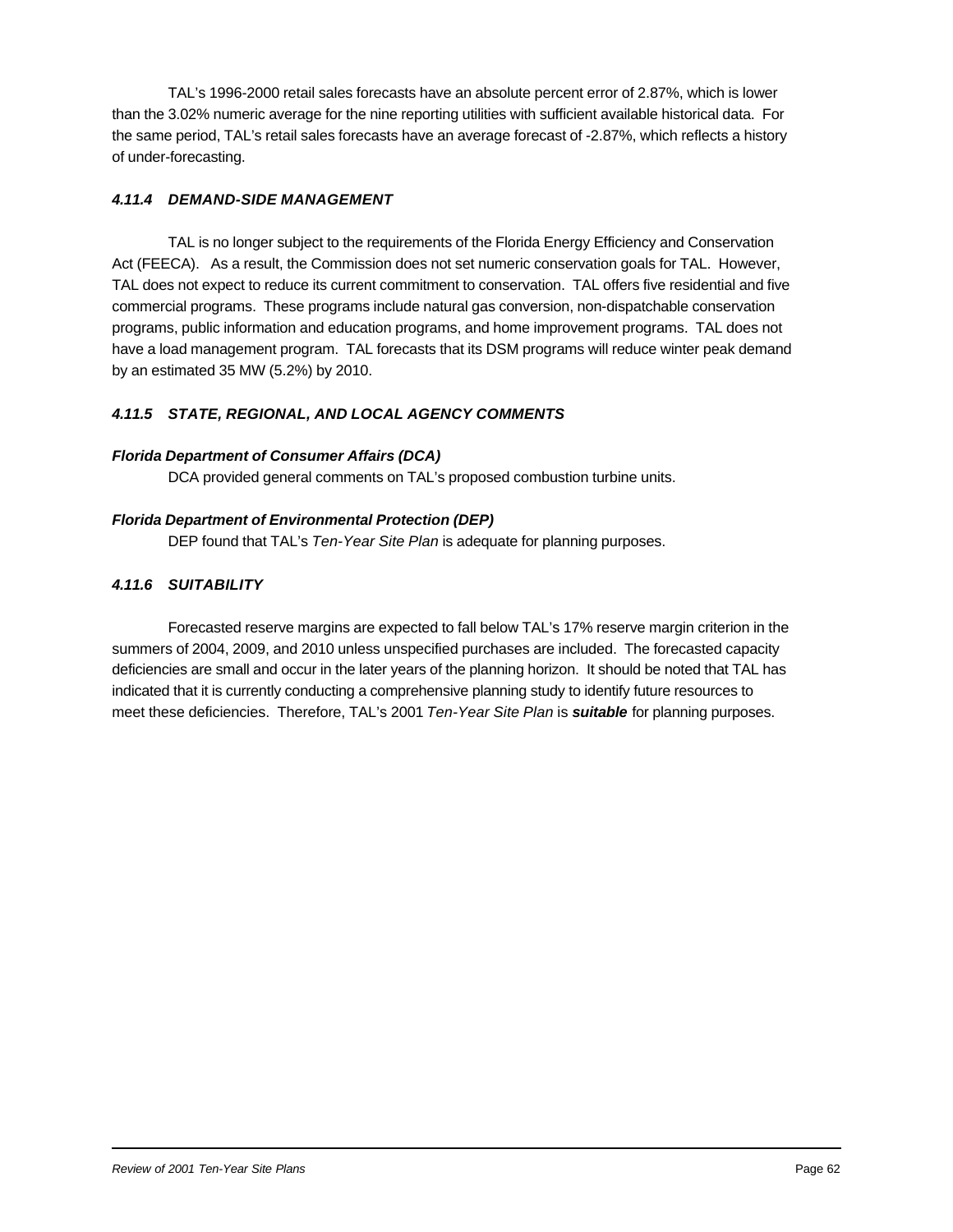# **4.12 SEMINOLE ELECTRIC COOPERATIVE (SEC)**

SEC is a wholesale cooperative that provides full requirements to ten distribution system members. SEC relies on owned and purchased capacity resources to meet the needs of its member systems. SEC is obligated to serve all load up to specified capacity commitment levels and provide adequate reserves. SEC's partial requirements providers (FPC, TECO, JEA, OUC, and GRU) serve all load above specified capacity commitment levels.

#### *4.12.1 GENERATION SELECTION*

As seen in Table 21, SEC currently has a total winter generating capacity of 1,345 MW. However, SEC's generating capacity is insufficient to meet the aggregate load of its members. To serve load that exceeds generation, SEC purchases 1,138 MW of capacity from other utilities. In addition, SEC has partial requirements and full requirements contracts with FPC, GRU, and TECO, who serve the amount of load that exceeds SEC's own generation and capacity purchases. The amount of partial requirements and full requirements purchases is currently 760 MW.

SEC plans to diversify its generation resources with the addition of the **Payne Creek Generating Station Unit 1**, a 574 MW combined cycle unit, in January, 2002. SEC's *Ten-Year Site Plan* also shows the planned addition of nine combustion turbine units over the planning horizon. Two of the CT units (364 MW total) are planned for the Payne Creek site in 2006, while the remaining seven CT units (1274 MW total) are planned for a yet-to-be-determined site between 2007 and 2010. SEC's reliance on firm purchases is expected to decrease to 547 MW during the planning horizon. However, the amount of partial requirements and full requirements capacity imports is forecasted to increase to 1,395 MW during this time.

| <b>TABLE 21. SEC - WINTER CAPACITY BY FUEL TYPE</b> |                                         |                                          |
|-----------------------------------------------------|-----------------------------------------|------------------------------------------|
| <b>UNIT TYPE</b>                                    | <b>EXISTING</b><br><b>CAPACITY (MW)</b> | <b>PROPOSED</b><br><b>ADDITIONS (MW)</b> |
| Nuclear                                             | 15                                      |                                          |
| Coal                                                | 1330                                    |                                          |
| Firm Imports                                        | 1138                                    | $-591$                                   |
| <b>Combined Cycle</b>                               |                                         | 574                                      |
| <b>Combustion Turbine</b>                           | n                                       | 1638                                     |
| TOTAL                                               | 2483                                    | 1621                                     |

#### *4.12.2 RELIABILITY CRITERIA*

SEC is a winter-peaking utility. SEC uses a dual reliability criteria of 15% summer and winter reserve margin and a 1% ratio of expected unserved energy (EUE) to net energy for load (NEL). Reserve margin is the primary criterion driving SEC's future resource needs.

#### *4.12.3 LOAD FORECAST*

SEC identifies and justifies its load forecast methodology with a thorough description of econometric and end-use models, variables, data sources, assumptions, and informed judgements. SEC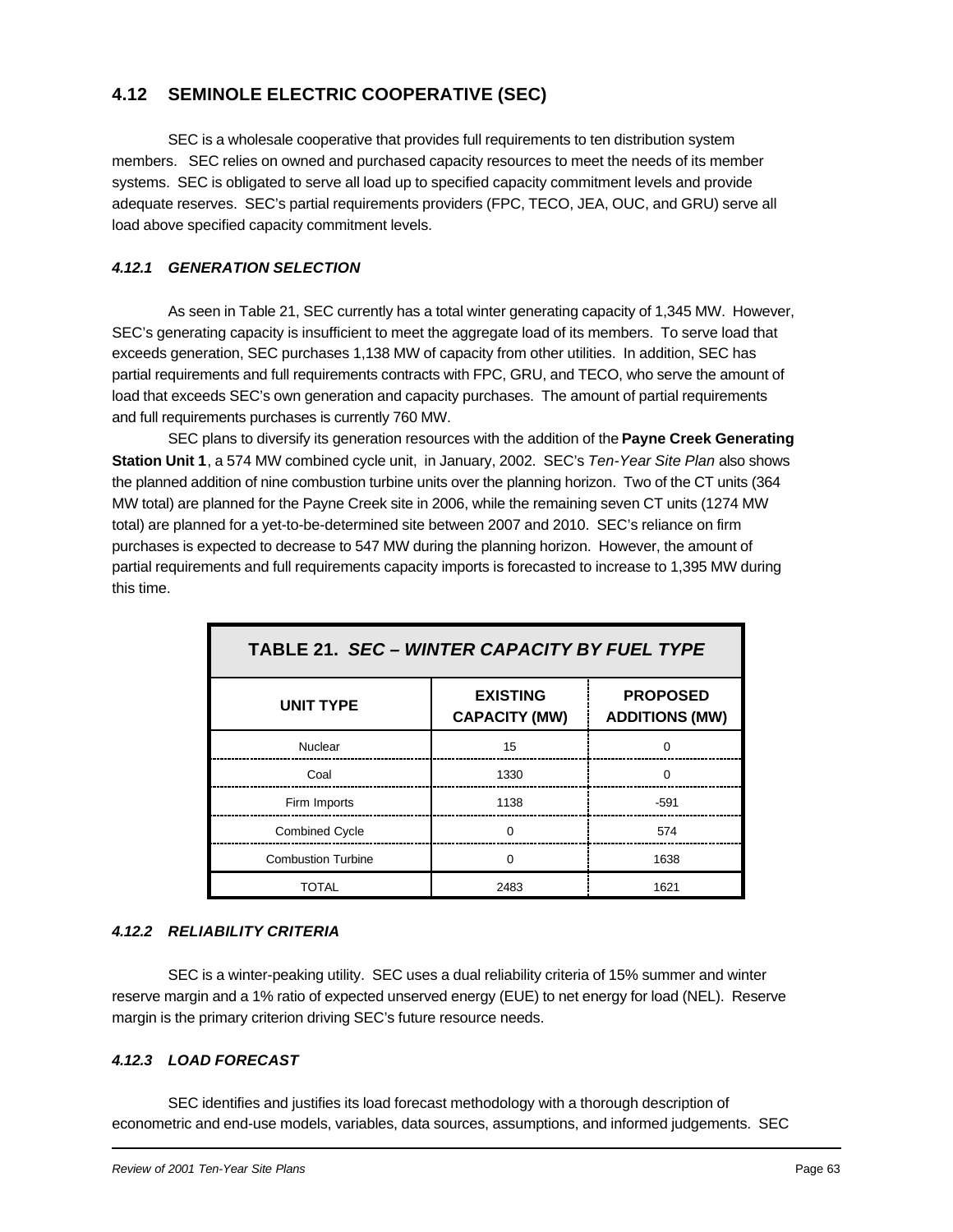analyzed each member cooperative's load forecast and combined them to yield the final forecast results. SEC provided detailed accounts of load forecasts which are based on economic, housing, appliance, weather and hourly load data. SEC also provided a high and low growth rate forecast.

SEC expects to continue to be a winter-peaking utility primarily due to forecasted increases in electric space-heating appliance saturations. Under base case conditions, winter peak demand forecast is projected to increase at an average annual growth rate (AAGR) of 3.57% over the forecast period. While the winter peak demand forecast is lower than the 5.52% AAGR actually experienced during the 1991- 2000 period, it is still one of the highest winter peak growth rates in the state. SEC's base-case summer peak demand is forecast to grow at an AAGR of 3.42%, lower than the historical AAGR of 5.12%.

SEC's 1996-2000 retail sales forecasts have an absolute percent error of 3.29%, with an average forecast error of -3.29%. These results reflect SEC's history of under-forecasting.

#### *4.12.4 DEMAND-SIDE MANAGEMENT*

Member utilities individually promote their own conservation programs with SEC's assistance. Given the power supply agreements that SEC has with its members, demand reduction resulting from conservation and load management programs does not affect the operation of SEC's generating units. However, conservation reduces the level of partial requirements purchases.

Some of SEC's member utilities have load management programs whose dispatch are coordinated by SEC. These programs provide approximately 144 MW, or half, of SEC's forecasted demand savings. The remaining savings (137 MW) come from various interruptible service tariffs. The aggregate winter demand savings of SEC's members is forecasted to be 281 MW (5.4%) by 2010.

#### *4.12.5 STATE, REGIONAL, AND LOCAL AGENCY COMMENTS*

#### *Florida Department of Community Affairs (DCA)*

DCA provided general comments on unit additions proposed at the **Payne Creek** site. DCA cannot comment on several of the combustion turbine units in SEC's *Ten-Year Site Plan* because no location is given for these units.

#### *Florida Department of Environmental Protection (DEP)*

DEP found that SEC's *Ten-Year Site Plan* is adequate for planning purposes.

#### *Northeast Florida Regional Planning Council*

No new plants or modifications to existing sites are expected in the Region. Therefore, no comments are offered on SEC's *Ten-Year Site Plan*.

#### *Southwest Florida Water Management District*

The District has concerns with the number of proposed inland sites for plant expansion. The District recommends that the utilities consider coastal alternatives for plant expansion to take advantage of sea water for cooling purposes.

#### *4.12.6 SUITABILITY*

Forecasted reserve margins are expected to meet or exceed SEC's 15% reserve margin planning criterion for each seasonal peak throughout the planning horizon. SEC's *Ten-Year Site Plan* is *suitable* for planning purposes.